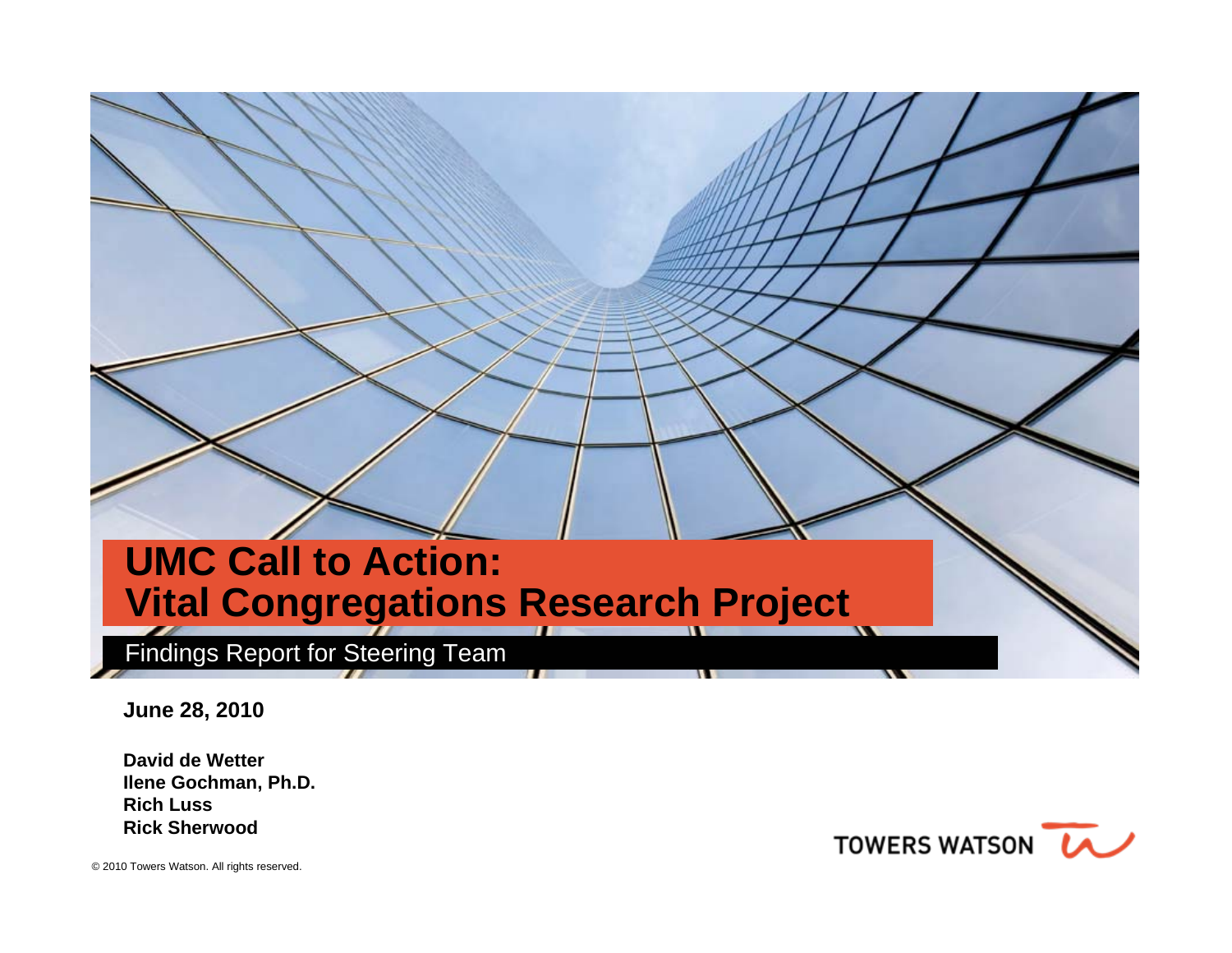# **Executive Summary**

- o Towers Watson conducted comprehensive, robust research (using proven data collection and analysis techniques) on data from various sources and types of surveys across North America
	- $\bullet~$  Response rate to the surveys was good, which ensures the findings are reliable at a 95% level of confidence
- Towers Watson calculated a vitality index for each church based on indicators of vitality identified by the Steering Committee
	- Calculation was done for churches where data were available (n=32,228)
	- $\bullet~$  Also calculated three sub-factors of vitality attendance, growth and engagement
- o Based on vitality index, Towers Watson found that all kinds of UMC churches are vital – small, large, across different geographies, and church setting (e.g., urban, rural)
- Towers Watson conducted regression analyses to identify drivers of the vitality index and four key drivers of vitality stand out – crystal clear findings that are actionable
- The four key drivers of vitality are fairly consistent across different types of churches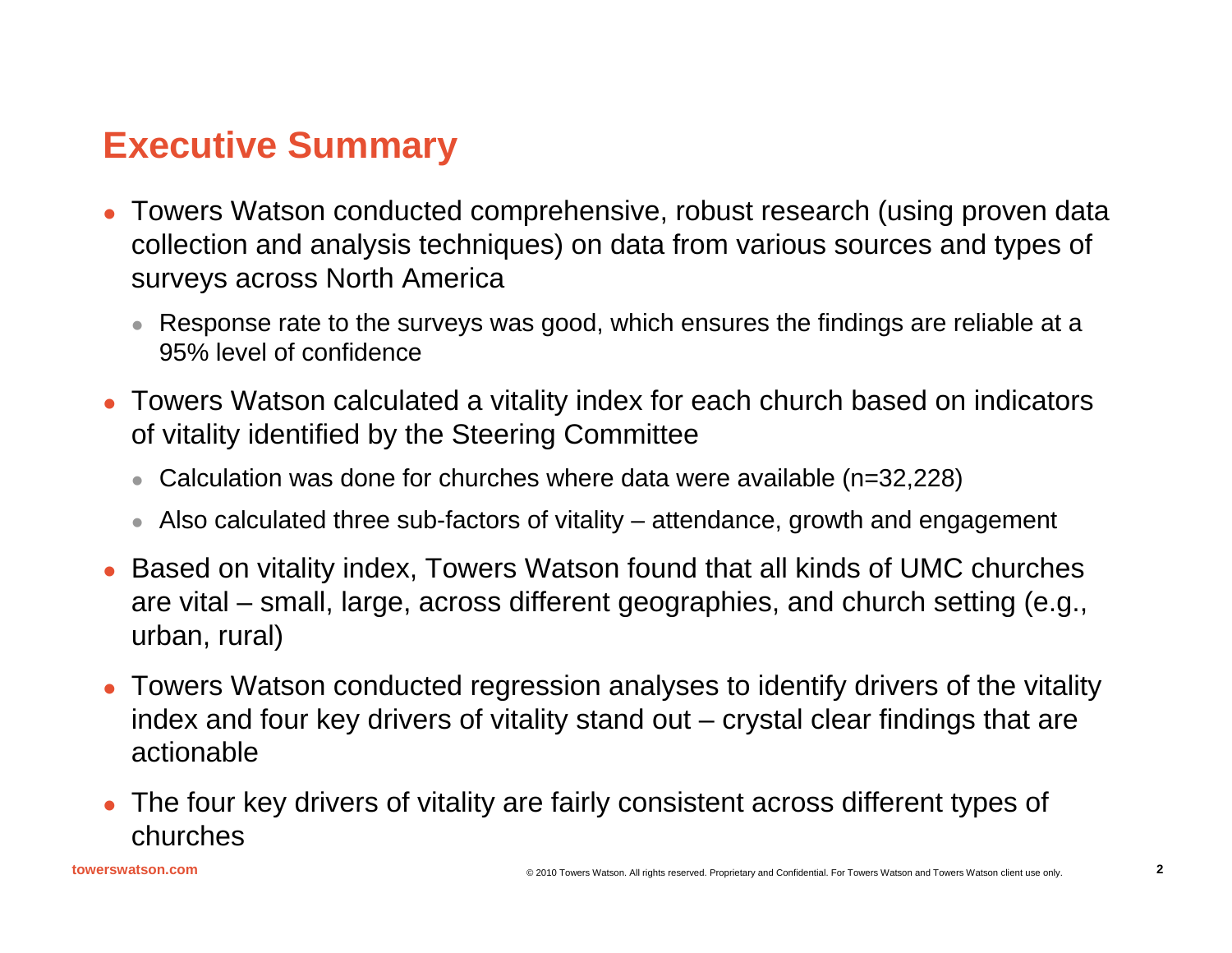## **Four key areas are the drivers of vitality**

#### **Small Groups & Programs**

- Number of Groups
- Children & YouthPrograms

#### **Lay Leadership**

• Effectiveness • Specific programs and involvement

#### **Indicators of Vitality**

#### **Worship Service**

• Mix of traditional and contemporary • Specific aspects

#### **Pastor**

- Excellence in key **attributes**
- Appointment length

**Note:** Small groups include study, fellowship, and service. Programs include classes and other activities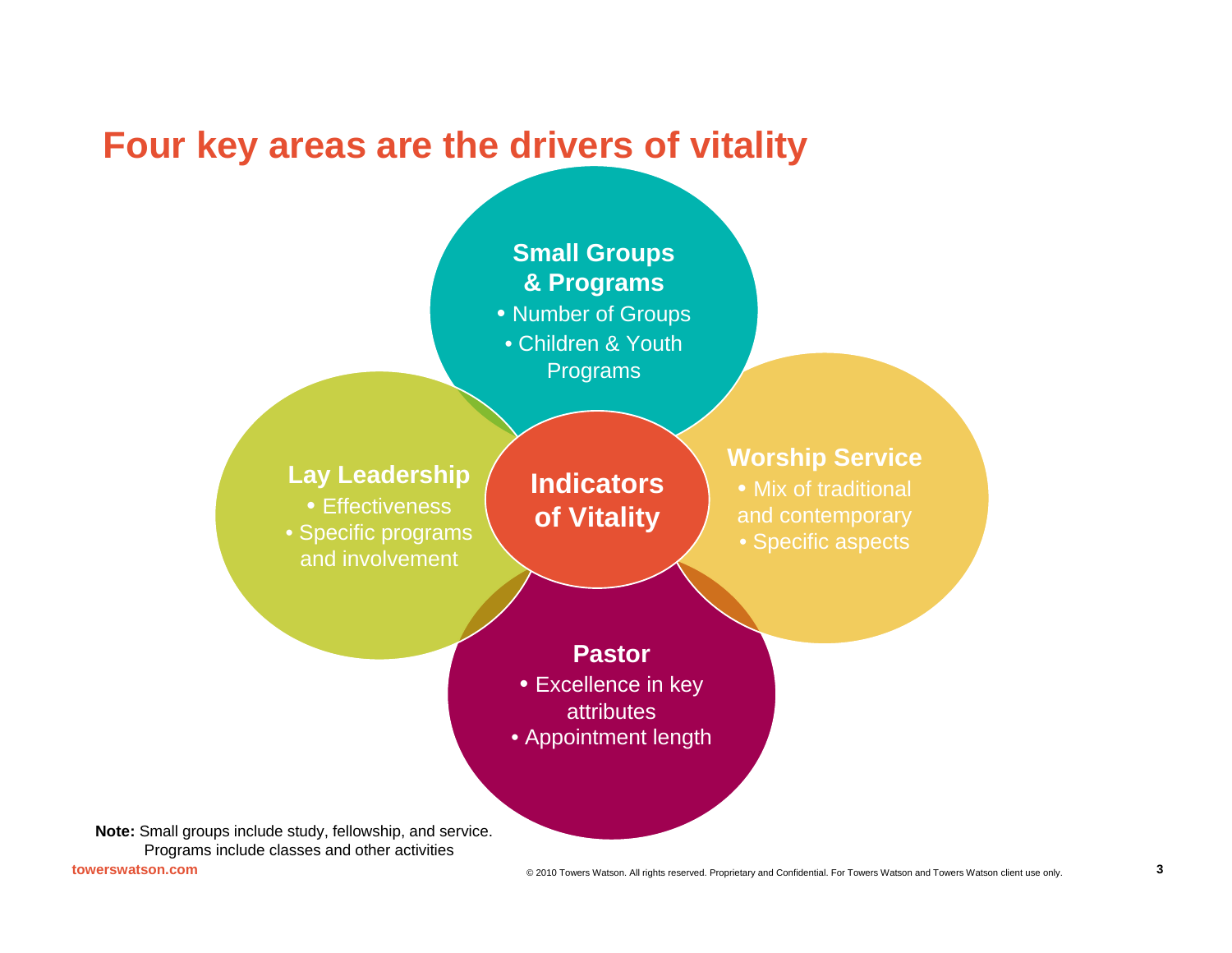# **Driving different factors of vitality**

| <b>Driver</b>                                                                                       | <b>Overall</b><br><b>Vitality</b> | <b>Attendance</b><br>Factor | Growth<br><b>Factor</b> | <b>Engagement</b><br><b>Factor</b> |
|-----------------------------------------------------------------------------------------------------|-----------------------------------|-----------------------------|-------------------------|------------------------------------|
| <b>Small Groups</b>                                                                                 |                                   |                             |                         |                                    |
| Number of small groups                                                                              |                                   |                             |                         |                                    |
| Number of programs for children                                                                     |                                   |                             |                         |                                    |
| Number of programs for youth                                                                        |                                   |                             |                         |                                    |
| Lay Leadership                                                                                      |                                   |                             |                         |                                    |
| Effectiveness of lay leadership                                                                     |                                   |                             |                         |                                    |
| Lay leadership demonstrating vital personal faith                                                   |                                   |                             |                         |                                    |
| Rotating lay leadership                                                                             |                                   |                             |                         |                                    |
| % of attendees serving as leaders in past 5 years                                                   |                                   |                             |                         |                                    |
| <b>Worship Service</b>                                                                              |                                   |                             |                         |                                    |
| Mix of Traditional and Contemporary service                                                         |                                   |                             |                         |                                    |
| Using more topical preaching in Traditional service                                                 |                                   |                             |                         |                                    |
| Using more contemporary music in Contemporary service                                               |                                   |                             |                         |                                    |
| Using more multi-media in Contemporary service                                                      |                                   |                             |                         |                                    |
| Pastor                                                                                              |                                   |                             |                         |                                    |
| Focusing on developing, coaching and mentoring to enable<br>laity leadership to improve performance |                                   |                             |                         |                                    |
| Influencing the actions and behaviors of others to<br>accomplish changes in the local church        |                                   |                             |                         |                                    |
| Propelling the local church to set and achieve significant<br>goals through effective leadership    |                                   |                             |                         |                                    |
| Inspiring the congregation through preaching                                                        |                                   |                             |                         |                                    |
| Length of appointment                                                                               |                                   |                             |                         |                                    |

Denotes the driver has a positive impact on the factor of vitality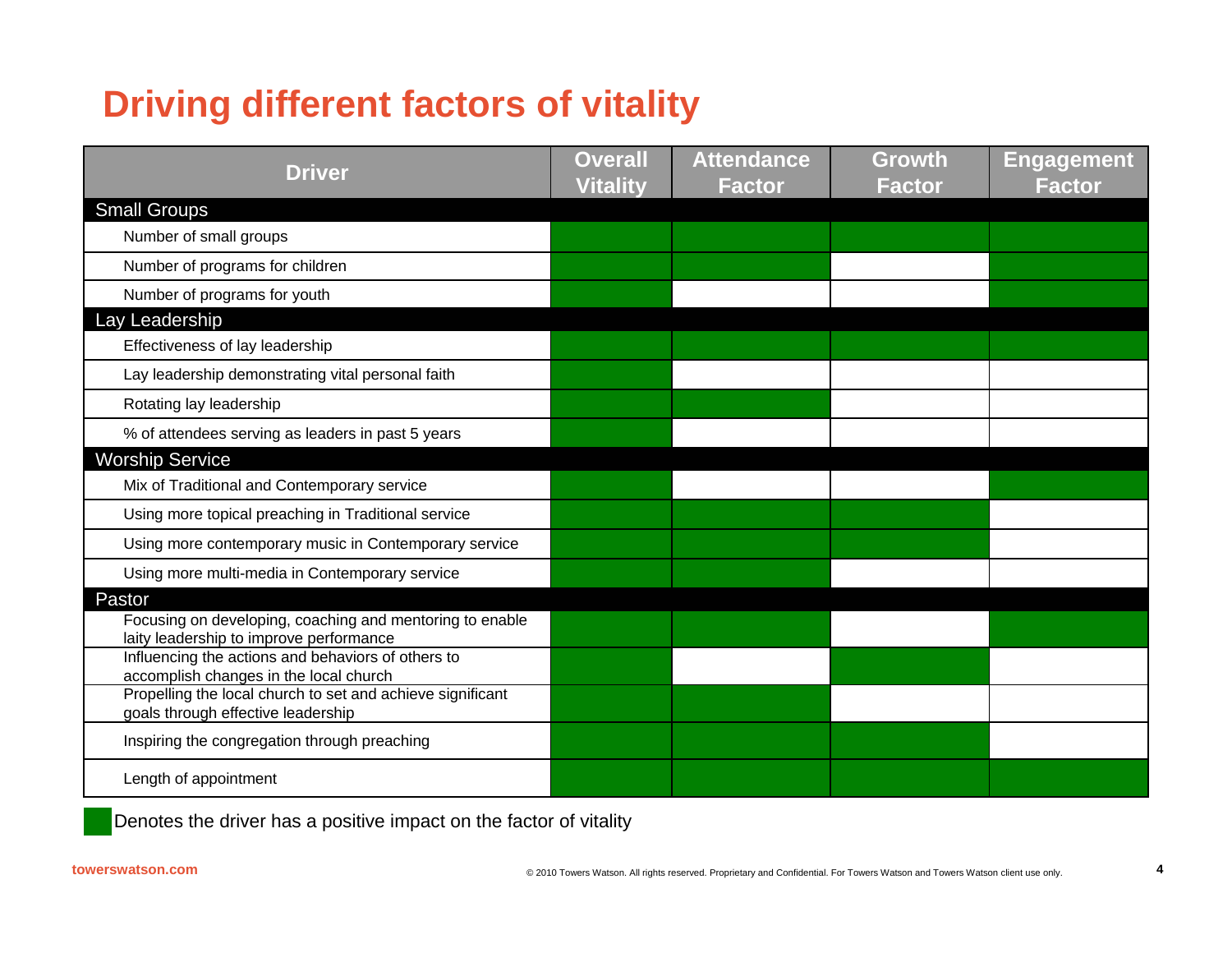

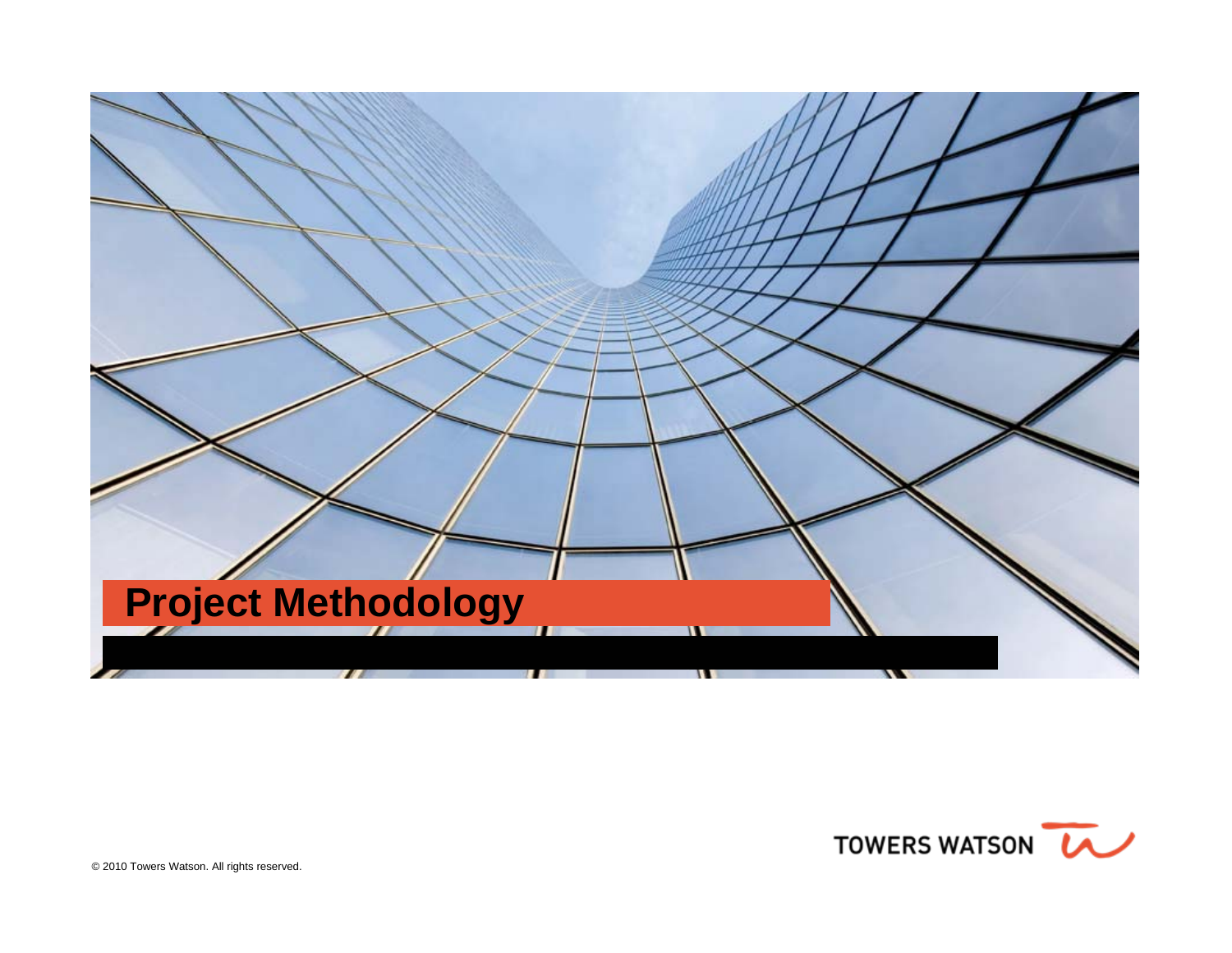# **Research project methodology**

| <b>February</b>                                                                                                                                                                    | <b>February - March</b>                                                                                                                                                                | <b>March - May</b>                                                                                                                                                                              | May - June                                                                                                                                                                                                 |  |
|------------------------------------------------------------------------------------------------------------------------------------------------------------------------------------|----------------------------------------------------------------------------------------------------------------------------------------------------------------------------------------|-------------------------------------------------------------------------------------------------------------------------------------------------------------------------------------------------|------------------------------------------------------------------------------------------------------------------------------------------------------------------------------------------------------------|--|
| <b>Establish</b><br><b>Foundation</b>                                                                                                                                              | <b>Develop</b><br><b>Hypotheses</b>                                                                                                                                                    | <b>Gather Data</b><br>and<br><b>Test Hypotheses</b>                                                                                                                                             | <b>Finalize</b><br><b>Findings</b>                                                                                                                                                                         |  |
| $\checkmark$ Launch the process<br>(project team and steering<br>team)<br>V Identify key stakeholders<br>✔ Develop communication<br>plan and messages<br>√Identify key performance | ✔ Select interviewees<br>✔ Develop interview guide<br>and conduct interviews<br>$\checkmark$ Identify churches for<br>observation<br>✔ Develop observation guide<br>and conduct visits | $\checkmark$ Evaluate quality and<br>availability of data<br>$\checkmark$ Gather existing data<br>√Collect additional data<br>√Analyze data<br>✔ Develop model to predict<br>church performance | $\checkmark$ Draft research findings<br>based on model<br>$\checkmark$ Meet with project team to<br>refine research findings<br>• Test research findings with<br>steering team<br>• Deliver final research |  |
| outcomes<br>✔ Assess existing data<br>sources                                                                                                                                      | ✔ Develop hypotheses<br>based on findings<br>$\checkmark$ Review hypotheses with<br>steering team<br><b>Guiding Principles:</b> Inclusive, Practical, Fact-based Insight and Decisions | outcomes                                                                                                                                                                                        | report                                                                                                                                                                                                     |  |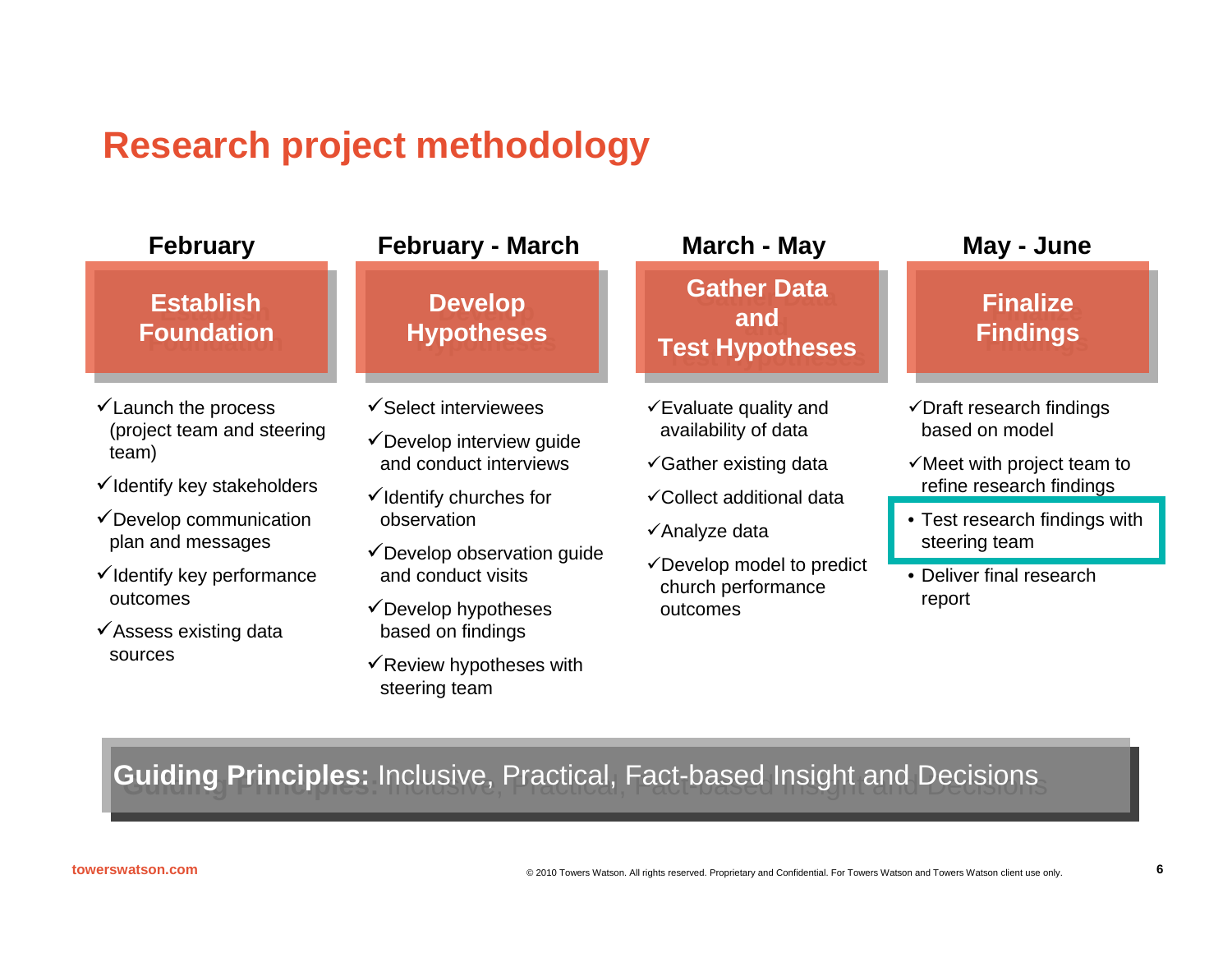## **Research model**

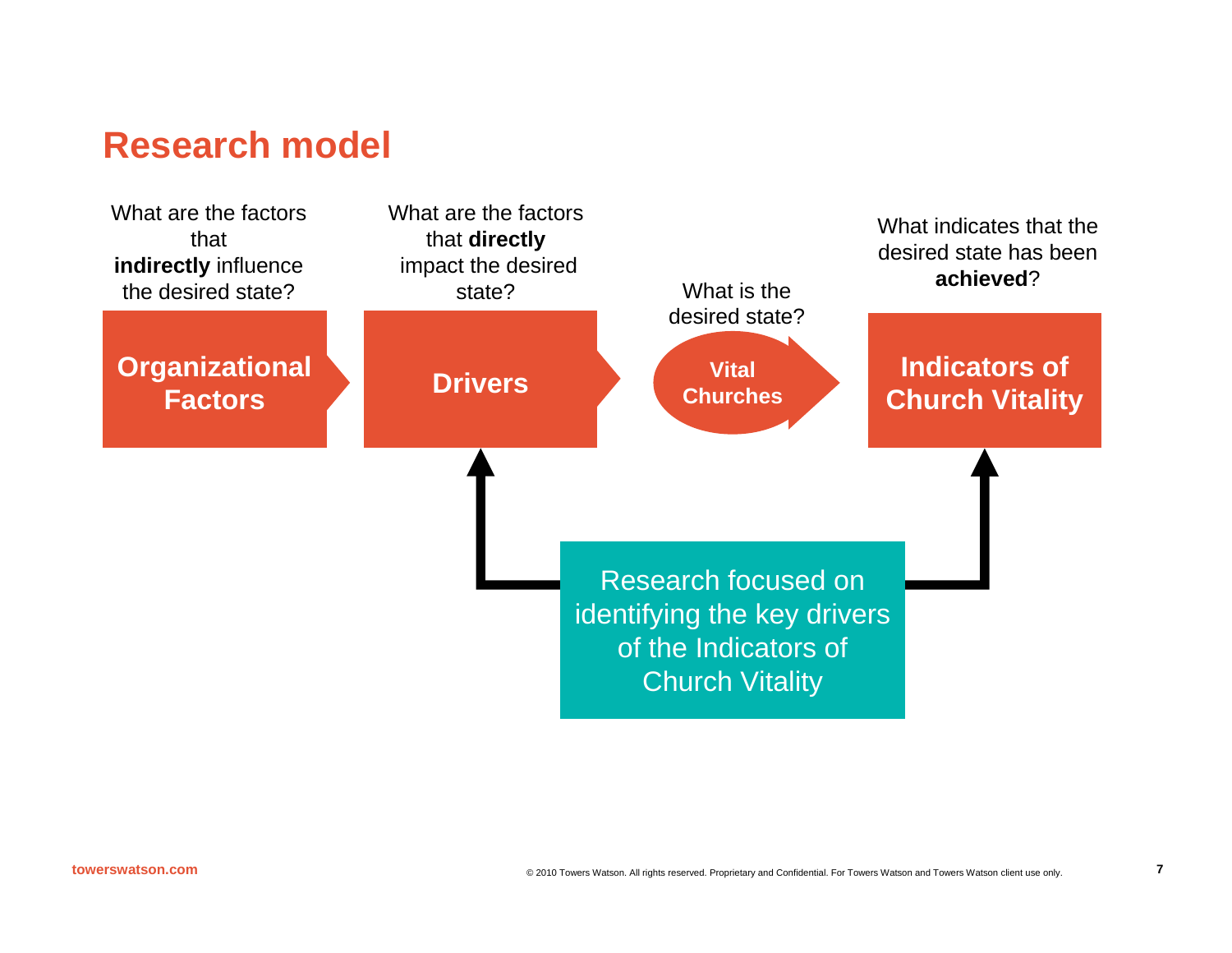## **Research model (continued)**

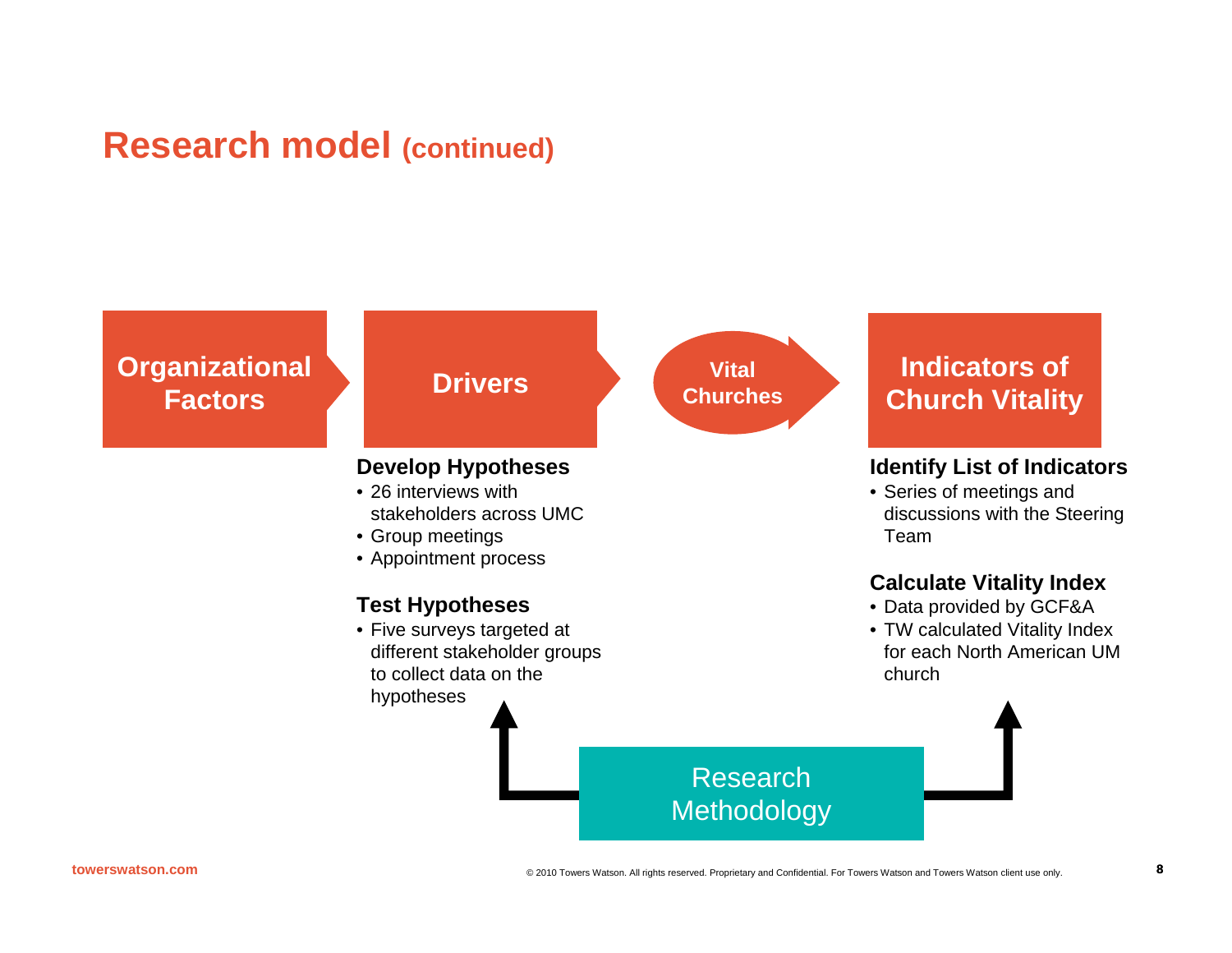# **Testing hypotheses**

| <b>Survey</b>                                      | <b>Type and Number of Questions</b>                                                                                                                                                                                        |
|----------------------------------------------------|----------------------------------------------------------------------------------------------------------------------------------------------------------------------------------------------------------------------------|
| <b>Bishop Survey</b>                               | • 9 questions measuring potential drivers such as:<br>• Appointment process<br>• Conference programs focused on vitality                                                                                                   |
| <b>District</b><br>Superintendent<br><b>Survey</b> | 5 questions measuring potential drivers such as:<br>• Time allocation<br>• Managing performance of Pastors<br>14 questions measuring a sample of their Pastors on aspects of<br>leadership                                 |
| <b>Pastor Survey</b>                               | • 22 questions measuring potential drivers such as:<br>• Personal demographics (age, length in current appointment, etc.)<br>• Laity leadership<br>9 questions measuring aspects of different types of worship<br>services |
| <b>Church Survey</b>                               | 54 questions measuring potential drivers such as:<br>• Church programs offered and attendance in those programs<br>• Laity leadership<br>• Congregation<br>• Worship                                                       |
| <b>SPRC Survey</b>                                 | 15 questions measuring their Pastor on aspects of leadership                                                                                                                                                               |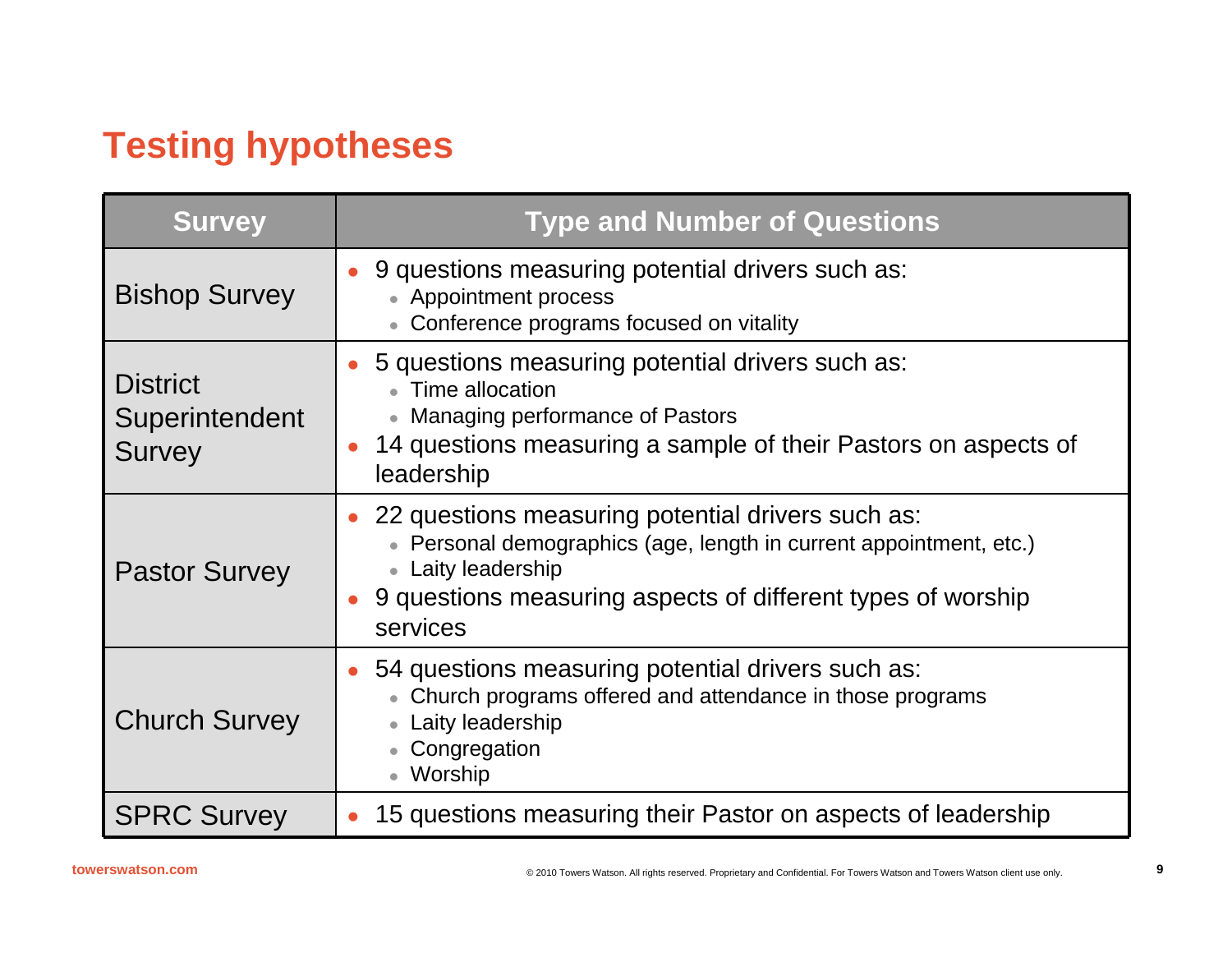## **Testing hypotheses (continued)**

| <b>Survey</b>                                      | Who Was Asked to Take the Survey?            |
|----------------------------------------------------|----------------------------------------------|
| <b>Bishop Survey</b>                               | All Bishops – North America                  |
| <b>District</b><br>Superintendent<br><b>Survey</b> | All District Superintendents – North America |
| <b>Pastor Survey</b>                               |                                              |
| <b>Church Survey</b>                               | Sample of Pastors/Churches – North America   |
| <b>SPRC Survey</b>                                 |                                              |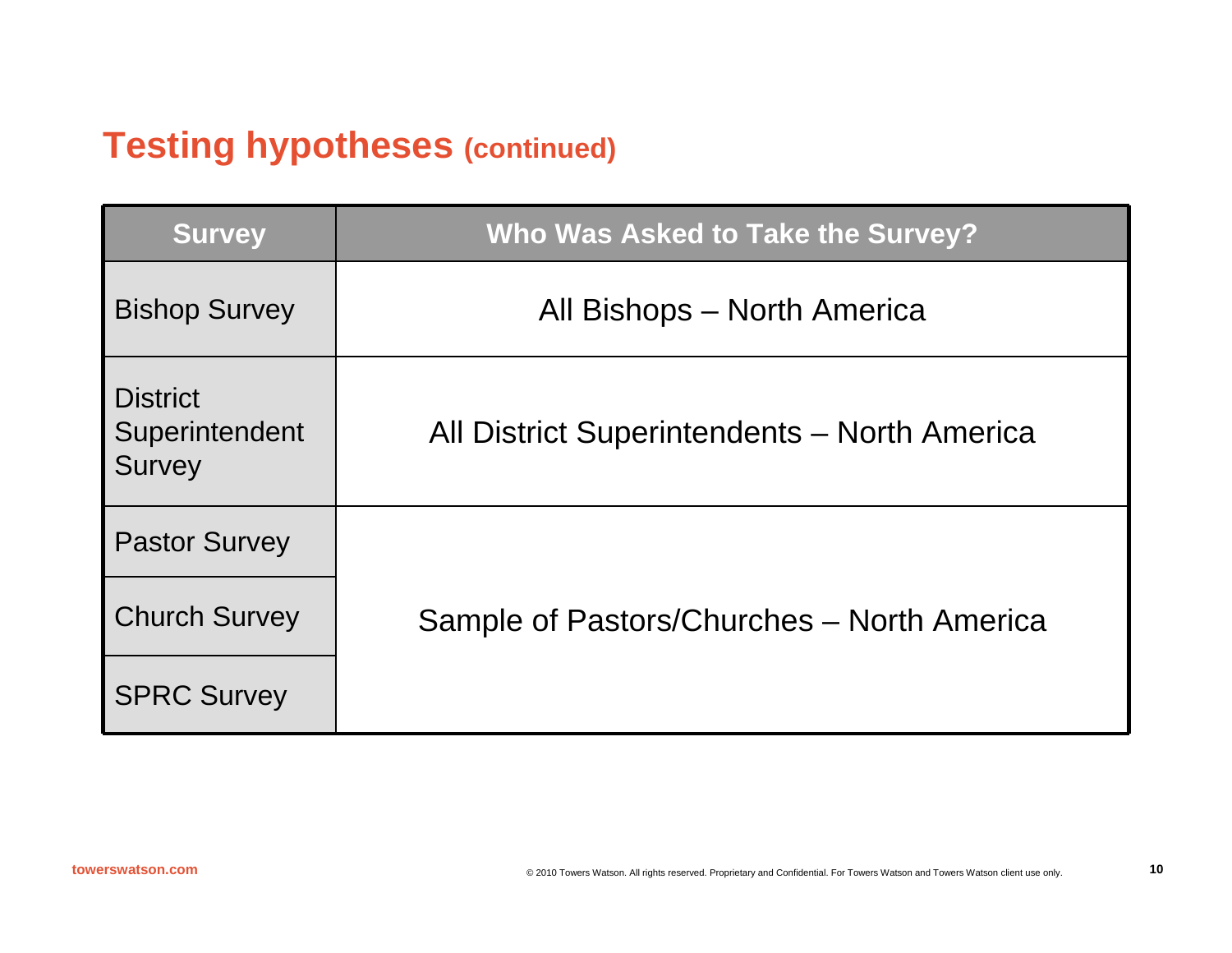## **Survey administration**

- O Email invitations were sent on May 11, 2010
	- Bishop invitation came from the Council of Bishops office
	- $\bullet$  District Superintendent, Pastor, Church, SPRC invitations came directly from Towers Watson
- Reminder emails were sent to boost participation
- Survey was open for two and a half weeks to ensure that everyone had the opportunity to participate
- O Good response rate across four of the five surveys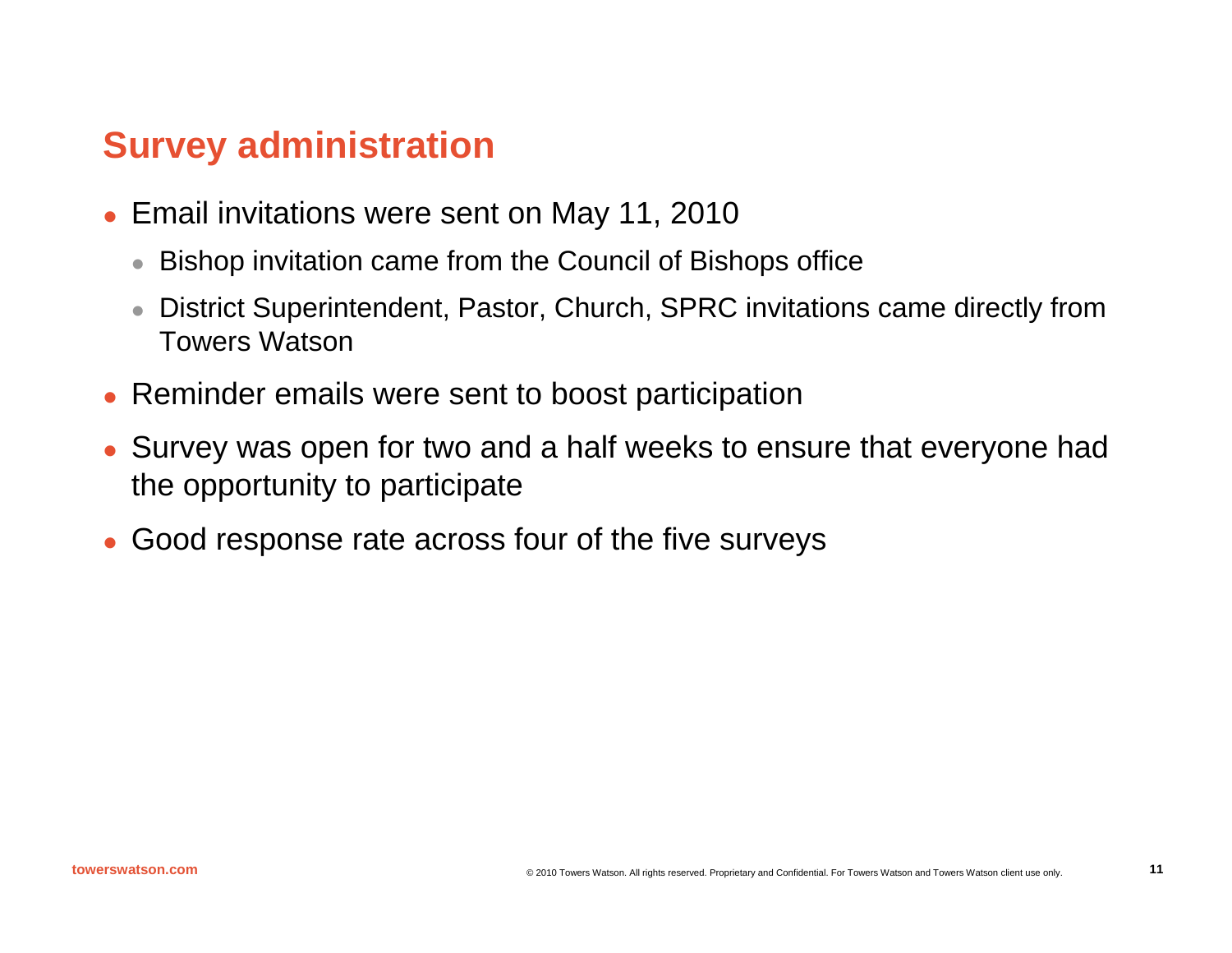## **Survey response rates**

| <b>Survey</b><br>(All North America)  | # Invited | # Responding | Response<br><b>Rate</b> |
|---------------------------------------|-----------|--------------|-------------------------|
| <b>Bishop Survey</b>                  | 62        | 33           | 53%                     |
| <b>District Superintendent Survey</b> | 458       | 164          | 36%                     |
| <b>Pastor Survey</b>                  | 17,943    | 3,392        | 19%                     |
| <b>Church Survey</b>                  | 17,943    | 2,208        | 12%                     |
| <b>SPRC Survey</b>                    | 3,506     | 54           | 2%                      |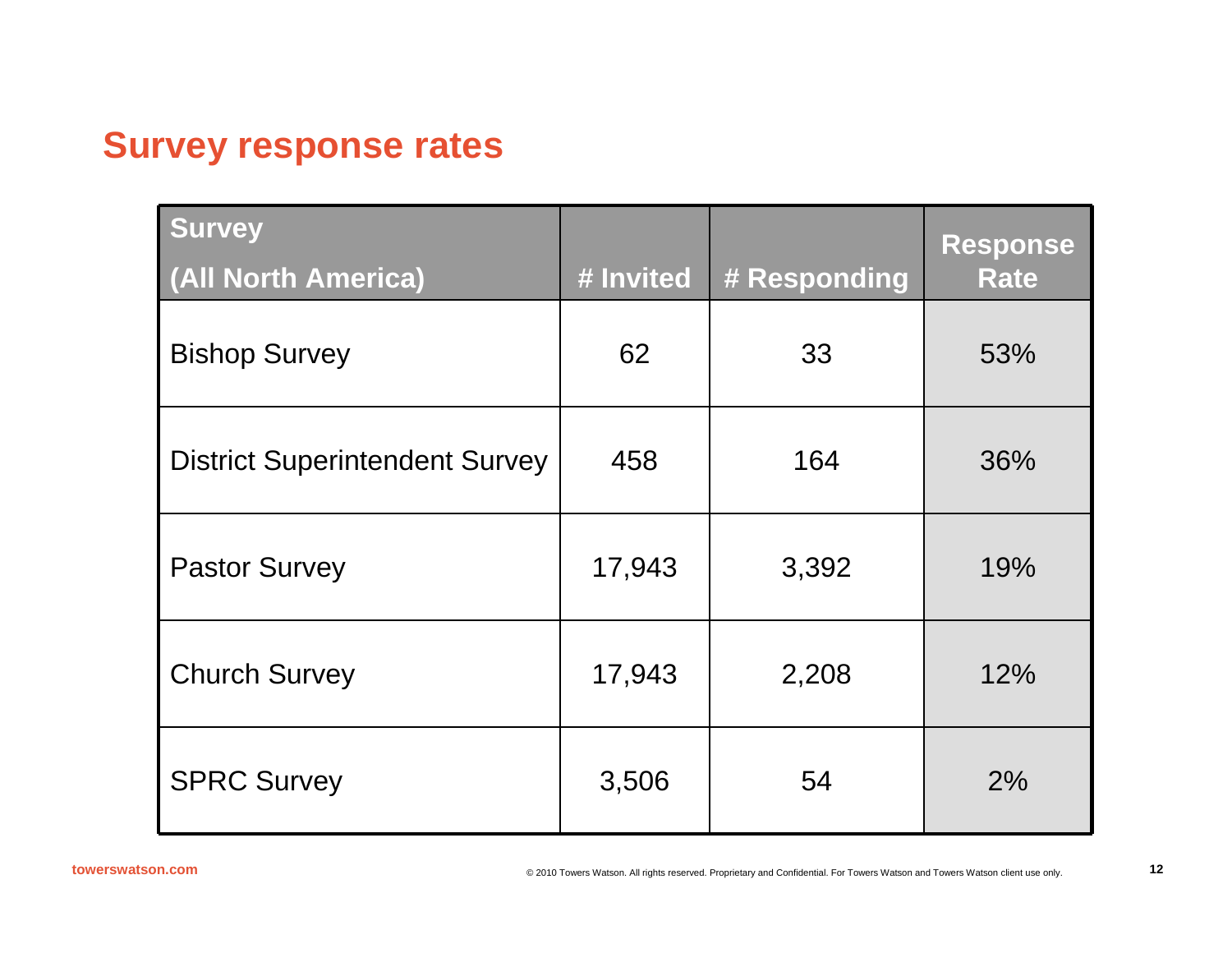

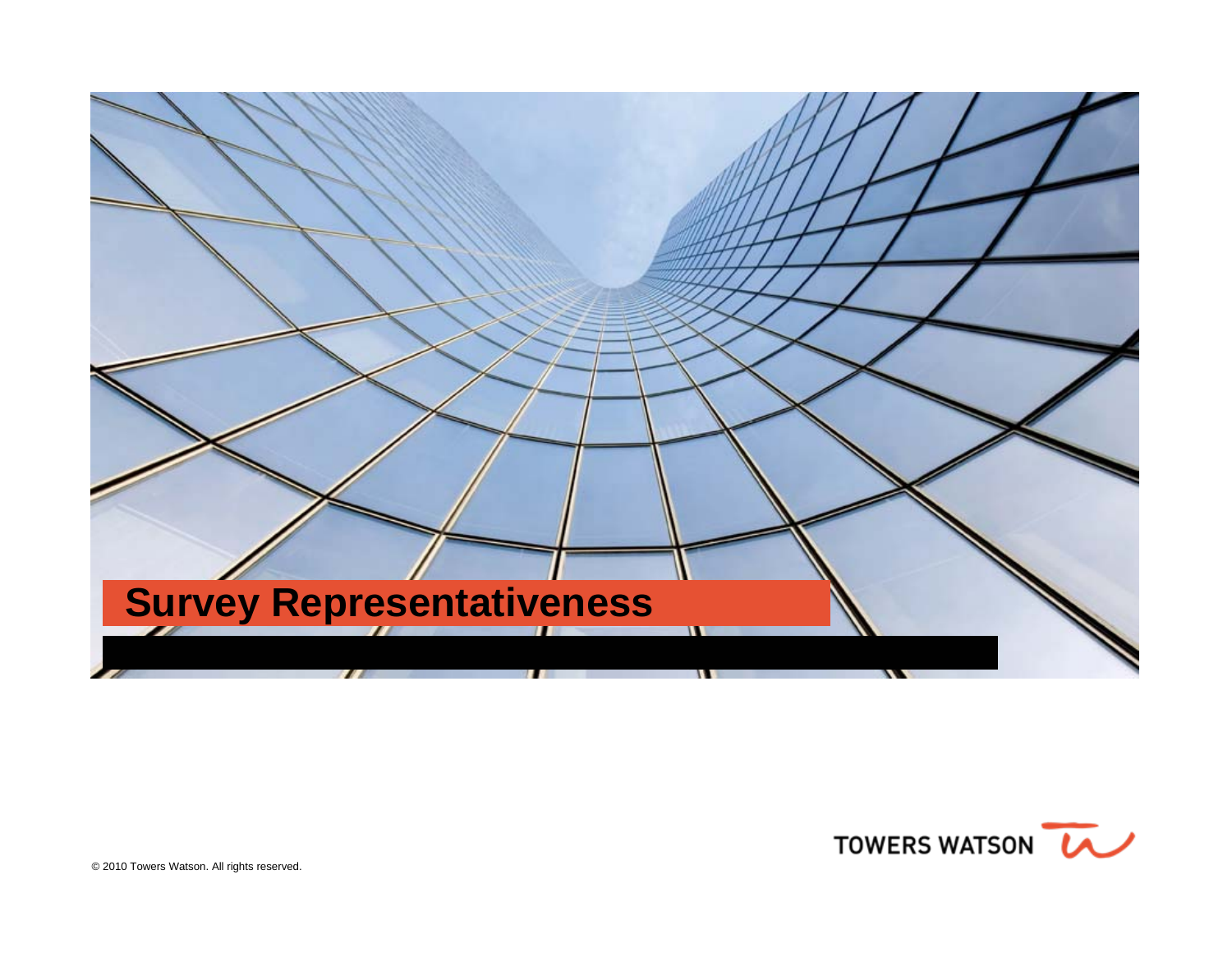# **Testing for representativeness**

| <b>Survey</b>                                   | <b>Response</b> |                                                                                              |
|-------------------------------------------------|-----------------|----------------------------------------------------------------------------------------------|
| (All North America)                             | <b>Rate</b>     | <b>Comment</b>                                                                               |
| <b>Bishop Survey</b>                            | 53%             | TW tied Pastor and Church data to<br>conferences where the Bishop responded                  |
| <b>District Superintendent</b><br><b>Survey</b> | 36%             | Based on TW analyses, the respondents to<br>this survey are representative of the population |
| <b>Pastor Survey</b>                            | 19%             | Based on TW analyses, the respondents to<br>this survey are representative of the population |
| <b>Church Survey</b>                            | 12%             | Based on TW analyses, the respondents to<br>this survey are representative of the population |
| <b>SPRC Survey</b>                              | 2%              | Response rate was too low to use these<br>survey responses in our analyses                   |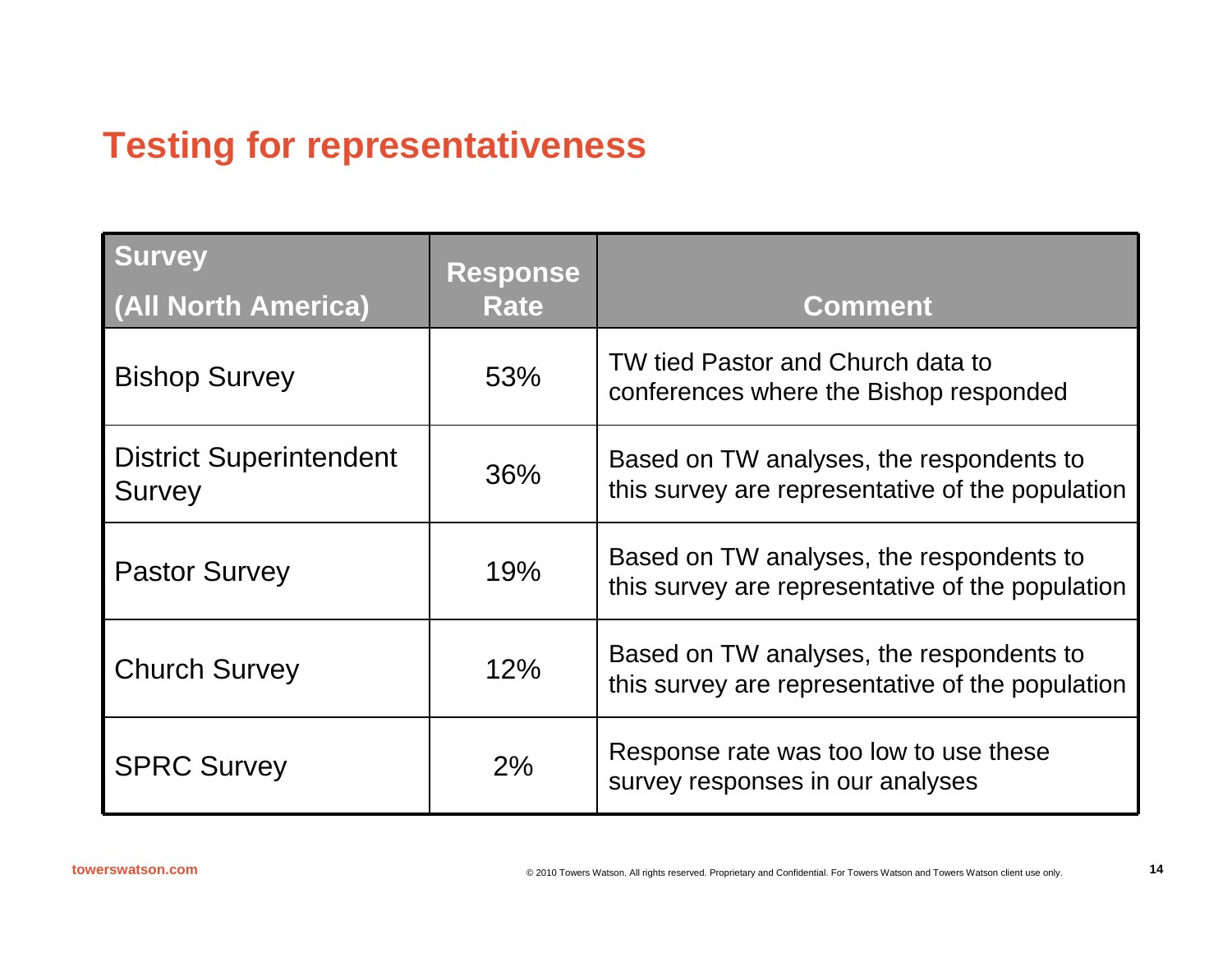## **Why these findings can be trusted**

- O In a research study like this, we look at two factors
	- $\bullet$ Representative – do the findings apply across all of the population? **YES**
	- $\bullet$ Reliability – would the findings be replicated if we did the study again? **YES**

#### *The findings apply across the whole North American UMC population and would be replicated if the study were done again.*

| Representative<br>(North America) | Each of the conferences are represented<br>• Churches of all sizes are represented<br>• Churches of all levels of vitality are represented<br>• Churches from ethnic minorities (Asian, Black,<br>Hispanic) are represented |
|-----------------------------------|-----------------------------------------------------------------------------------------------------------------------------------------------------------------------------------------------------------------------------|
| <b>Reliability</b>                | Based on the number of responses, we can be 95%<br>confidence in the results with a margin of error of $+/- 2$<br>percentage points                                                                                         |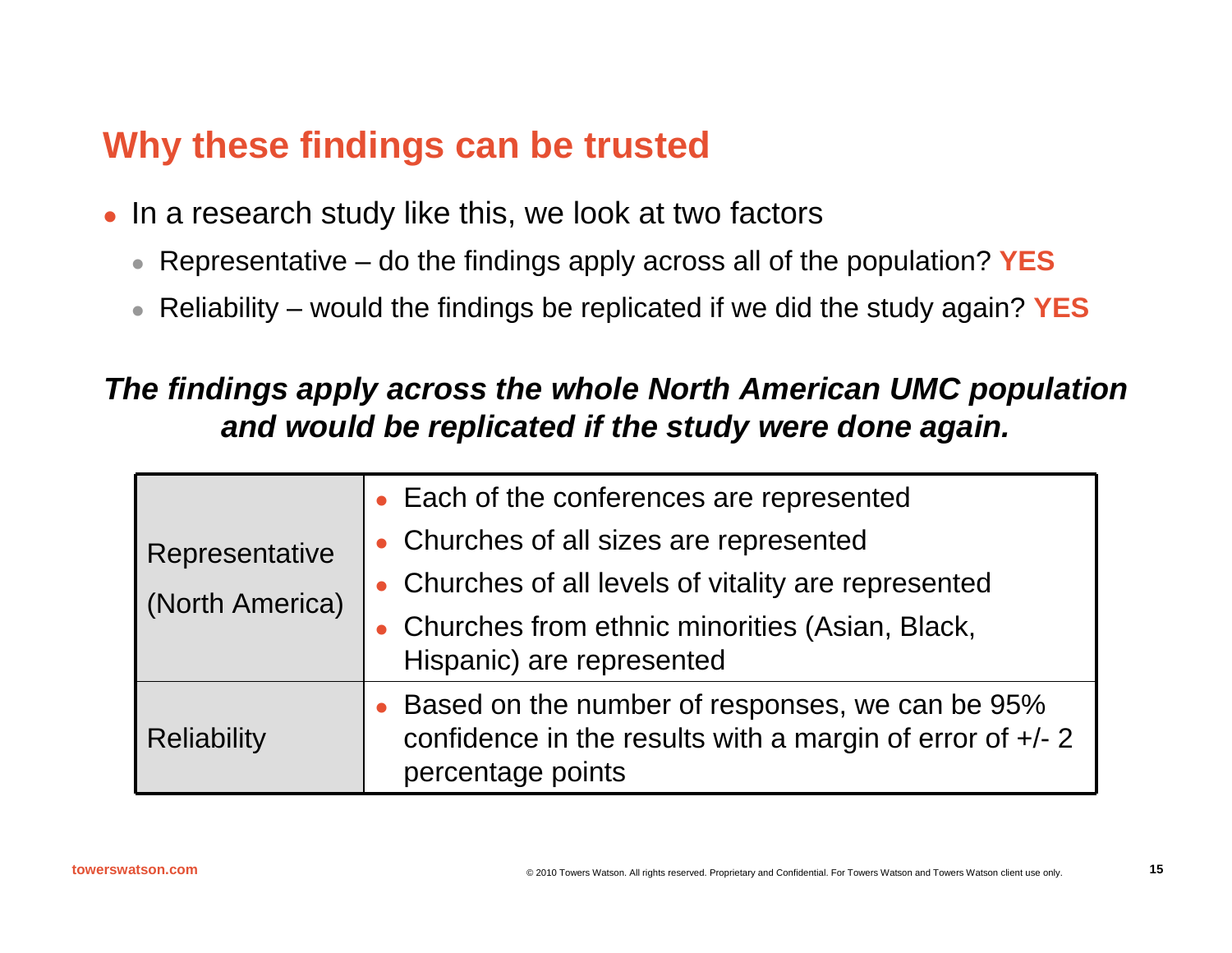## **Analysis: Vitality index Total church population vs. sample vs. respondents**

**Conclusion:** Respondent population is representative of both Sample and Total **Conclusion:** Respondent population is representative of both Sample and Total Population for North America Population for North America

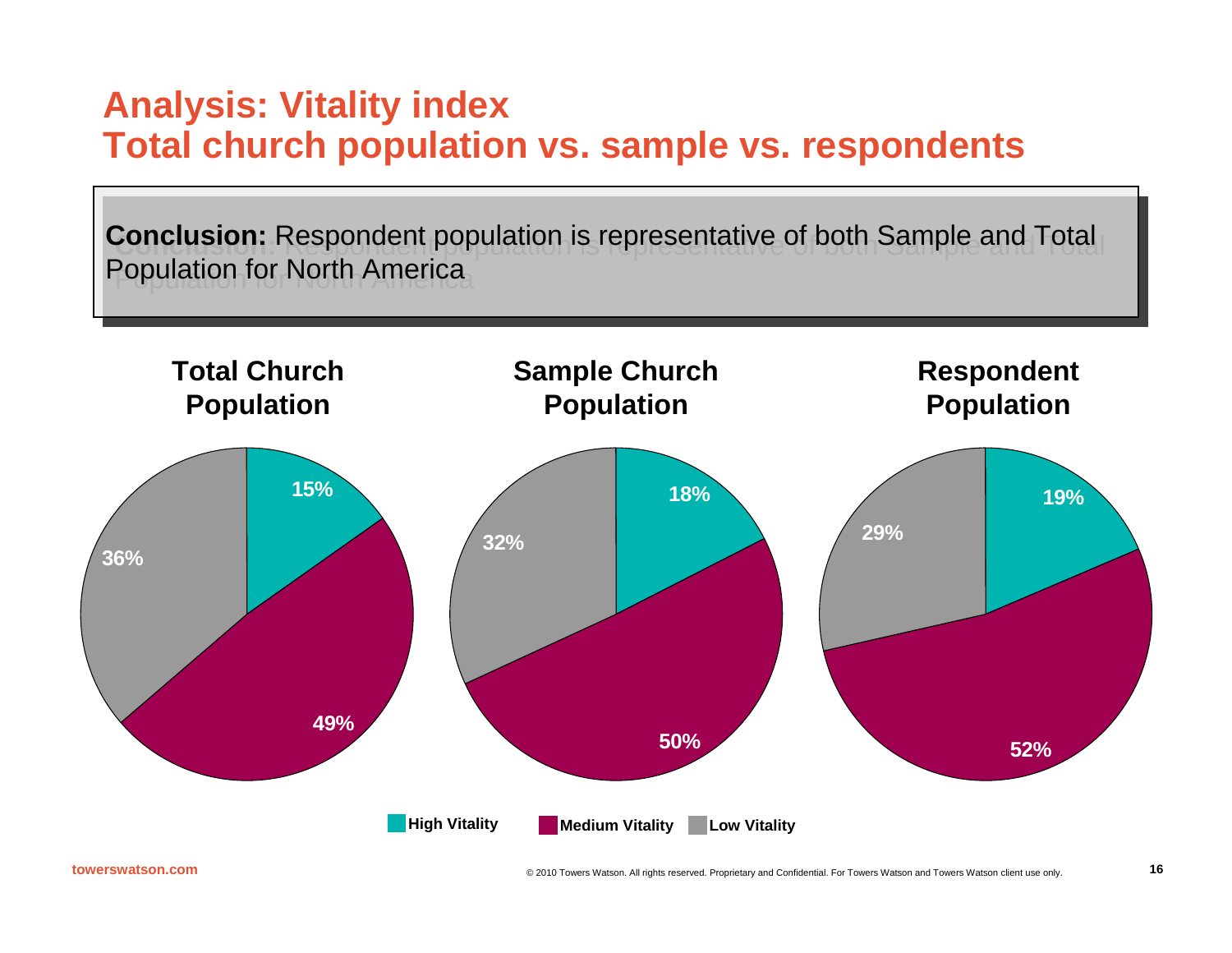

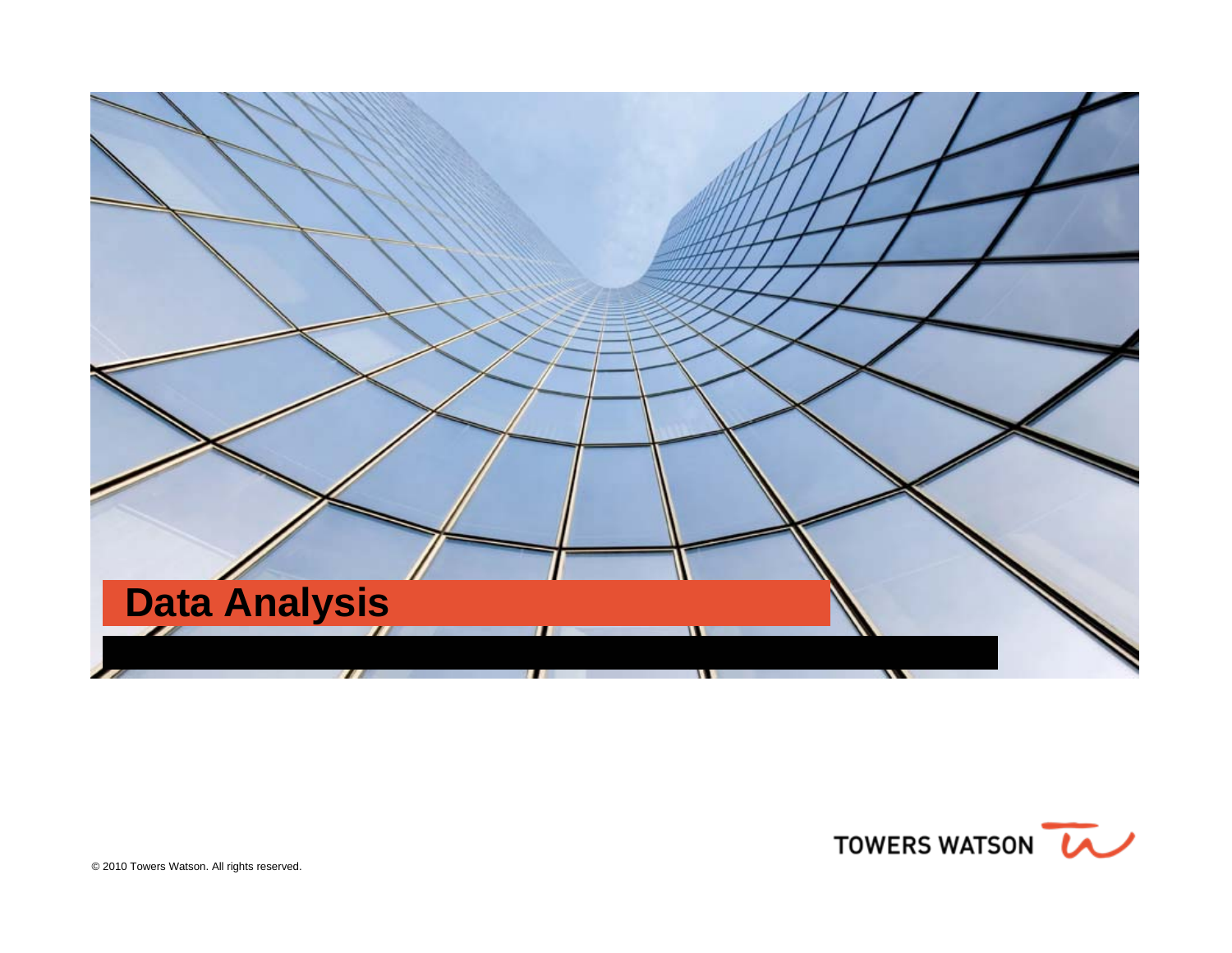# **Indicators of vitality based on Steering Team input**

#### **1.Average worship attendance as percentage of membership**

- z1.a. Single point and over five years
- z1.b. Increase or decrease over five years

#### **2.Total membership**

- z2.a. Single point and over five years
- $\bullet$ 2.b. Increase or decrease over five years

**NOTE:** The indicators of vitality were chosen as proxies for vitality by the steering team as the indicators needed to be measurable and have available data

#### **3.Number of children, youth, and young adults attending as a percentage of membership**

- $\bullet$ 3.a. Single point and over five years
- $\bullet$ 3.b. Increase or decrease over five years

#### **4.Number of professions of faith as percentage of (a) attendance and (b) membership**

- z4.a. Single point and over five years
- $\bullet$ 4.b. Increase or decrease over five years

#### **5.Annual giving per attendee**

- $\bullet$ 5.a. Single point and over three years
- $\bullet$ 5.b. Increase or decrease over three years

#### **6.Financial benevolence beyond the local church as a percentage of church budget**

- <sup>o</sup> 6.a Single point and over five years
- $\bullet$ 6.b. Increase or decrease over five years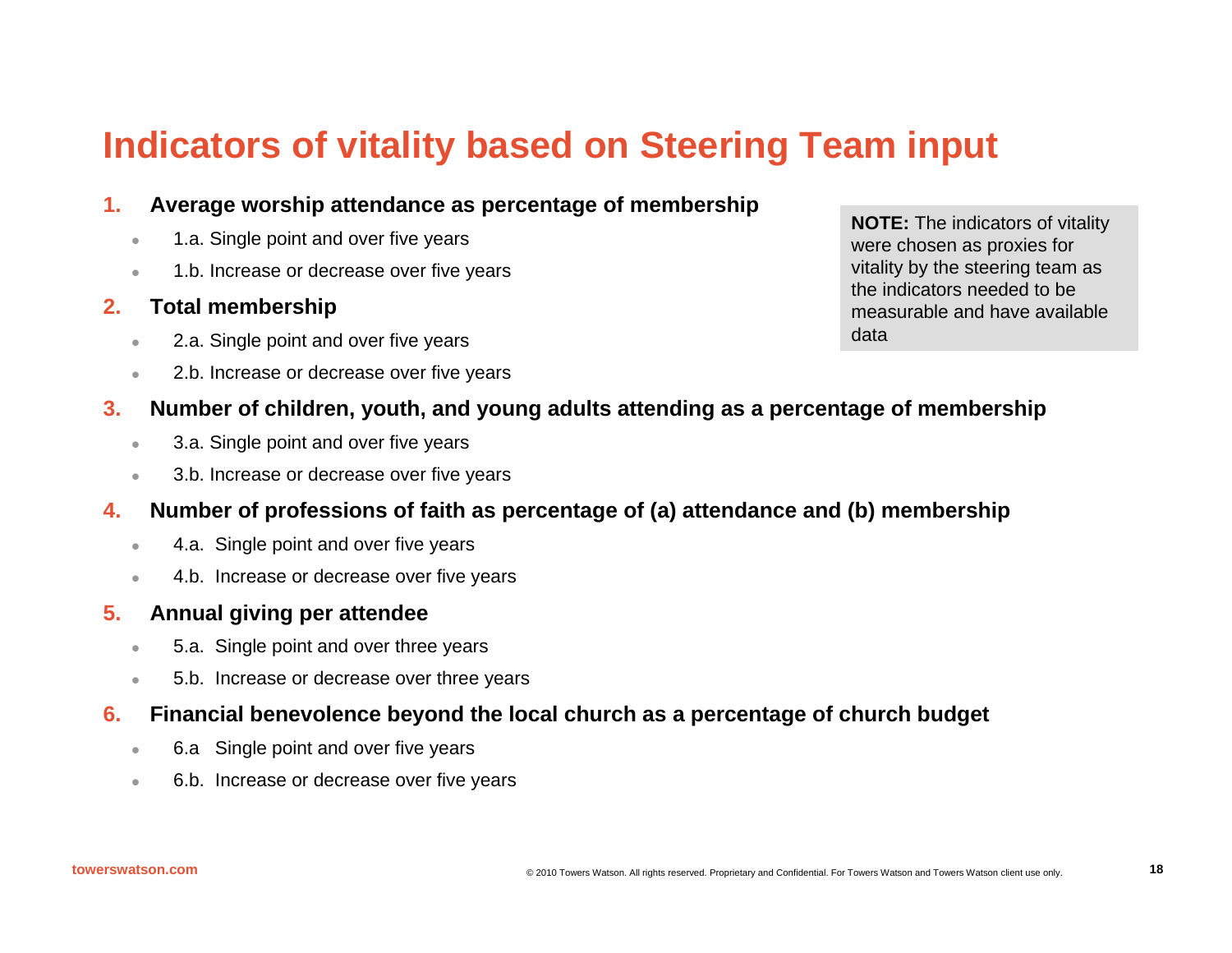# **Vitality index**

• Towers Watson used a statistical technique called factor analysis to group the Indicators of Vitality into three factors as shown below

| <b>Factor</b>     | <b>Indicators of Vitality</b>                                                                                                                                                                                                                                                                       |
|-------------------|-----------------------------------------------------------------------------------------------------------------------------------------------------------------------------------------------------------------------------------------------------------------------------------------------------|
| <b>Attendance</b> | Average worship attendance as percentage of membership<br>Number of children, youth, and young adults attending as a percentage of<br>membership                                                                                                                                                    |
| Growth            | Change in average worship attendance as percentage of membership over<br>five years<br>Change in membership over five years<br>Change in annual giving per attendee over three years<br>Change in financial benevolence beyond the local church as a percentage<br>of church budget over five years |
| <b>Engagement</b> | • Professions of faith per member<br>• Annual giving per attendee                                                                                                                                                                                                                                   |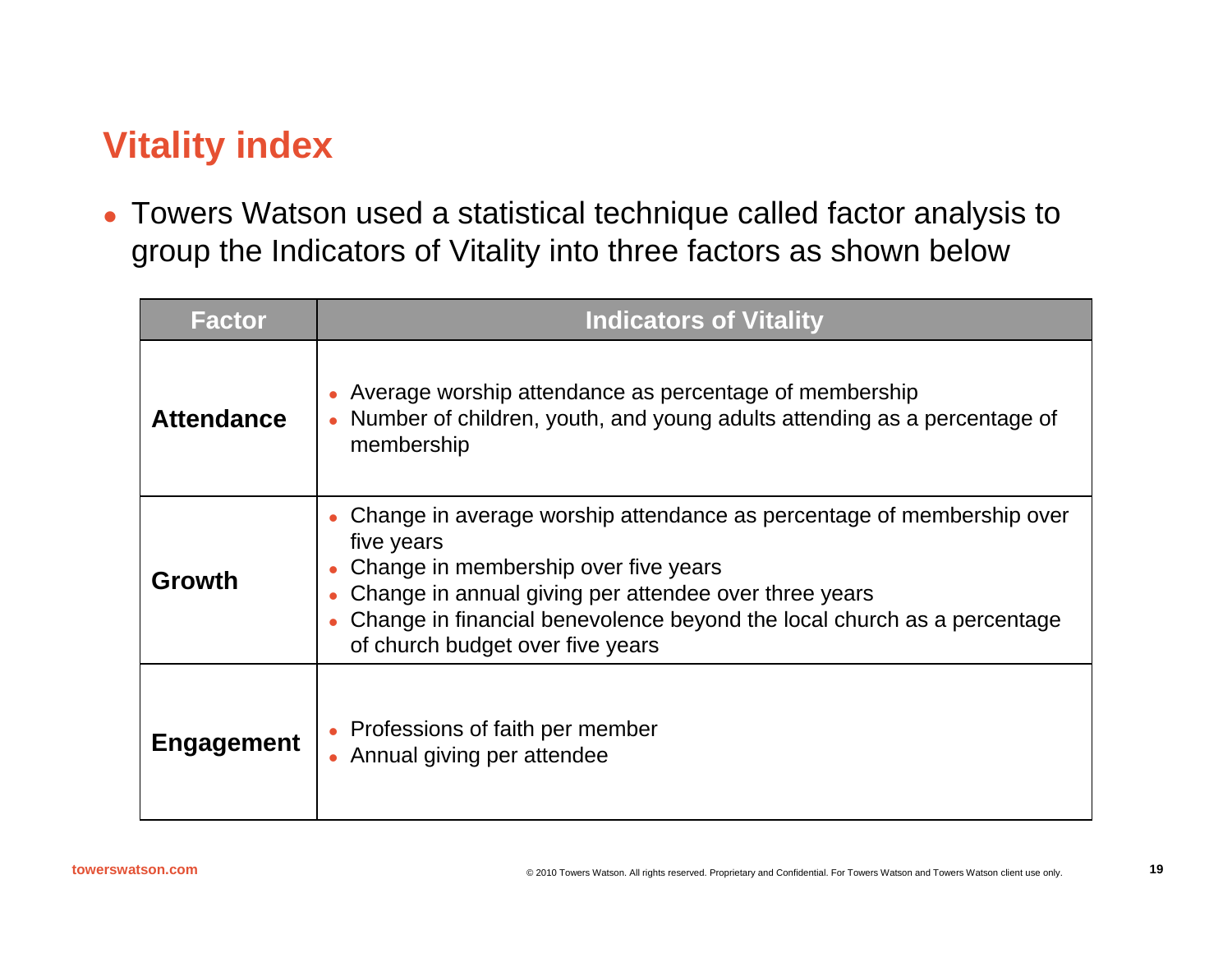## **Vitality index (continued)**

- A score was calculated for each church in North America where data were available ( $n= 32,228$ ) for each of the three factors
- Churches were segmented into three groups based on the distribution of their scores

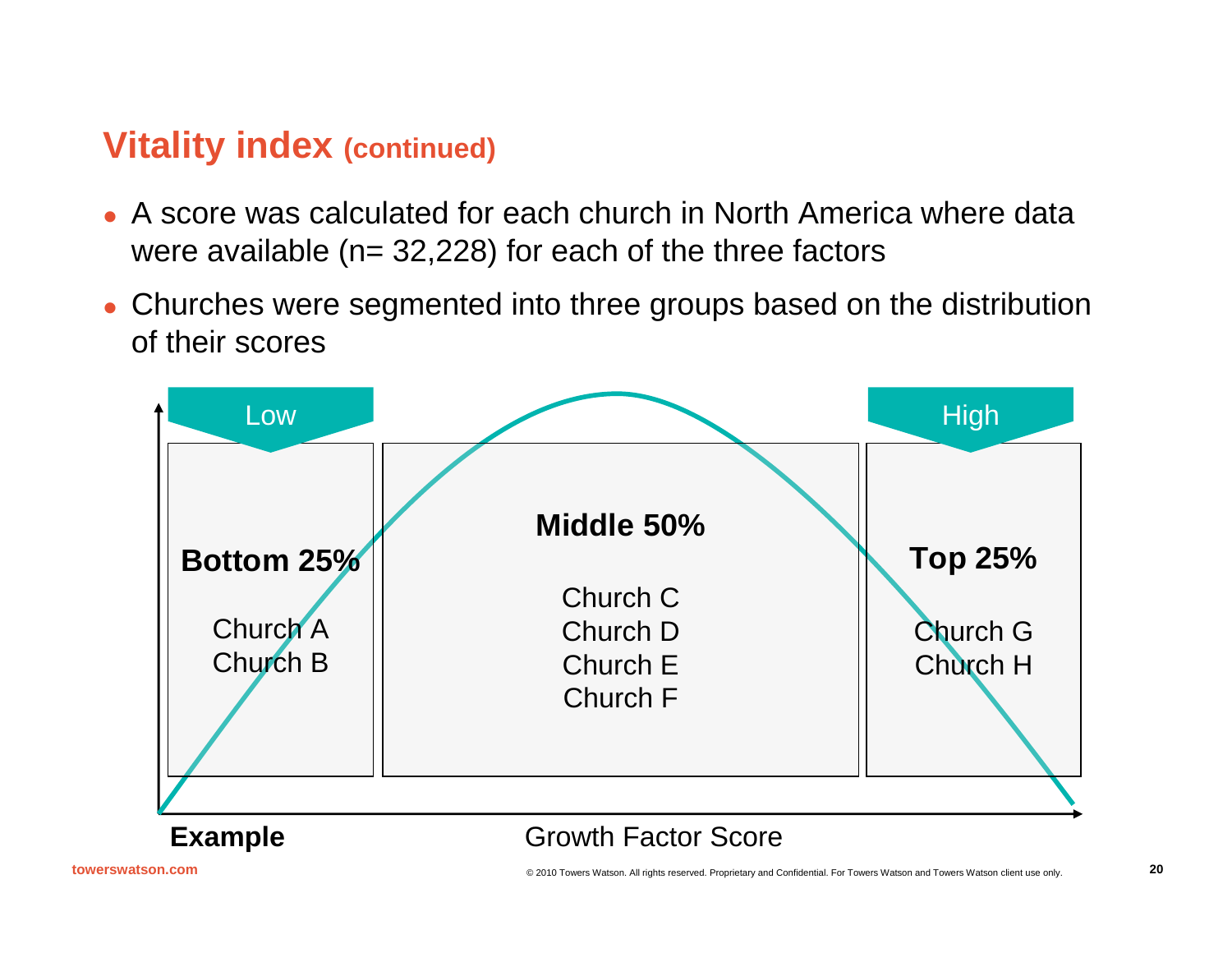## **Vitality Index (continued)**

• A numeric score (either 1, 2, or 3) was assigned to each of the factors for each church depending on whether they were in the Top, Middle, or Bottom segment of the distribution

| <b>Factor</b>     | <b>Indicators of Vitality</b>                                                                                                                                                                                                                                                                       | Top<br>25% | <b>Middle</b><br>50% | <b>Bottom</b><br>25% |
|-------------------|-----------------------------------------------------------------------------------------------------------------------------------------------------------------------------------------------------------------------------------------------------------------------------------------------------|------------|----------------------|----------------------|
| <b>Attendance</b> | Average worship attendance as percentage of<br>membership<br>Number of children, youth, and young adults attending as<br>a percentage of membership                                                                                                                                                 | 3          |                      |                      |
| Growth            | Change in average worship attendance as percentage of<br>membership over five years<br>Change in membership over five years<br>Change in annual giving per attendee over three years<br>Change in financial benevolence beyond the local church<br>as a percentage of church budget over five years | 3          |                      |                      |
| Engagement        | Professions of faith per member<br>Annual giving per attendee                                                                                                                                                                                                                                       | 3          | $\mathcal{P}$        |                      |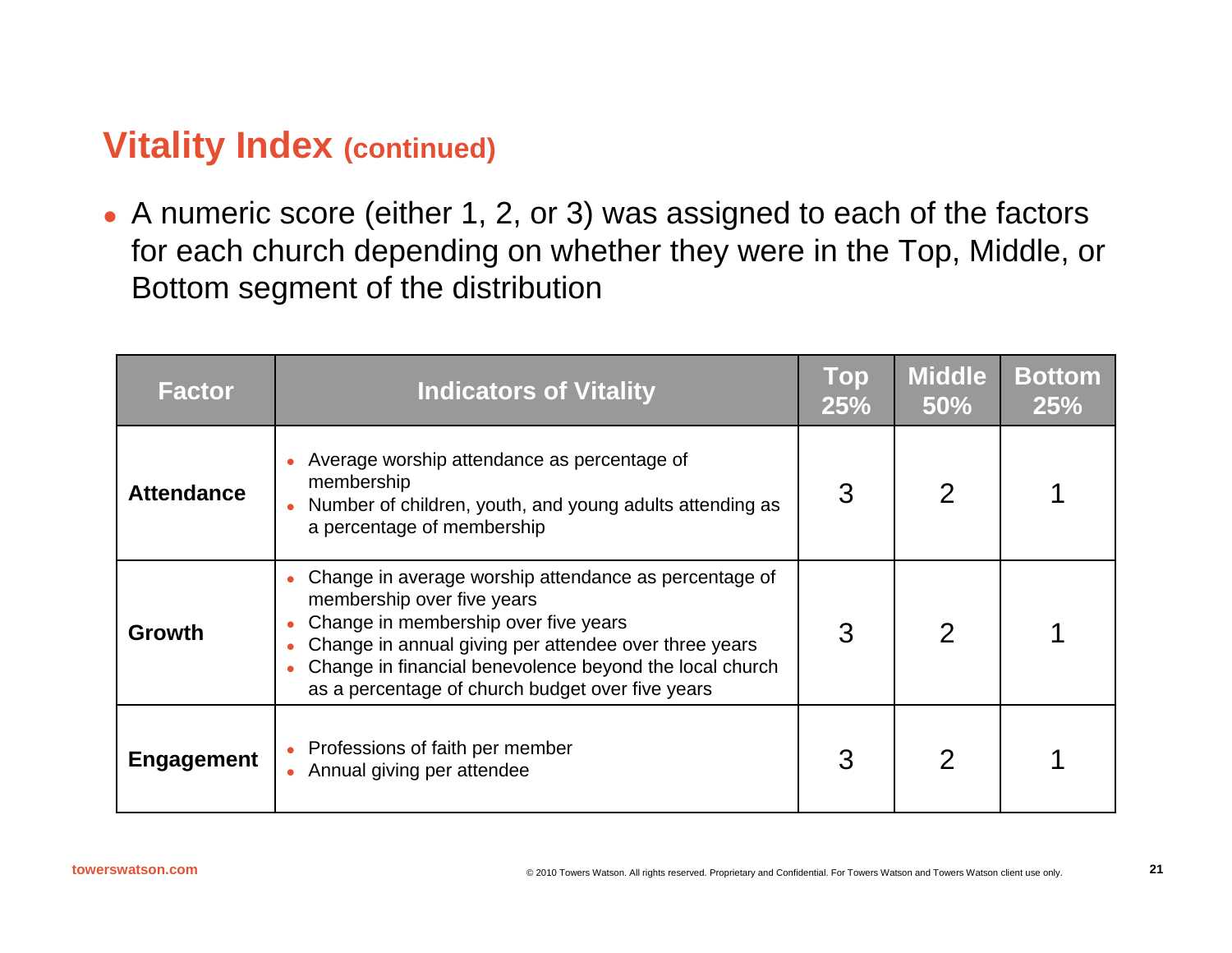## **Vitality Index (continued)**

• A single index was calculated for each church by adding up the numeric scores on each of the three factors

| Church                    | Attendance     | Growth        | Engagement | <b>Vitality Index</b> |
|---------------------------|----------------|---------------|------------|-----------------------|
| $\boldsymbol{\mathsf{A}}$ | 3              | З             | З          |                       |
| B                         | 3              |               |            |                       |
| $\mathsf C$               | $\overline{2}$ | $\rightarrow$ | 2          |                       |
|                           |                |               |            | 3                     |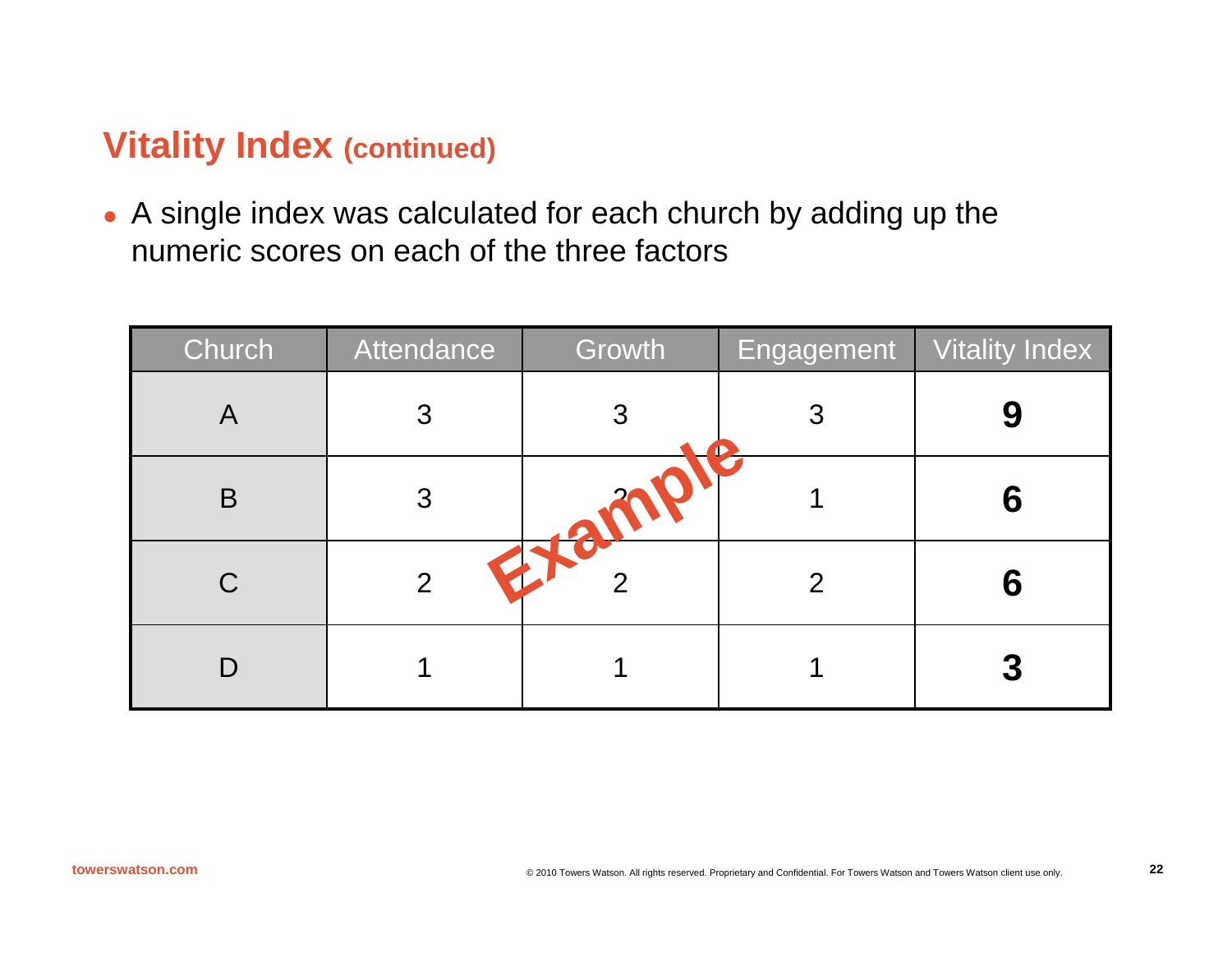## **Vitality Index (continued)**

 $\bullet$  To facilitate the analysis, the vitality index was collapsed into three categories: High Vitality, Medium Vitality, and Low Vitality

| <b>Vitality Index</b> | <b>Category</b>     | % of Total* UMC<br><b>NA Churches</b> | # of UMC NA<br><b>Churches</b> |  |
|-----------------------|---------------------|---------------------------------------|--------------------------------|--|
| 9                     |                     | 15%                                   |                                |  |
| 8                     | <b>High Vital</b>   |                                       | 4,961                          |  |
|                       | <b>Medium Vital</b> | 49%                                   |                                |  |
| 6                     |                     |                                       | 15,546                         |  |
| 5                     |                     |                                       |                                |  |
| 4                     | <b>Low Vital</b>    | 36%                                   | 11,721                         |  |
| 3                     |                     |                                       |                                |  |

\*Based on the 32,228 churches with available data on the Indicators of Vitality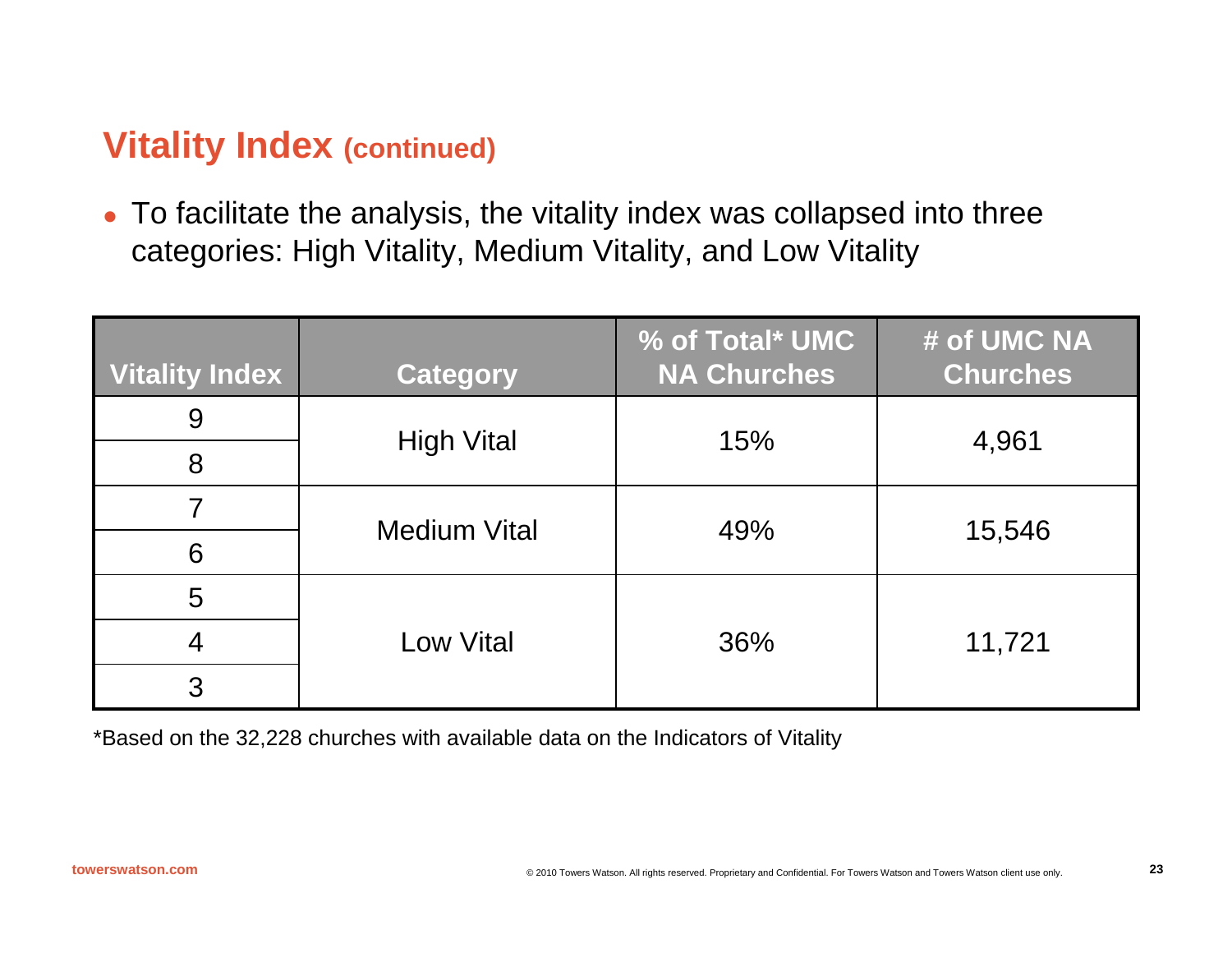## **Vitality index by church size**

• While larger churches are more likely to be vital than smaller churches there are many high vital churches across all church sizes

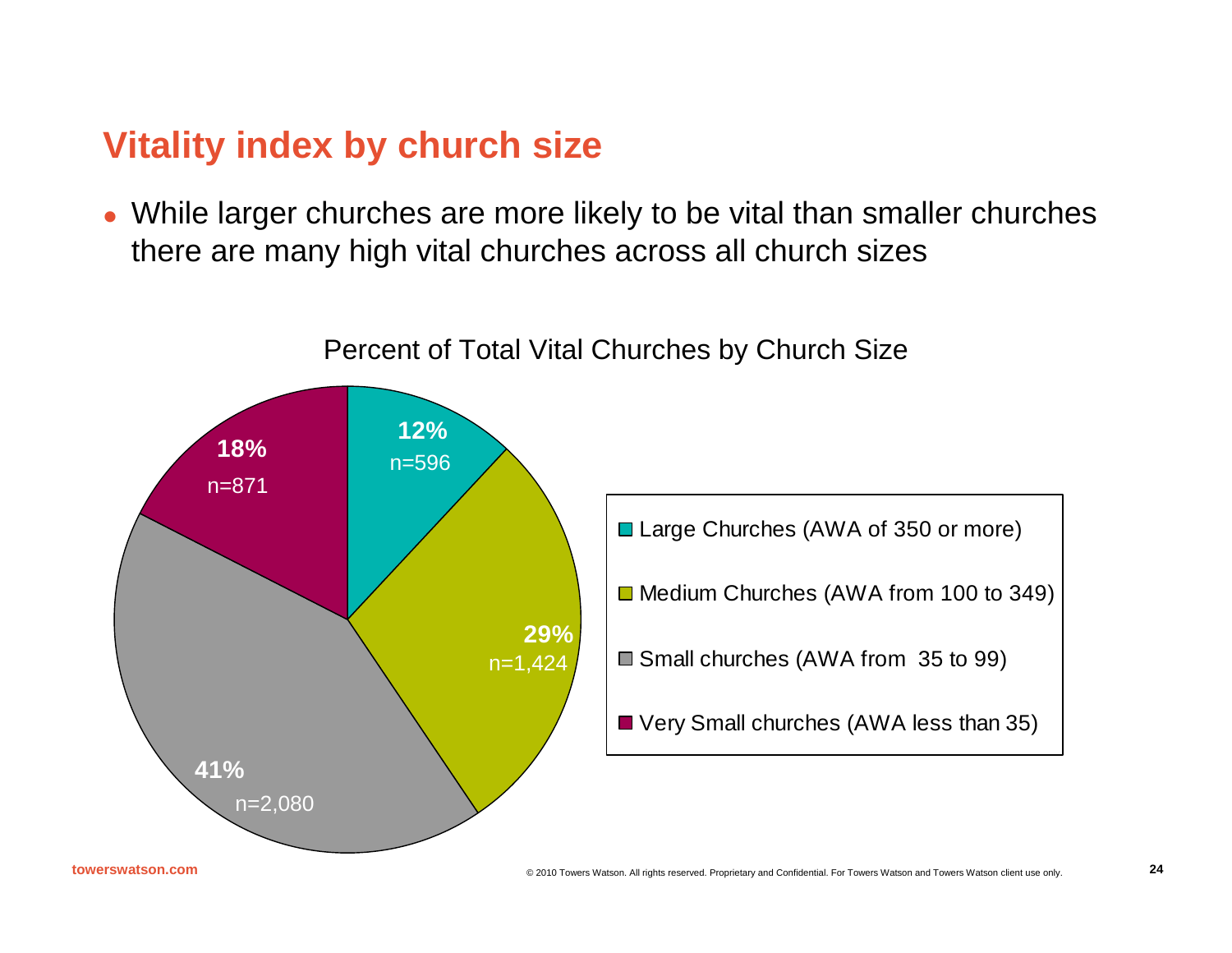## **Calculating the key drivers of vitality**

- O Statistical technique used to identify the impact of variables on a desired outcome
	- **Direction** Does this variable have a positive or negative impact on the desired outcome?
	- $\bullet$  **Magnitude** – How much impact does this variable have on the desired outcome?
- Commonly used statistical technique in consumer, employee and political research to help identify and prioritize actions that will have the greatest impact on a desired outcome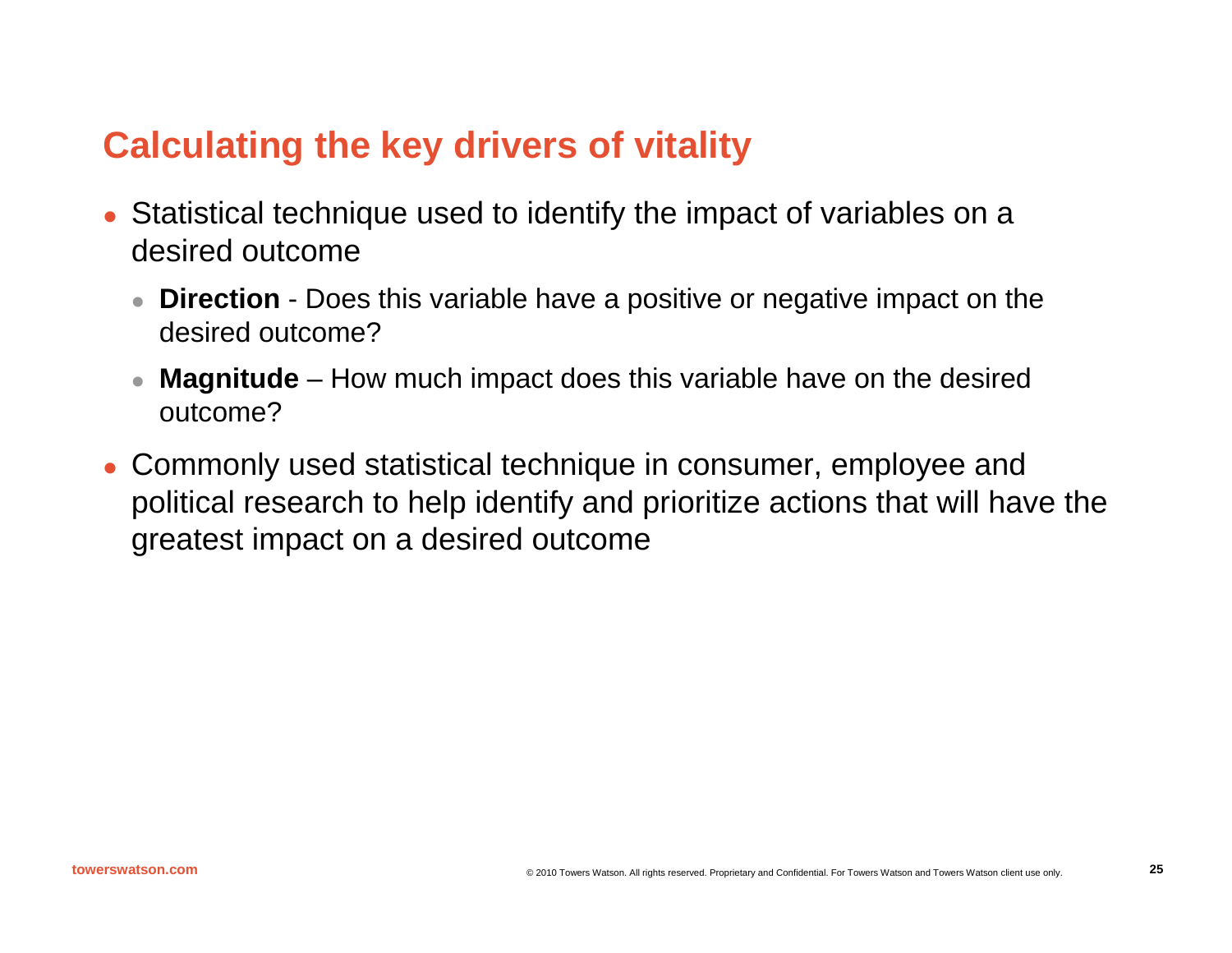## **Calculating the key drivers of vitality (continued)**

- O Regression analysis quantified the relationship between the variables in each hypotheses and the Indicators of Vitality
	- Some factors had a positive impact
	- Some factors had a negative impact
	- Some factors had no significant impact
- z Regressions showed also that the variables in each hypothesis impacted the factors of vitality (Attendance, Growth, Engagement) in different ways
	- $\bullet$  Throughout the findings, we will highlight when the hypotheses had an impact on the Vitality Index and when the hypotheses had an impact on specific factors of vitality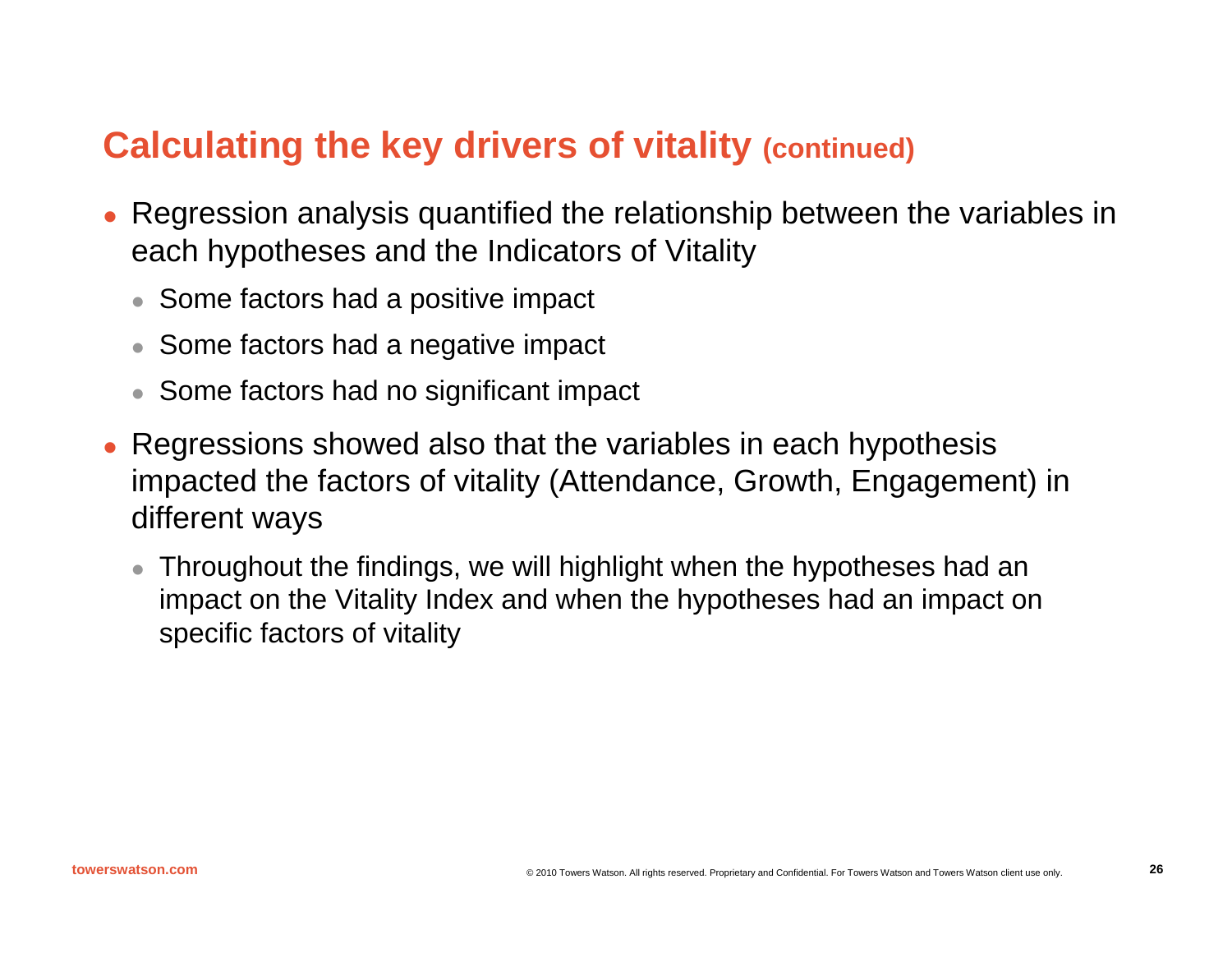

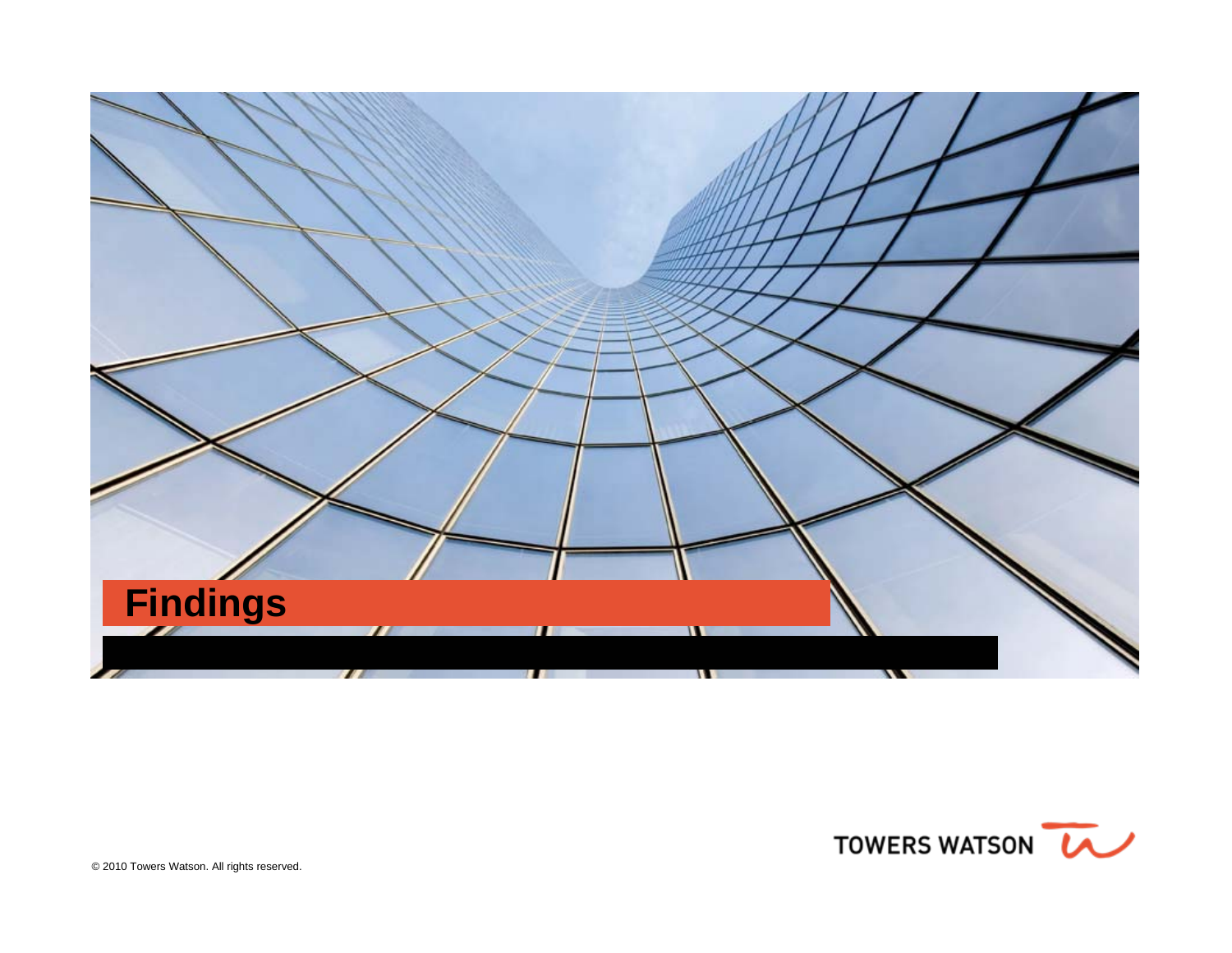## **Four key areas are the drivers of vitality**



- Towers Watson calculated a vitality index for each church (n=32,228) based on indicators of vitality identified by the Steering Committee
- Based on vitality index, Towers Watson found that all kinds of UMC churches are vital – small, large, across different geographies, and church setting (e.g., urban, rural)
- Towers Watson conducted regression analyses to identify drivers of the vitality index and four key drivers of vitality stand out – crystal clear findings that are actionable
- The four key drivers of vitality are fairly consistent across different types of churches

**Note:** Small groups include study, fellowship, and service. Programs include classes and other activities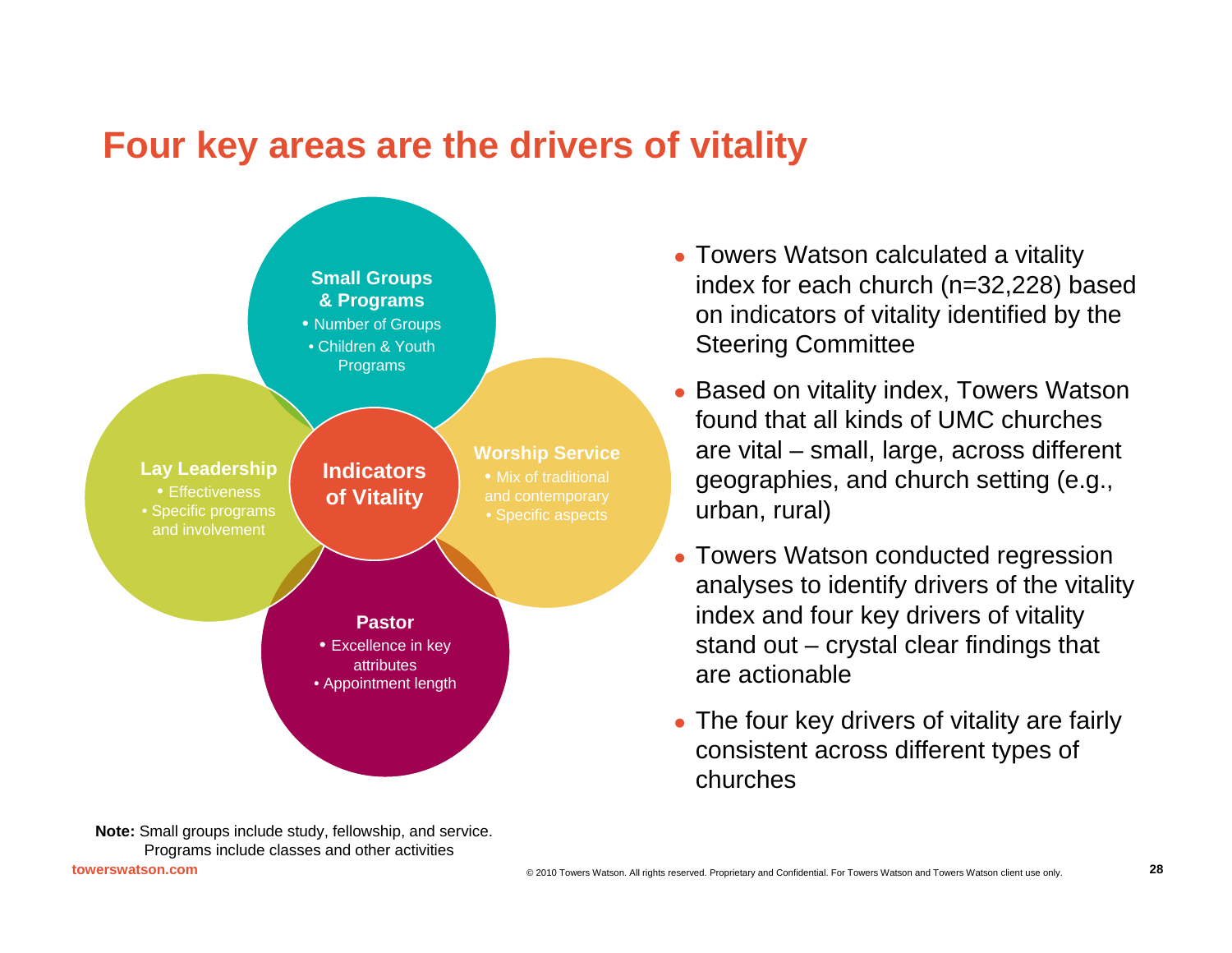## **Small groups & programs**  *Number of small groups – all churches*

O Regressions identified that the number of small groups (study, fellowship, service) impacts vitality



- O 60% of churches with high vitality have over 5 small groups
- O Only 1/3 of churches with low vitality have over 5 small groups

**Note:** Small groups include study, fellowship, and service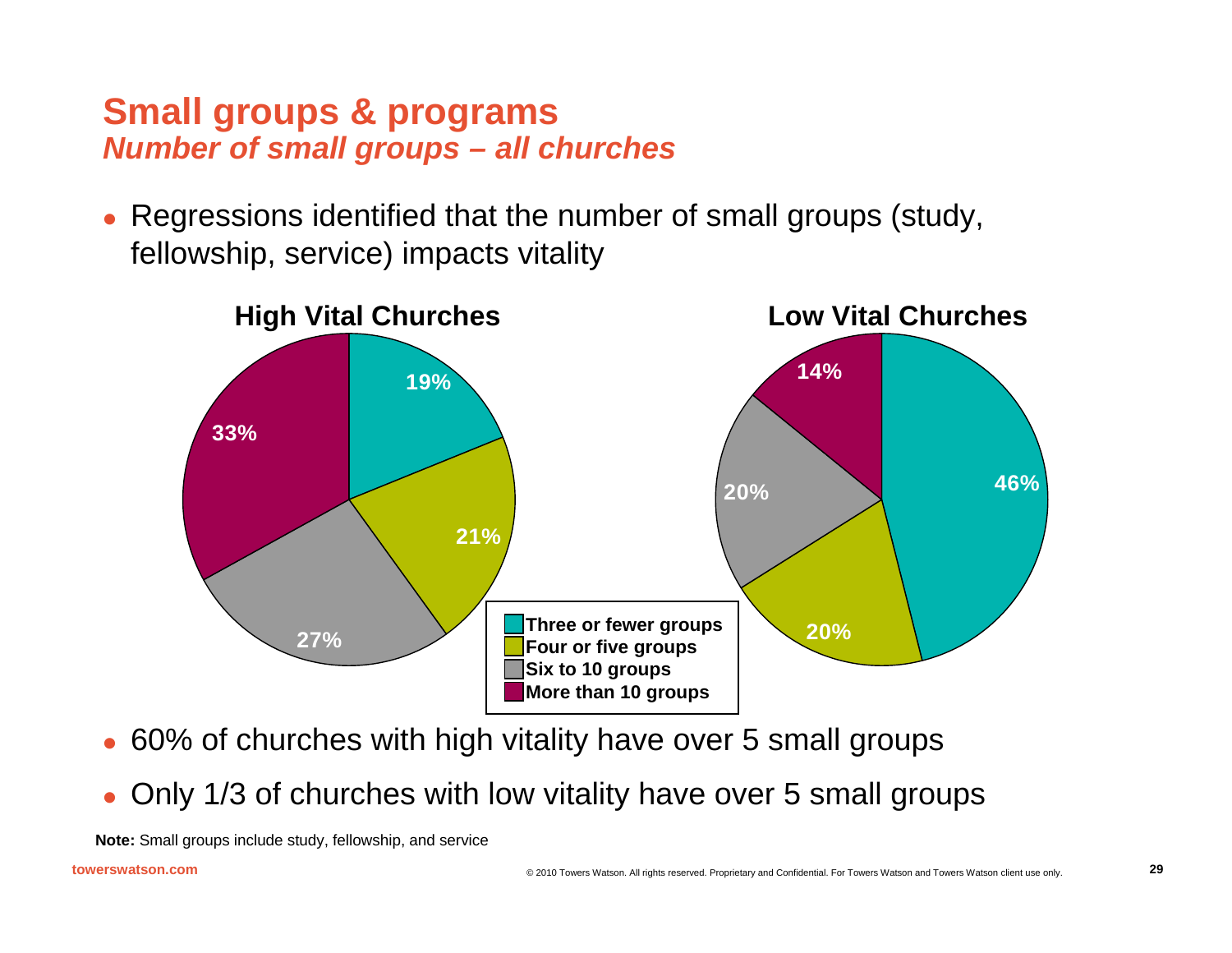### **Small groups & programs**  *Number of small groups – by church size*

 $\bullet$ Regardless of size, more vital churches have more small groups

|                             | # of Groups in a<br><b>High Vital Church</b> | # of Groups in a<br><b>Low Vital Church</b> | % Difference |  |
|-----------------------------|----------------------------------------------|---------------------------------------------|--------------|--|
| <b>Larger Churches</b>      | 37.5                                         | 22.5                                        |              |  |
| (AWA of 350 or more)        |                                              |                                             | 66%          |  |
| <b>Medium Size Churches</b> |                                              |                                             |              |  |
| (AWA between 100 and 349)   | 12.1                                         | 9.8                                         | 23%          |  |
| Small churches              |                                              |                                             |              |  |
| (AWA between 35 and 99)     | 5.1                                          | 4.5                                         | 12%          |  |
| <b>Very Small churches</b>  |                                              |                                             |              |  |
| (AWA less than 35)          | 2.9                                          | 2.5                                         | 16%          |  |

**Note:** Small groups include study, fellowship, and service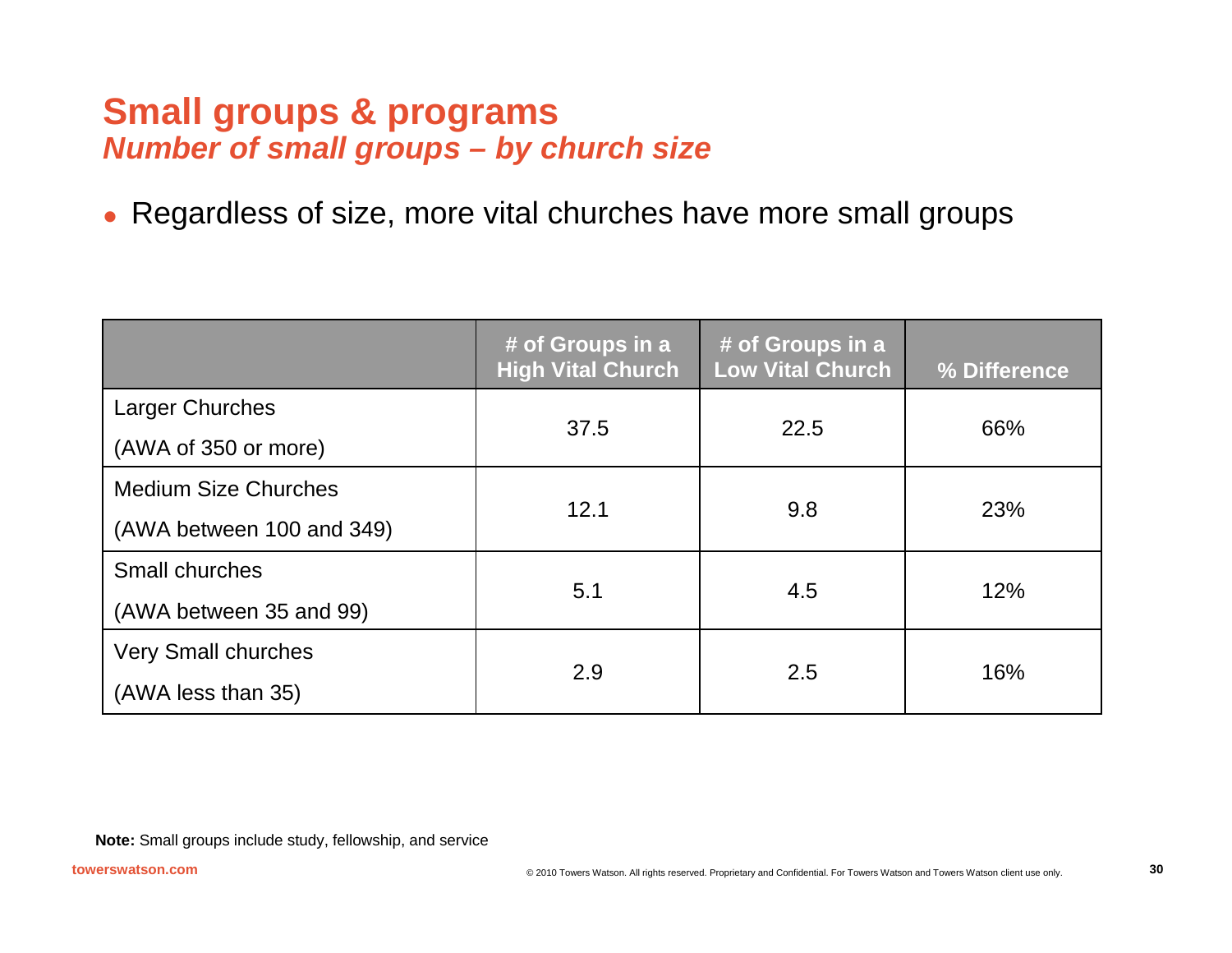### **Small groups & programs**  *Number of programs for children*

 $\bullet$  Regardless of size, more vital churches have more programs for children (under 12 years old)

|                             | # of Programs in a<br><b>High Vital Church</b> | # of Programs in a<br><b>Low Vital Church</b> | % Difference |  |
|-----------------------------|------------------------------------------------|-----------------------------------------------|--------------|--|
| <b>Larger Churches</b>      | 16.9                                           | 6.8                                           | 149%         |  |
| (AWA of 350 or more)        |                                                |                                               |              |  |
| <b>Medium Size Churches</b> |                                                |                                               | 42%          |  |
| (AWA between 100 and 349)   | 6.7                                            | 4.7                                           |              |  |
| Small churches              |                                                |                                               |              |  |
| (AWA between 35 and 99)     | 3.4                                            | 2.5                                           | 34%          |  |
| <b>Very Small churches</b>  |                                                |                                               |              |  |
| (AWA less than 35)          | 2.2                                            | 1.4                                           | 59%          |  |

**Note:** Programs include classes and other activities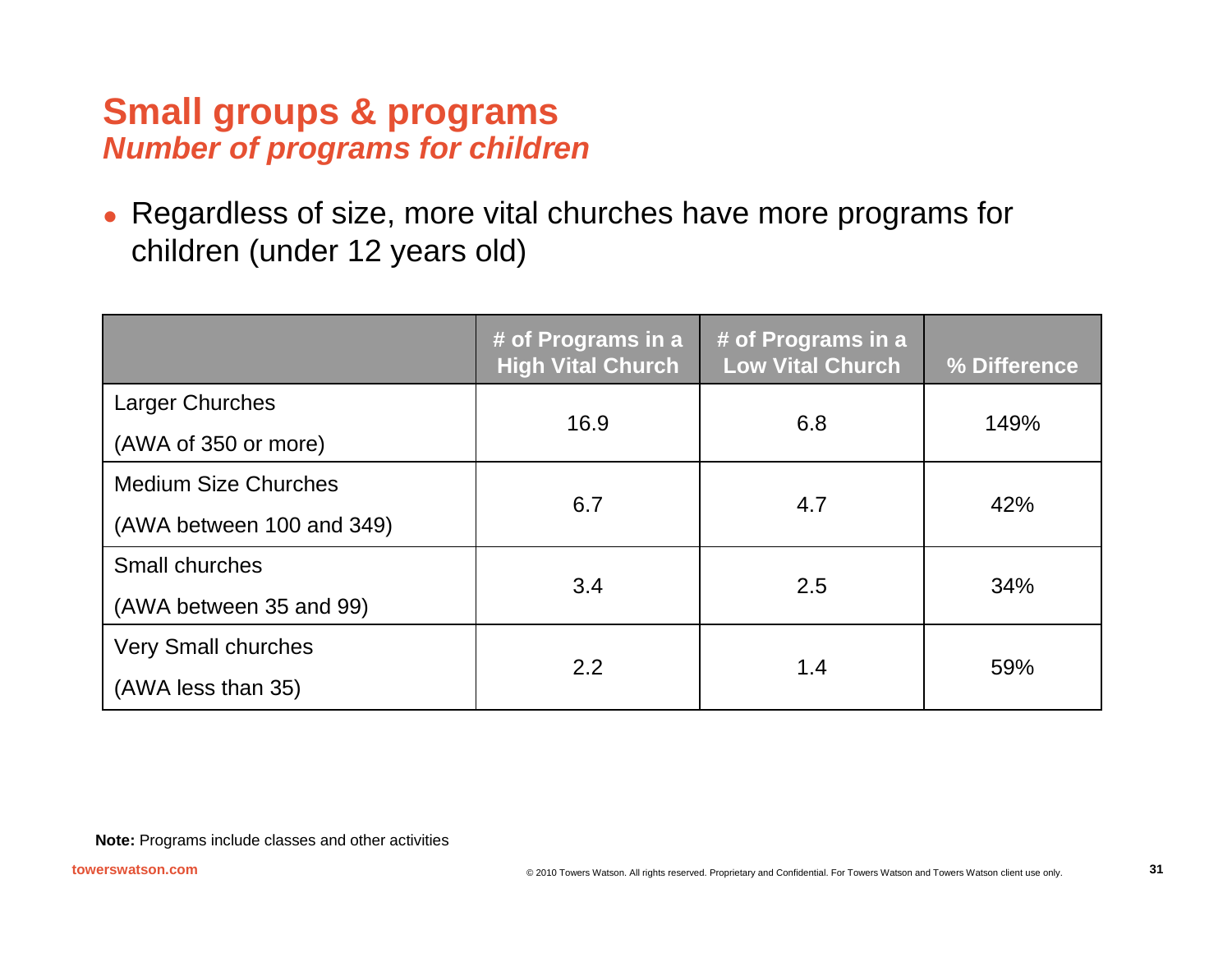## **Small groups & programs**  *Number of programs for youth*

 $\bullet$  Regardless of size, more vital churches have more programs for youth (age 12 -18)

|                             | # of Programs in a<br><b>High Vital Church</b> | # of Programs in a<br><b>Low Vital Church</b> | % Difference |  |
|-----------------------------|------------------------------------------------|-----------------------------------------------|--------------|--|
| <b>Larger Churches</b>      | 8.7                                            | 4.7                                           | 83%          |  |
| (AWA of 350 or more)        |                                                |                                               |              |  |
| <b>Medium Size Churches</b> |                                                |                                               |              |  |
| (AWA between 100 and 349)   | 3.5                                            | 2.4                                           | 45%          |  |
| Small churches              |                                                |                                               |              |  |
| (AWA between 35 and 99)     | 1.8                                            | 1.2                                           | 43%          |  |
| <b>Very Small churches</b>  |                                                |                                               |              |  |
| (AWA less than 35)          | 1.3                                            | 0.7                                           | 75%          |  |

**Note:** Programs include classes and other activities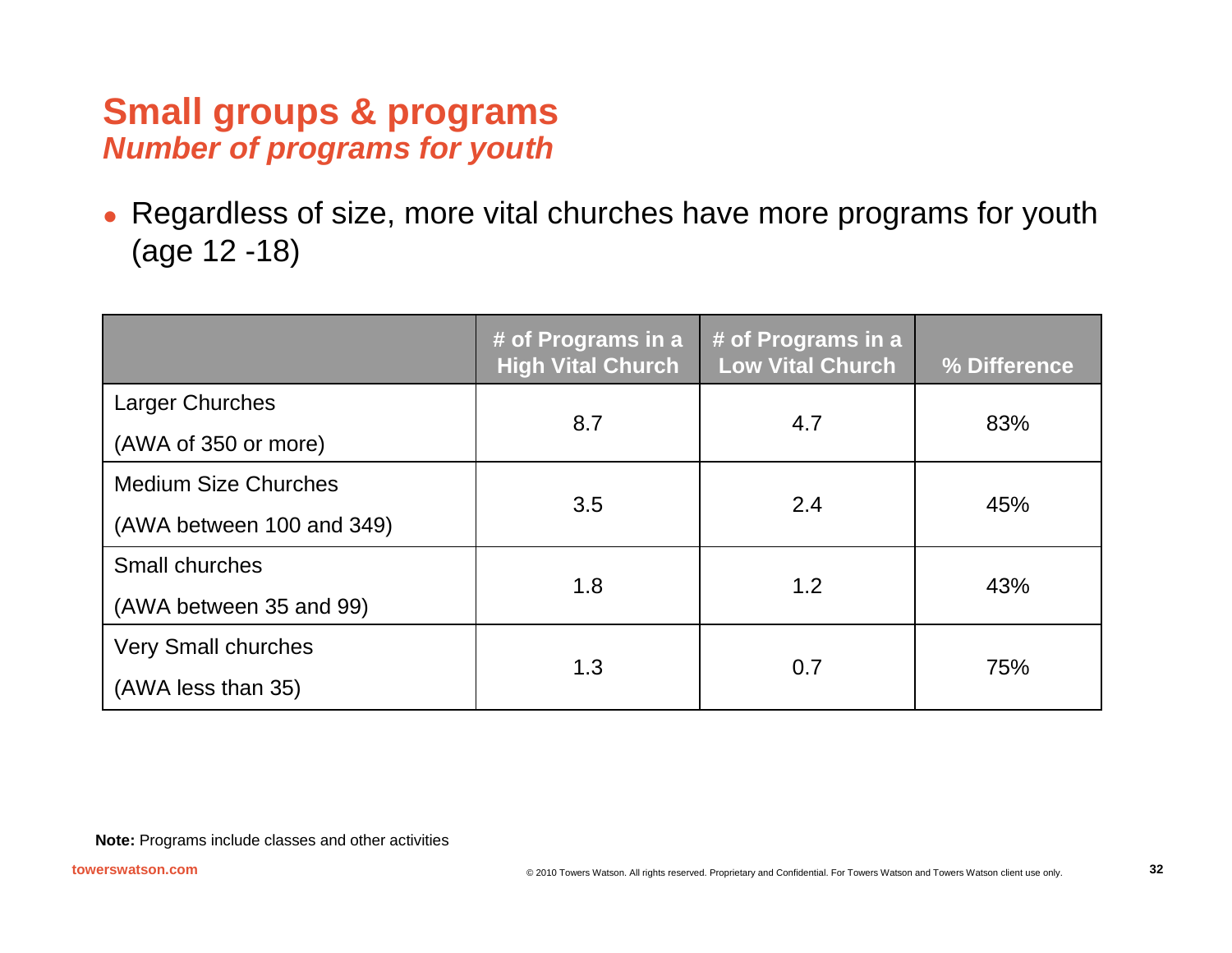# **Small groups**

- Several factors around programs (classes and groups) did NOT have a significant impact on vitality
	- $\bullet$ Percent of eligible attendees who participate
	- $\bullet$ Who has primary responsibility for leading programs
	- $\bullet$ Mix of local vs. global mission outreach programs
	- $\bullet$ Number of programs for young adults and adults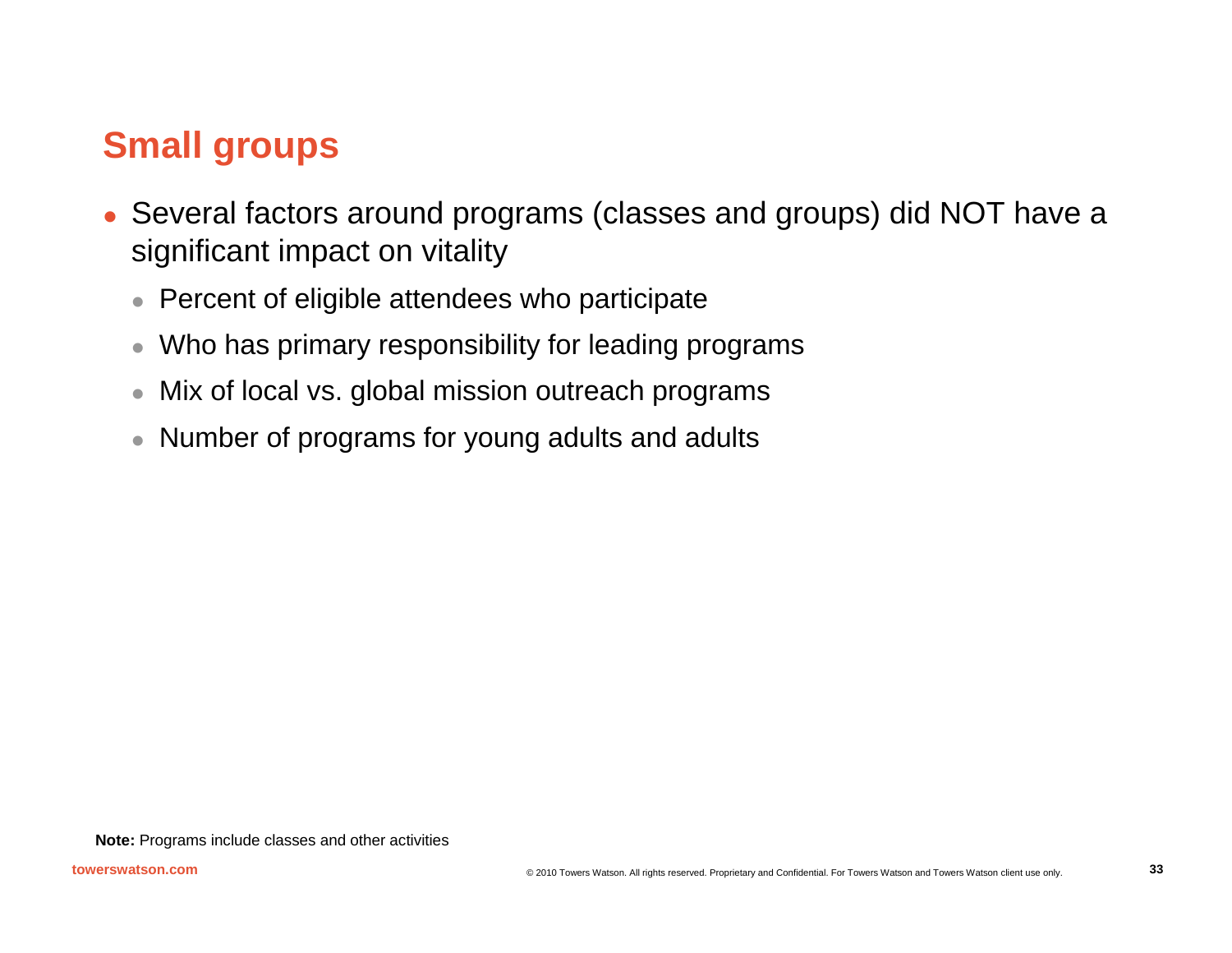## **Lay leadership** *Effectiveness of lay leadership*

• Effectiveness of lay leadership has a strong impact on vitality

**Churches with effectivelay leadership are:**

**What drives laity Effectiveness?**

- 84% more likely to be a high vital church
- 48% more likely to be high attendance church
- 54% more likely to be a high growth church
- 30% more likely to be a high engagement church
- Demonstrate vital personal faith
- Rotate
- More attendees serving as lay leaders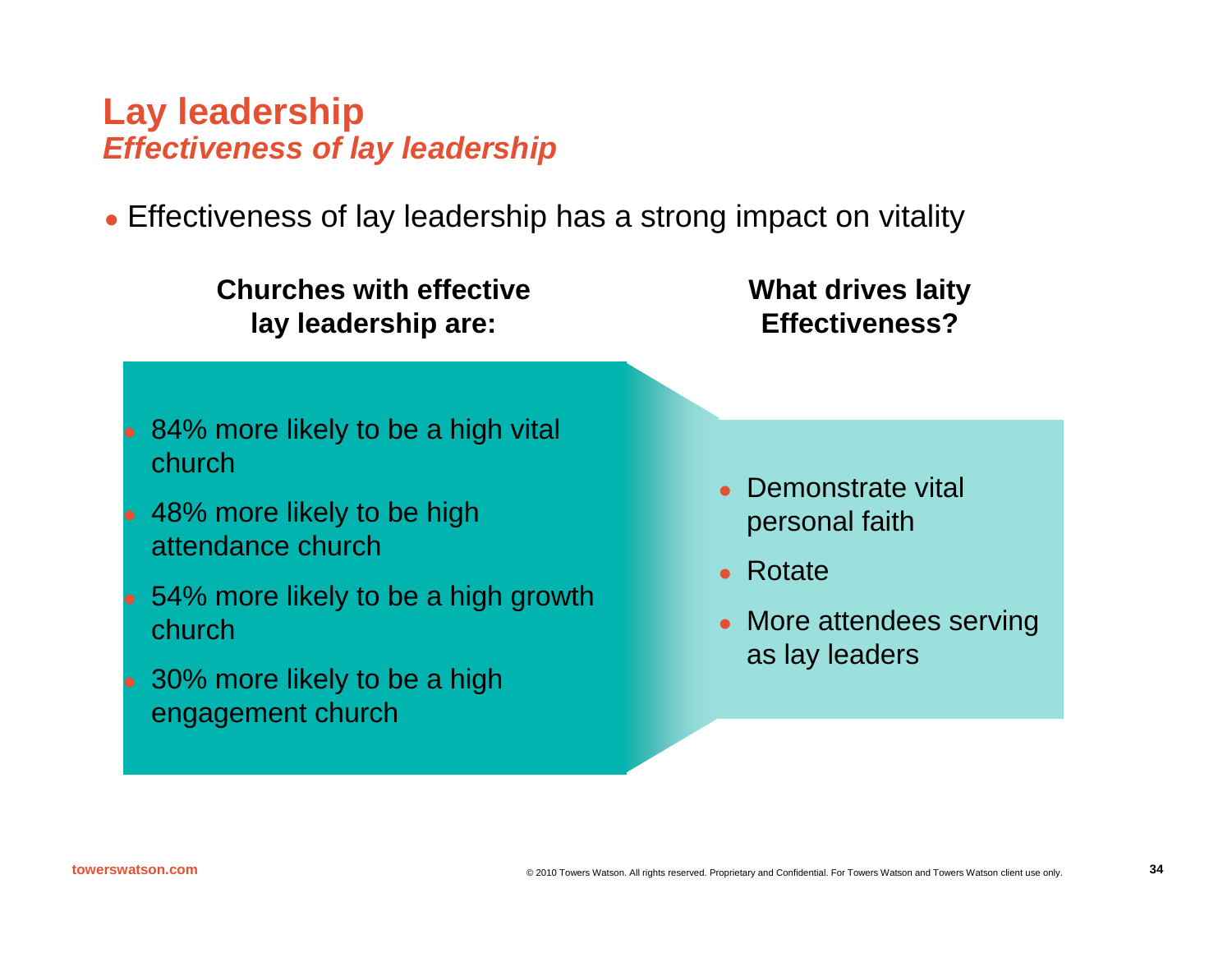## **Lay leadership** *Building effective lay leadership*

 $\bullet$  Highly effective lay leadership is strongly associated with those who demonstrate vital personal faith

|                                                                                                                                                                                                                                                    | <b>Highly Effective</b><br>Lay Leadership | <b>Ineffective</b><br><b>Lay Leadership</b> |
|----------------------------------------------------------------------------------------------------------------------------------------------------------------------------------------------------------------------------------------------------|-------------------------------------------|---------------------------------------------|
| Lay leadership team demonstrate vital personal faith (e.g.,<br>regular disciplines of prayer and Bible Study, regular<br>attendance at weekly worship, proportional giving,<br>participation in mission opportunities, personal faith-<br>sharing) | 61%                                       | 12%                                         |
| Rotate lay leadership                                                                                                                                                                                                                              | 77%                                       | 66%                                         |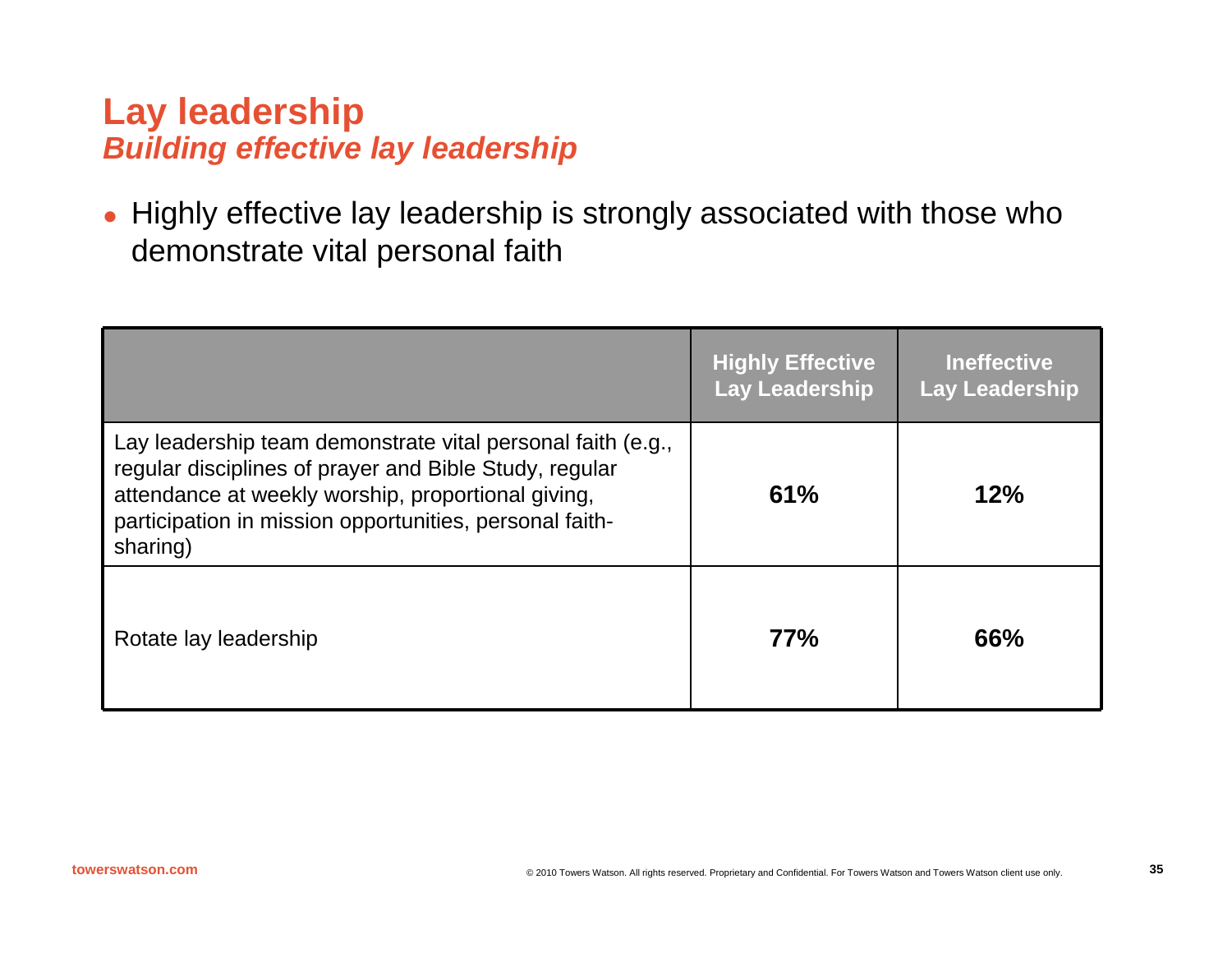## **Lay leadership** *Building effective lay leadership*

O Need to reach critical mass equal to 25 – 50% of attendees who have served as leaders to create effective lay leaders and drive vitality



**Percent of attendees that have served as leaders in past five years**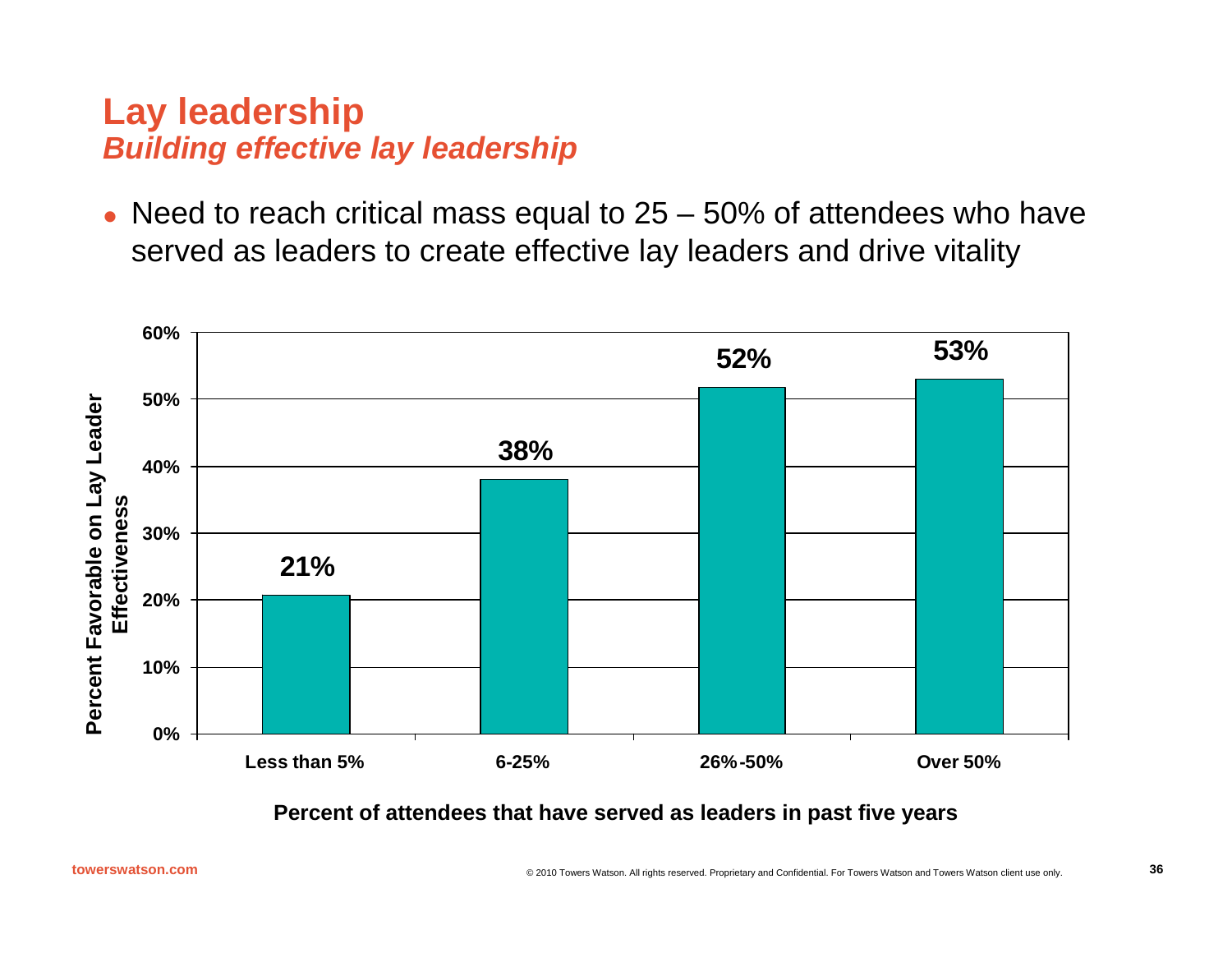## **Lay leadership** *Building effective lay leadership*

O Pastors who were rated as effective at developing, coaching and mentoring lay leaders are more likely to have high vital churches

| Leadership Attribute                                                                                | <b>Churches with</b><br><b>High Vitality</b> | <b>Churches with</b><br><b>Low Vitality</b> |
|-----------------------------------------------------------------------------------------------------|----------------------------------------------|---------------------------------------------|
| Focusing on developing, coaching and mentoring<br>to enable laity leadership to improve performance | 70%                                          | 47%                                         |

**Note:** Numbers shown represent the % of churches that are high vital when the pastor was rated effective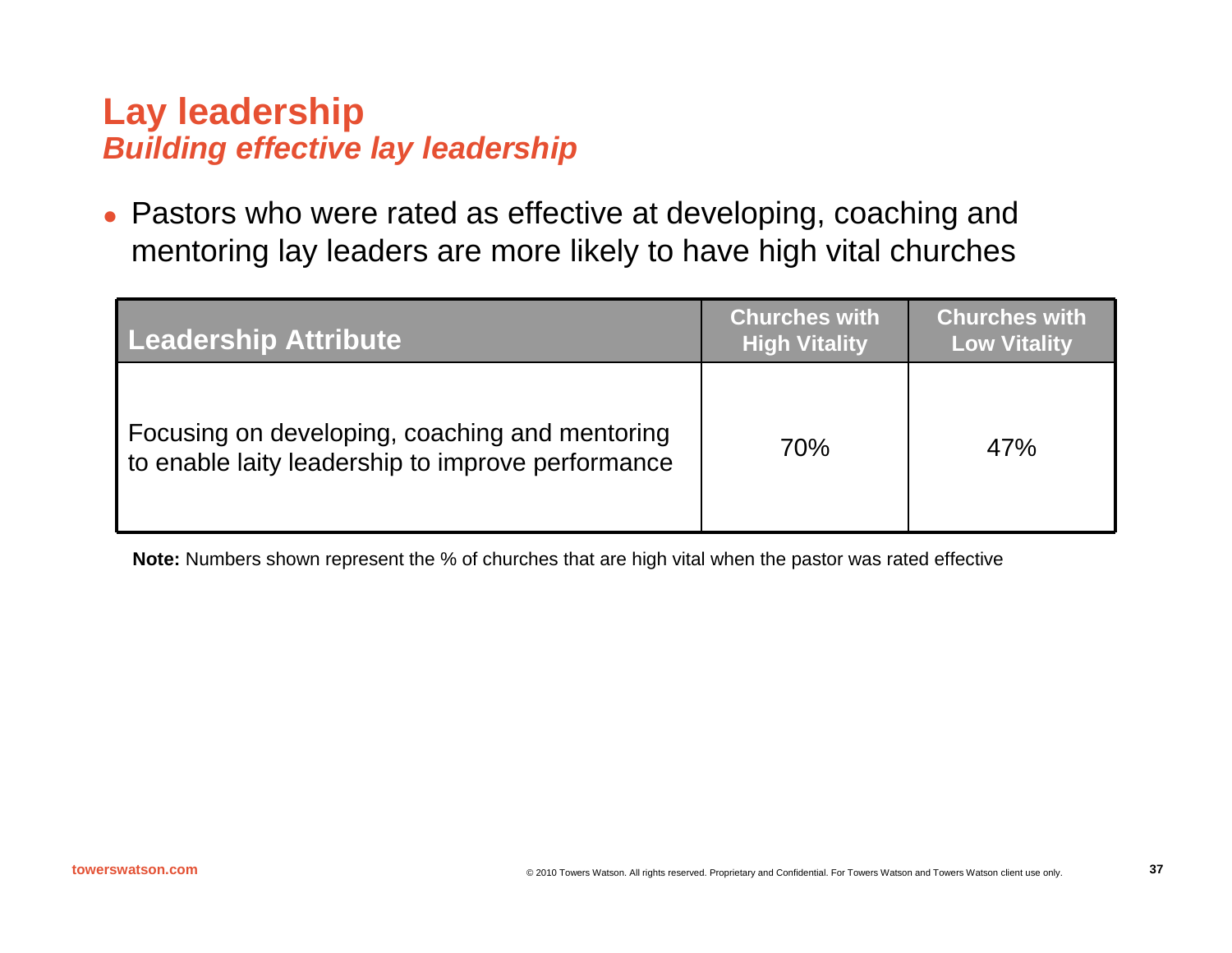## **Worship service** *Mix of contemporary and traditional*

 $\bullet$  High vital churches tend to provide a mix of both traditional and contemporary services

|                                                         | % of Churches that<br>are High Vitality | % of Churches that<br>are Low Vitality |
|---------------------------------------------------------|-----------------------------------------|----------------------------------------|
| <b>Traditional Service ONLY</b>                         | 31%                                     | 55%                                    |
| <b>Contemporary Service ONLY</b>                        | 21%                                     | 15%                                    |
| <b>Traditional AND Contemporary</b><br><b>Services</b>  | 43%                                     | 24%                                    |
| Neither Contemporary NOR<br><b>Traditional Services</b> | 6%                                      | 6%                                     |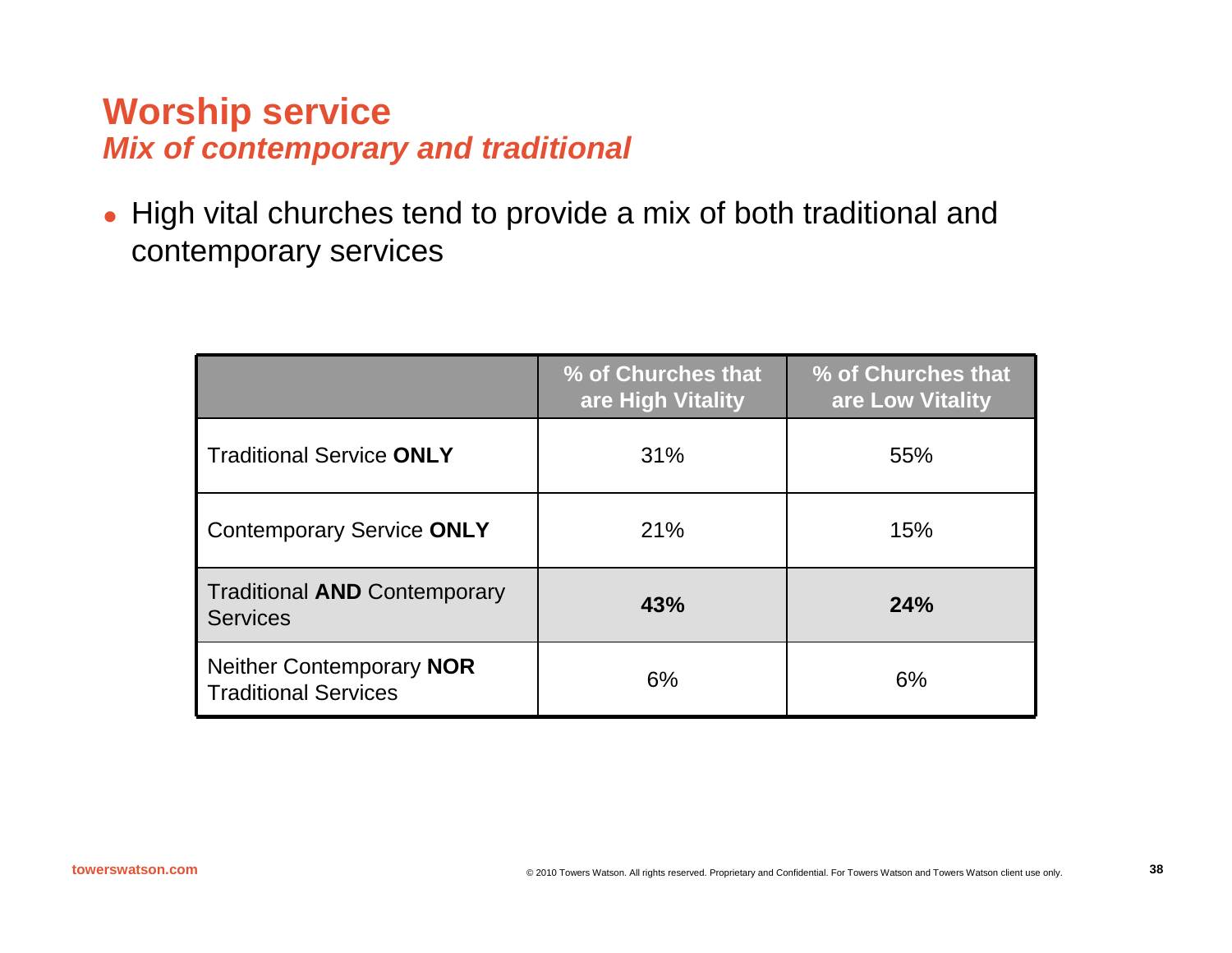# **Worship service** *Mix of contemporary and traditional by church size*

|                                                                           | % of Churches that<br>are High Vitality | % of Churches that<br>are Low Vitality |
|---------------------------------------------------------------------------|-----------------------------------------|----------------------------------------|
| Larger Churches with Traditional AND Contemporary<br><b>Services</b>      | 42%                                     | 4%                                     |
| (AWA of 350 or more)                                                      | (n=86)                                  | $(n=8)$                                |
| Medium Size Churches with Traditional AND<br><b>Contemporary Services</b> | 22%                                     | 21%                                    |
| (AWA between 100 and 349)                                                 | $(n=125)$                               | $(n=121)$                              |
| Small churches with Traditional AND Contemporary<br><b>Services</b>       | 19%                                     | 29%                                    |
| (AWA between 35 and 99)                                                   | $(n=45)$                                | $(n=70)$                               |
| Very Small churches with Traditional AND<br><b>Contemporary Services</b>  | 16%                                     | 53%                                    |
| (AWA less than 35)                                                        | $(n=8)$                                 | (n=27)                                 |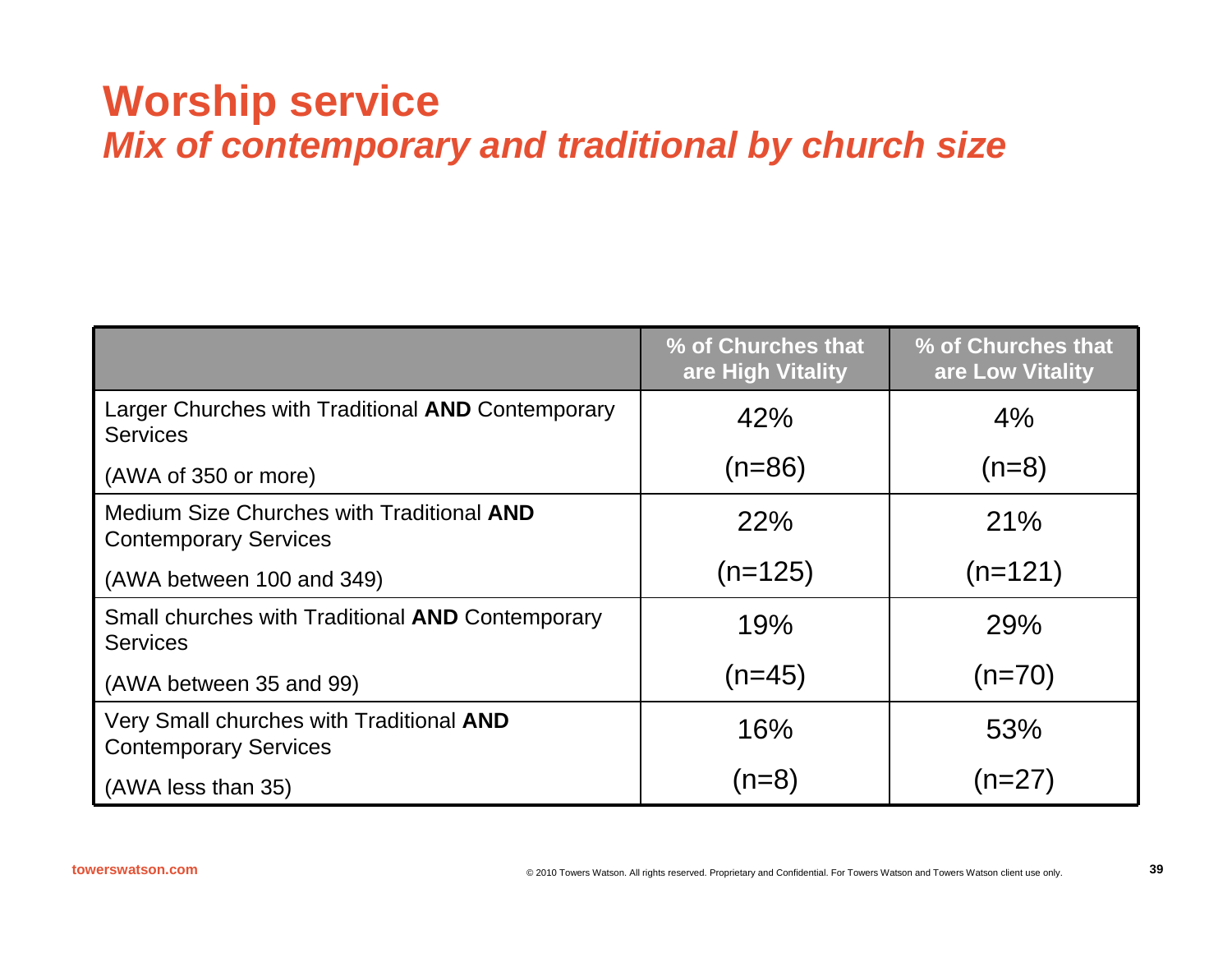## **Traditional worship service** *Basis for preaching*

 $\bullet$  Preaching in **traditional** worship services at high vital churches tends to be more topical and less based on the lectionary than in churches with relatively low vitality

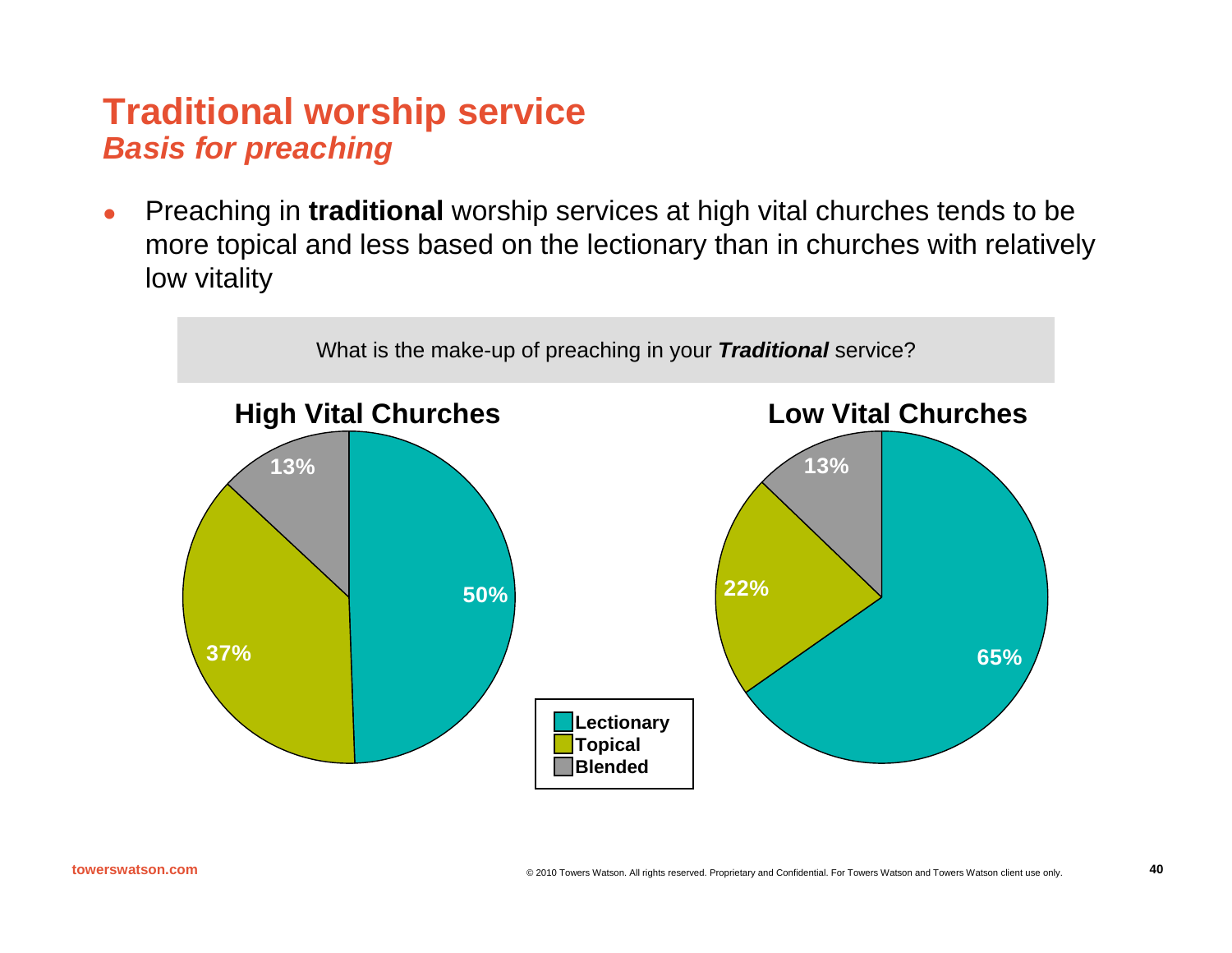## **Worship service** *Inspirational Preaching*

O Pastors who were rated as effective at inspiring the congregation are more likely to have high vital churches

| <b>Leadership Attribute</b>                  | <b>Churches with</b><br><b>High Vitality</b> | <b>Churches with</b><br><b>Low Vitality</b> |  |
|----------------------------------------------|----------------------------------------------|---------------------------------------------|--|
| Inspiring the congregation through preaching | 81%                                          | 65%                                         |  |

**Note:** Numbers shown represent the % of churches that are high vital when the pastor was rated effective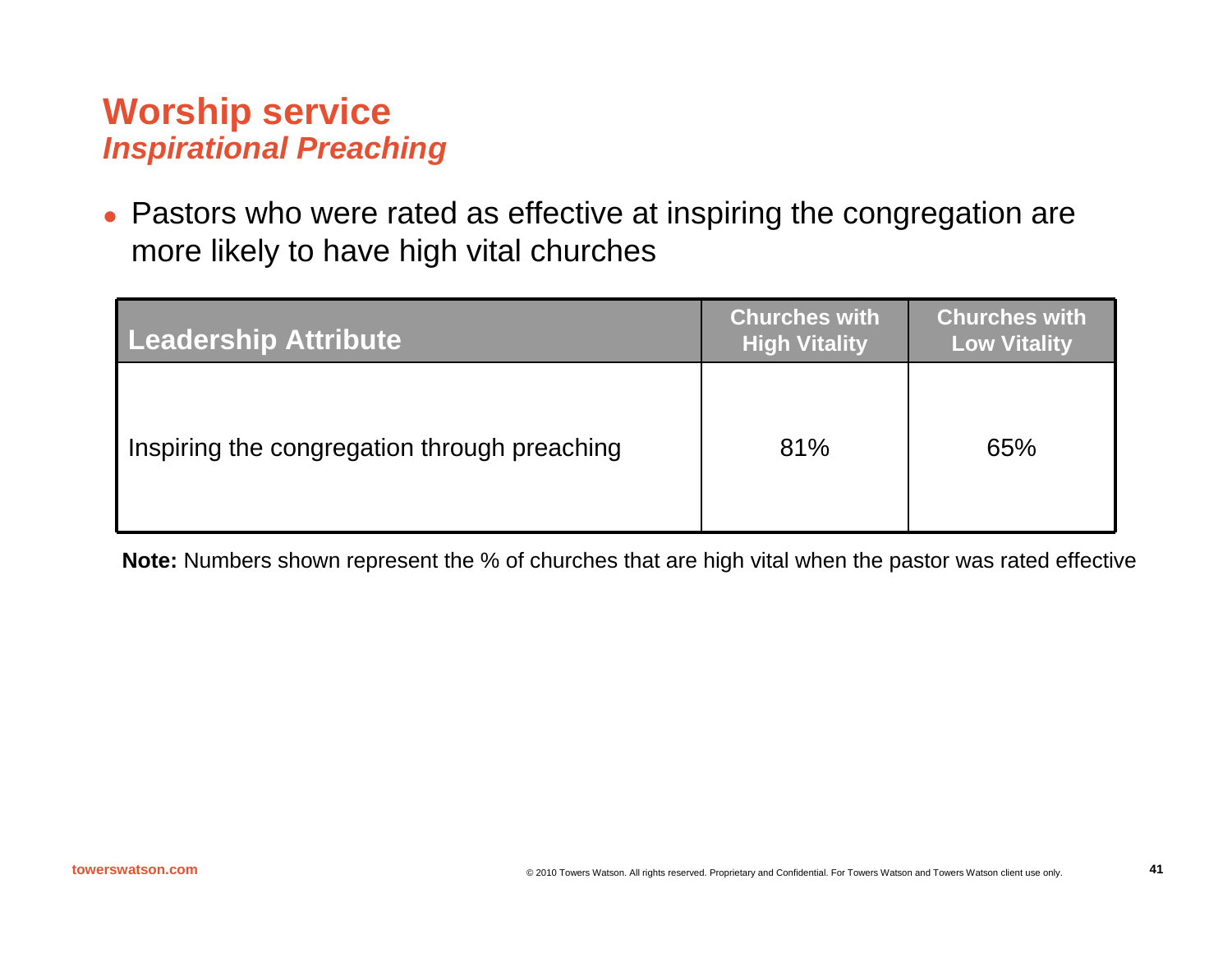### **Contemporary worship service** *Type of worship music*

o High vital churches are more likely to use contemporary music in their contemporary services

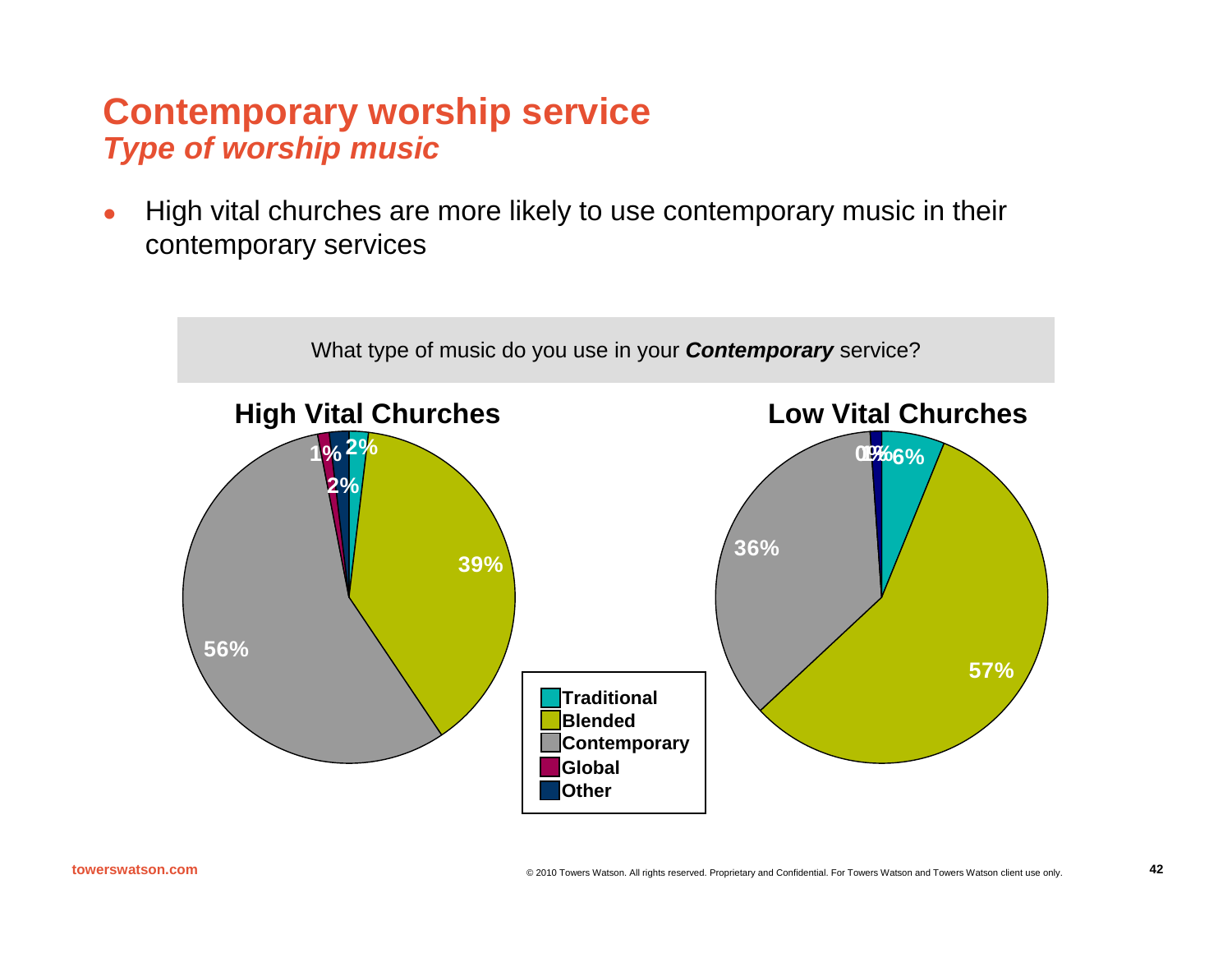#### **Contemporary worship service** *Use of multi-media*

 $\bullet$  High vital churches are more likely to use multi-media in their contemporary services

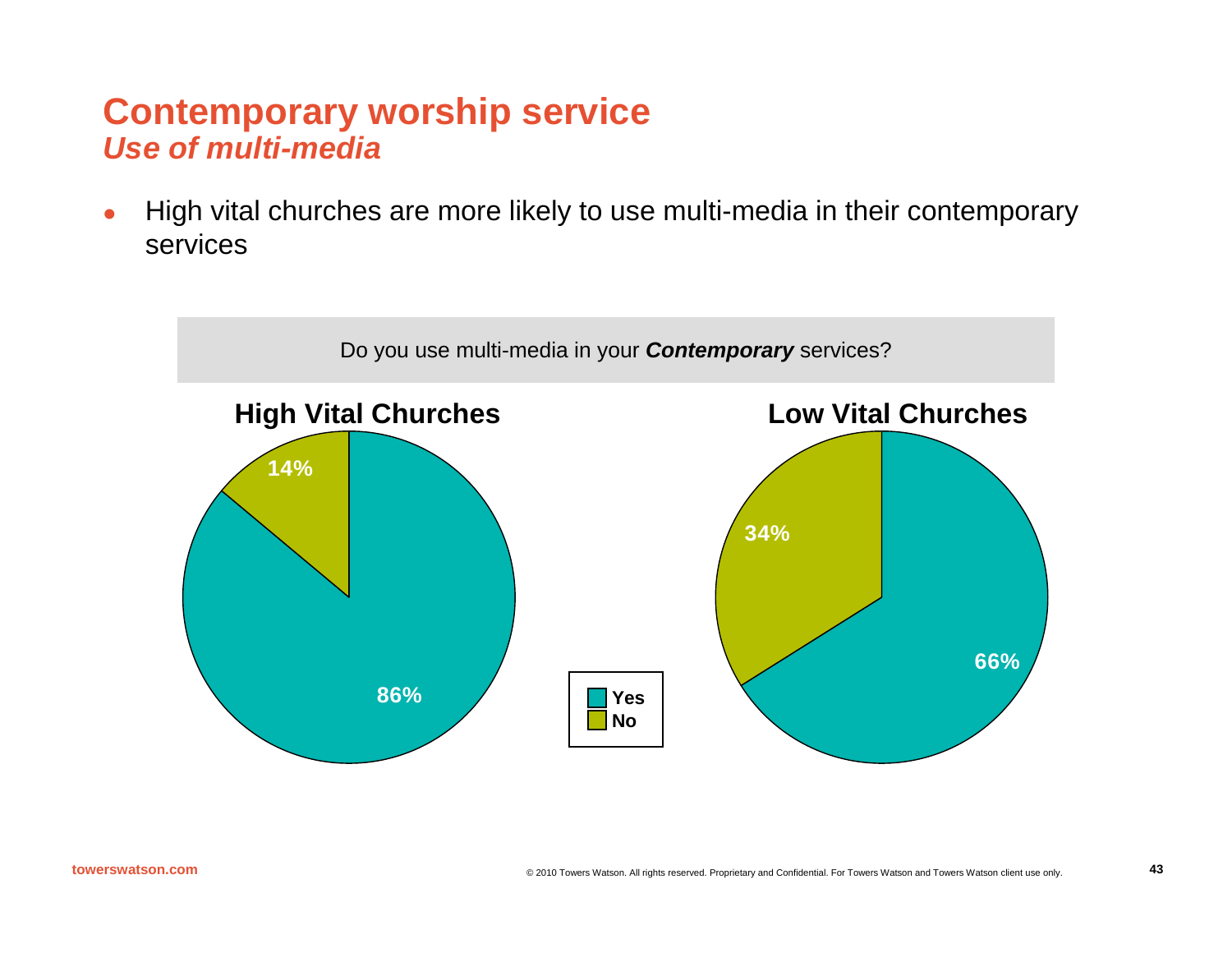## **Worship service**

- Several factors around the worship service did NOT have a significant impact on vitality
	- $\bullet\,$  Use of experiential activities (e.g., prayer station, art, straw polls) during the service
	- Length of sermon
	- $\bullet$ Make-up of preaching in Contemporary worship services
	- $\bullet$ Type of music and use of multimedia in Traditional worship services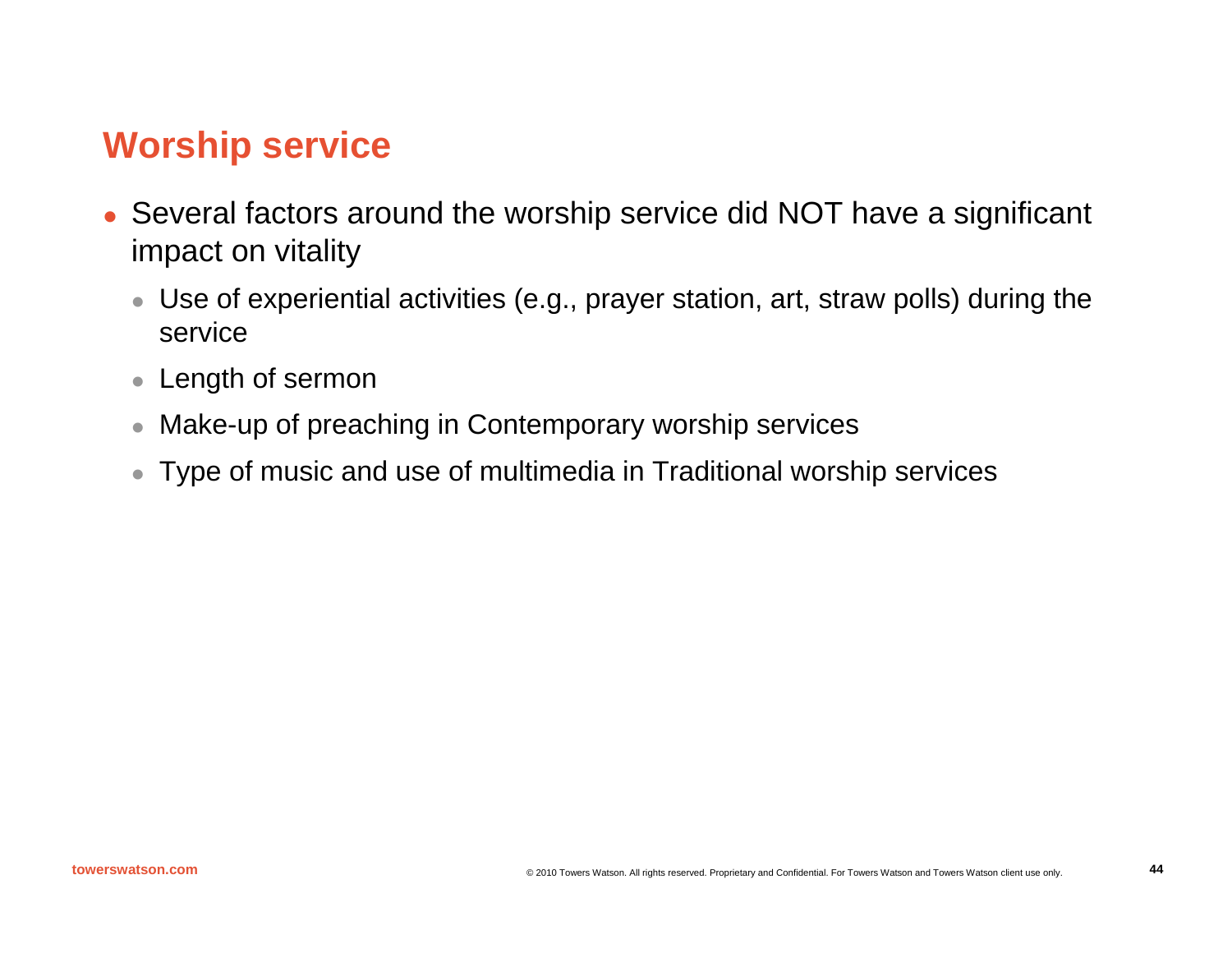#### **Pastor***Leadership effectiveness*

- O Over 1,200 Pastors, from all church sizes across North America, were assessed on 14 leadership attributes
	- $\bullet$ Working in partnership with others (e.g., lay leaders, congregation) to accomplish goals
	- $\bullet$ Recognizing, addressing, and managing discord in a fair and positive manner
	- $\bullet$ Encouraging and empowering others to take ownership
	- $\bullet$  Focusing on developing, coaching and mentoring to enable Laity leadership to improve performance
	- $\bullet$ Inspiring passion and enthusiasm in others for spiritual development, discipleship, and outreach
	- $\bullet$ Developing personal knowledge, skills, and abilities to continuously improve and grow oneself
	- $\bullet$ Defining and articulates a future vision for the local church
	- $\bullet$ Inspiring confidence and trust through words and deeds
	- $\bullet$ Demonstrating effective management of the local church (e.g., financial, operational, staff)
	- $\bullet$ Influencing the actions and behaviors of others to accomplish changes in the local church
	- $\bullet$  Recognizing, understanding, and empathizing with the feelings and needs of others and responds accordingly
	- $\bullet$ Propelling the local church to set and achieve significant goals through effective leadership
	- zUnderstanding and leading in the context in which they serve
	- $\bullet$ Inspiring the congregation through preaching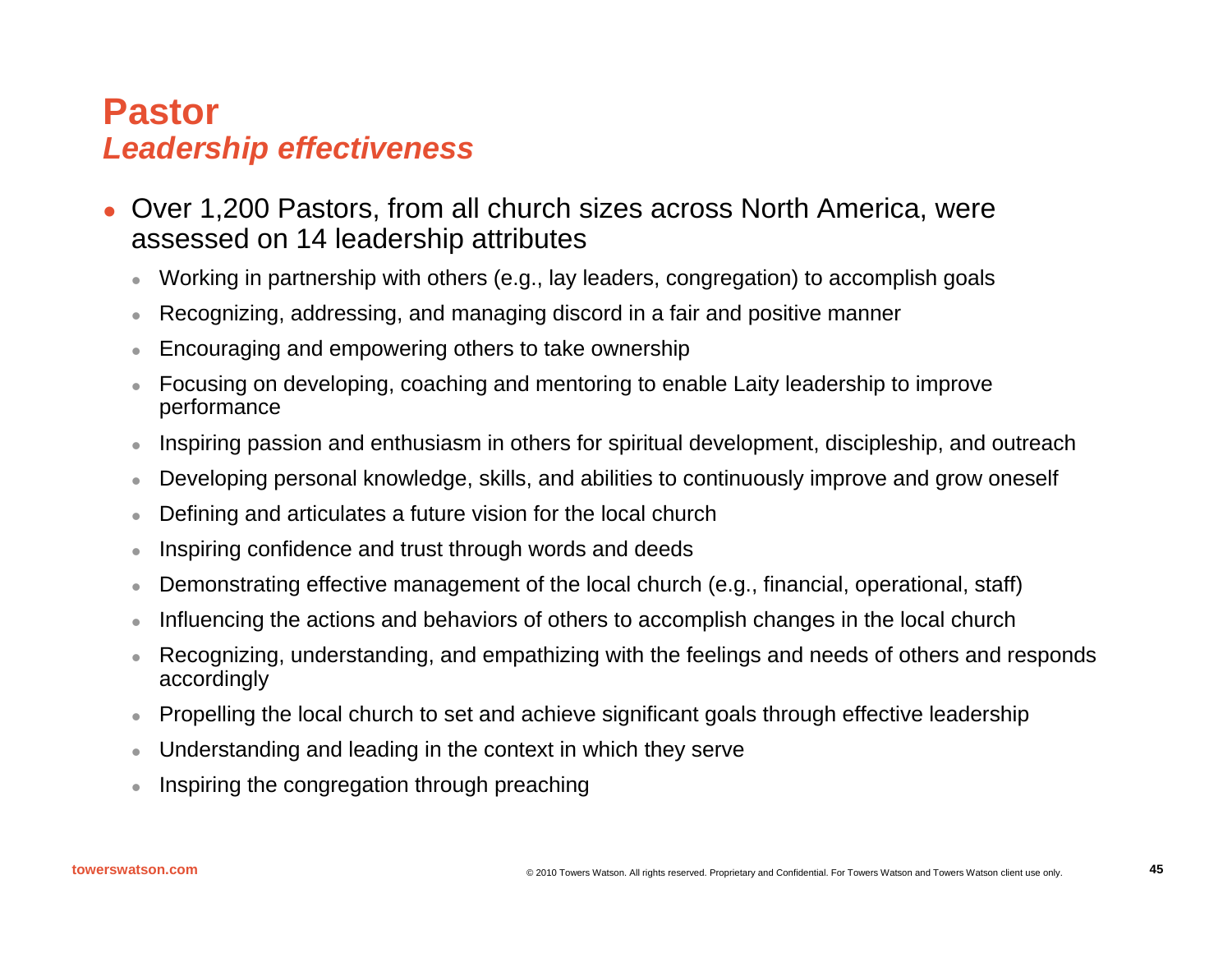## **Pastor***Leadership effectiveness* **(continued)**

• Four of the leadership attributes have a stronger impact on vitality than the others

| <b>Leadership Attribute</b>                                                                         | <b>Churches with</b><br><b>High Vitality</b> | <b>Churches with</b><br><b>Low Vitality</b> |
|-----------------------------------------------------------------------------------------------------|----------------------------------------------|---------------------------------------------|
| Focusing on developing, coaching and mentoring<br>to enable laity leadership to improve performance | 70%                                          | 47%                                         |
| Influencing the actions and behaviors of others to<br>accomplish changes in the local church        | 79%                                          | 53%                                         |
| Propelling the local church to set and achieve<br>significant goals through effective leadership    | 76%                                          | 51%                                         |
| Inspiring the congregation through preaching                                                        | 81%                                          | 65%                                         |

**Note:** Numbers shown represent the % of churches that are high vital when the pastor was rated effective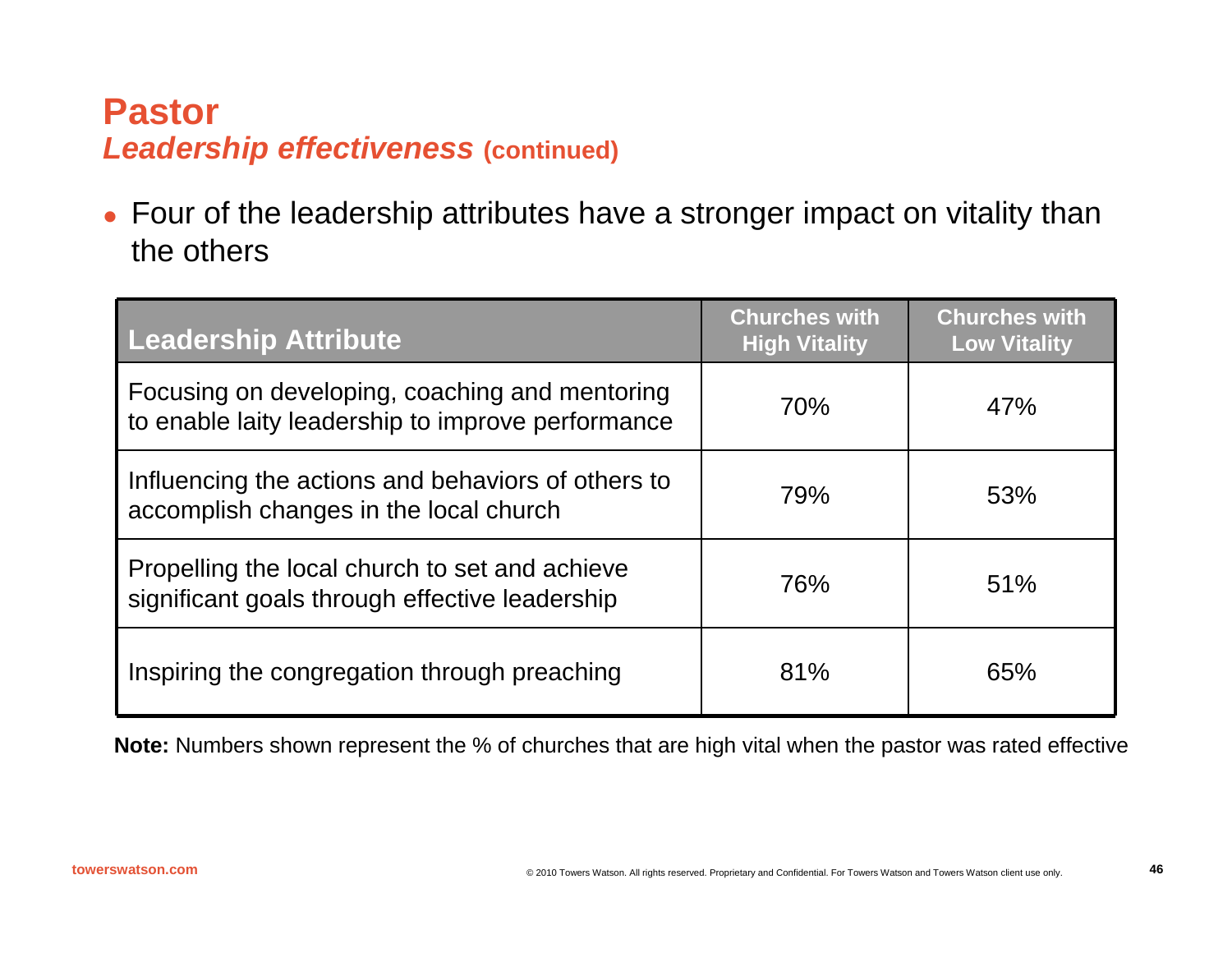## **Pastor***Leadership effectiveness* **(continued)**

 $\bullet$  The four key leadership attributes have stronger impact on some of the factors of vitality than others

| <b>Leadership Attribute</b>                                                                         | <b>Attendance</b><br><b>Factor</b> | <b>Growth</b><br><b>Factor</b> | <b>Engagement</b><br><b>Factor</b> |
|-----------------------------------------------------------------------------------------------------|------------------------------------|--------------------------------|------------------------------------|
| Focusing on developing, coaching and mentoring to<br>enable laity leadership to improve performance |                                    |                                |                                    |
| Influencing the actions and behaviors of others to<br>accomplish changes in the local church        |                                    |                                |                                    |
| Propelling the local church to set and achieve<br>significant goals through effective leadership    |                                    |                                |                                    |
| Inspiring the congregation through preaching                                                        |                                    |                                |                                    |

Denotes the variable has a positive impact on the factor of vitality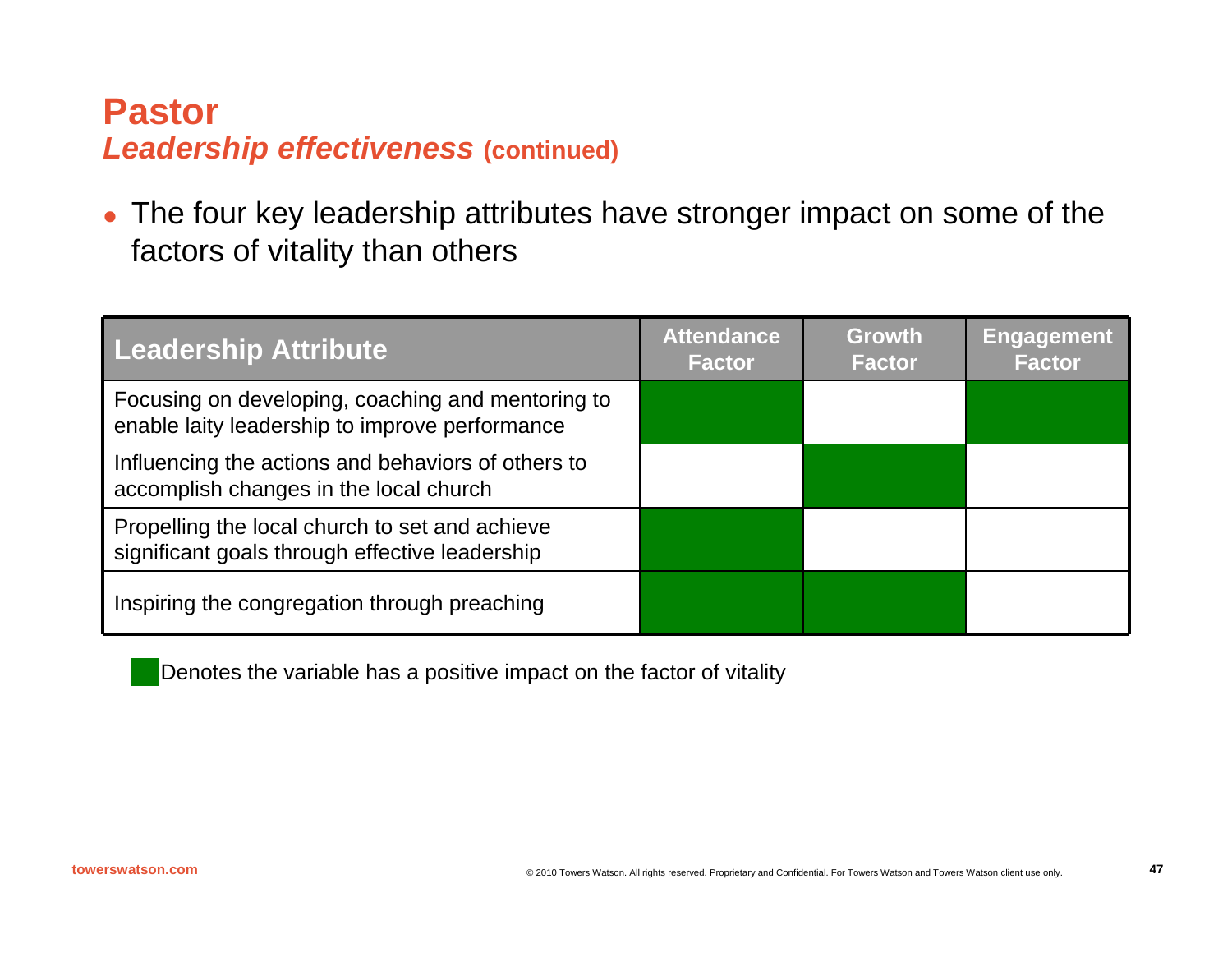## **Pastor***Length of appointment*

O Contribution of the Pastor to vitality is evident after three years



**NOTE:** Patterns and findings are consistent when Pastors who had several short-term appointments are included or removed from analysis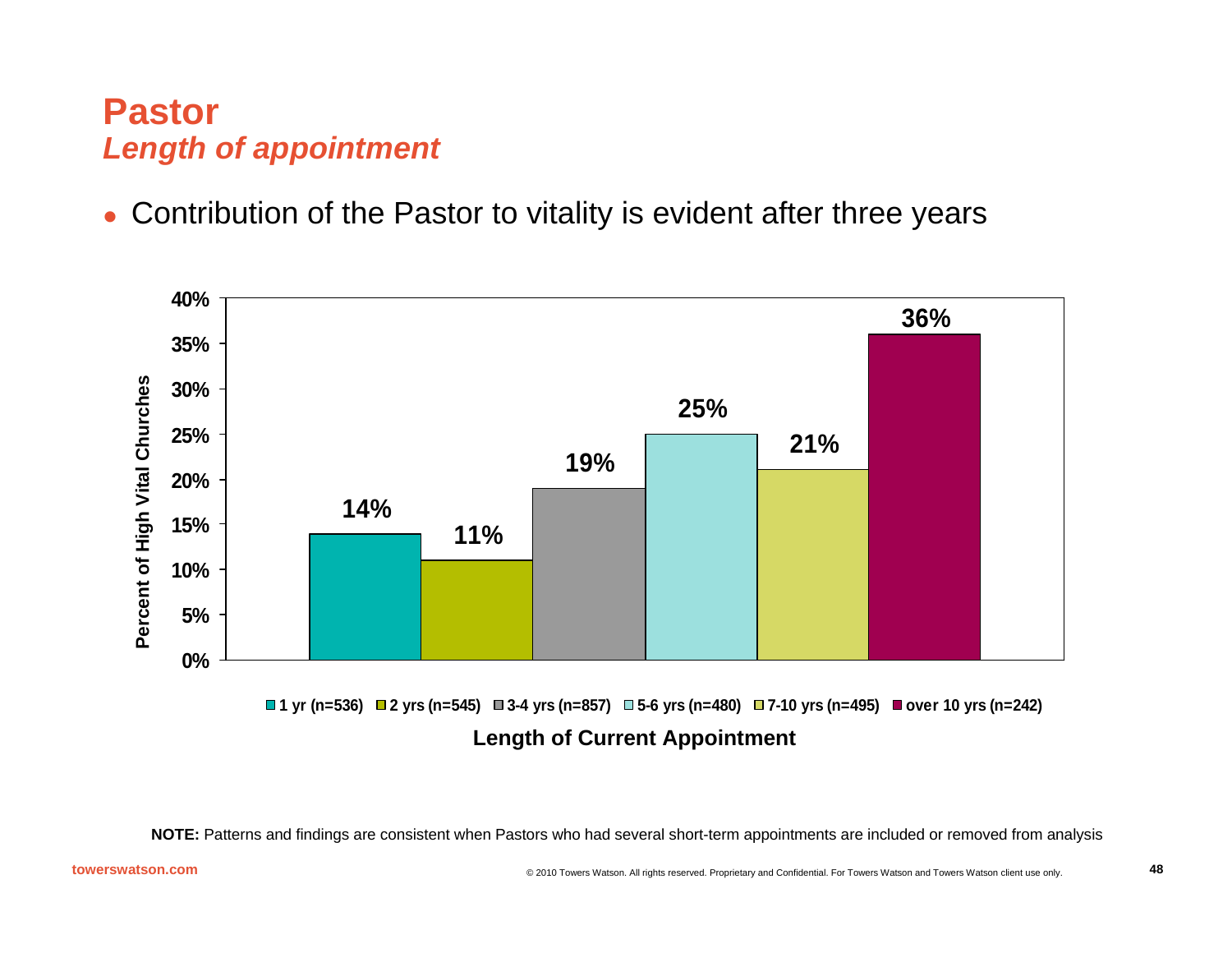## **PastorLength of appointment (continued)**

O Pastor contribution to vitality builds quickly for the engagement part of vitality compared to the other two sub-factors.



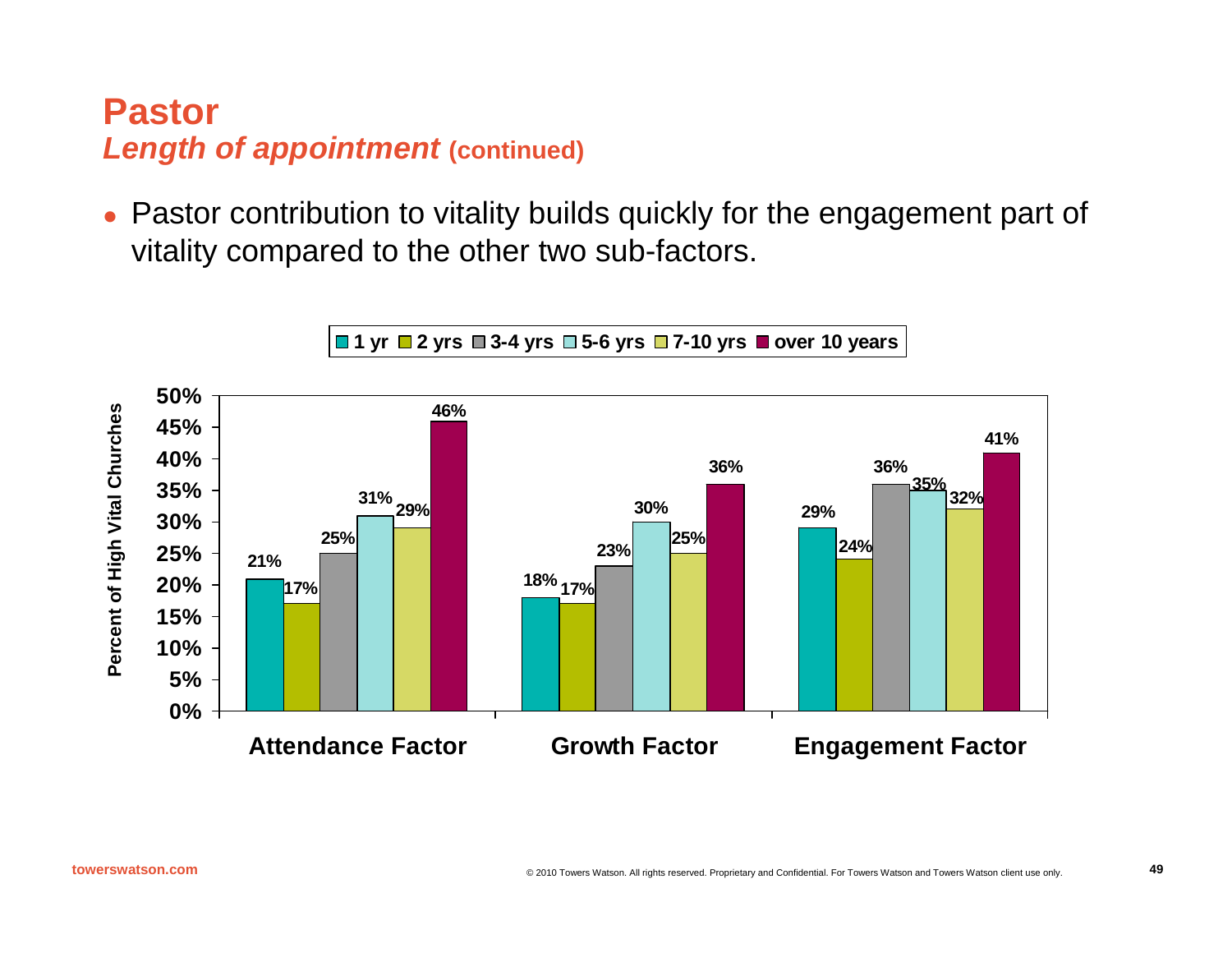## **Pastor**

- Several factors around the Pastor did NOT have a significant impact on vitality
	- $\bullet$ Graduating from seminary or not
	- $\bullet\,$  Years engaged in pastoral ministry
	- $\bullet$ Whether pastoral ministry is first or second career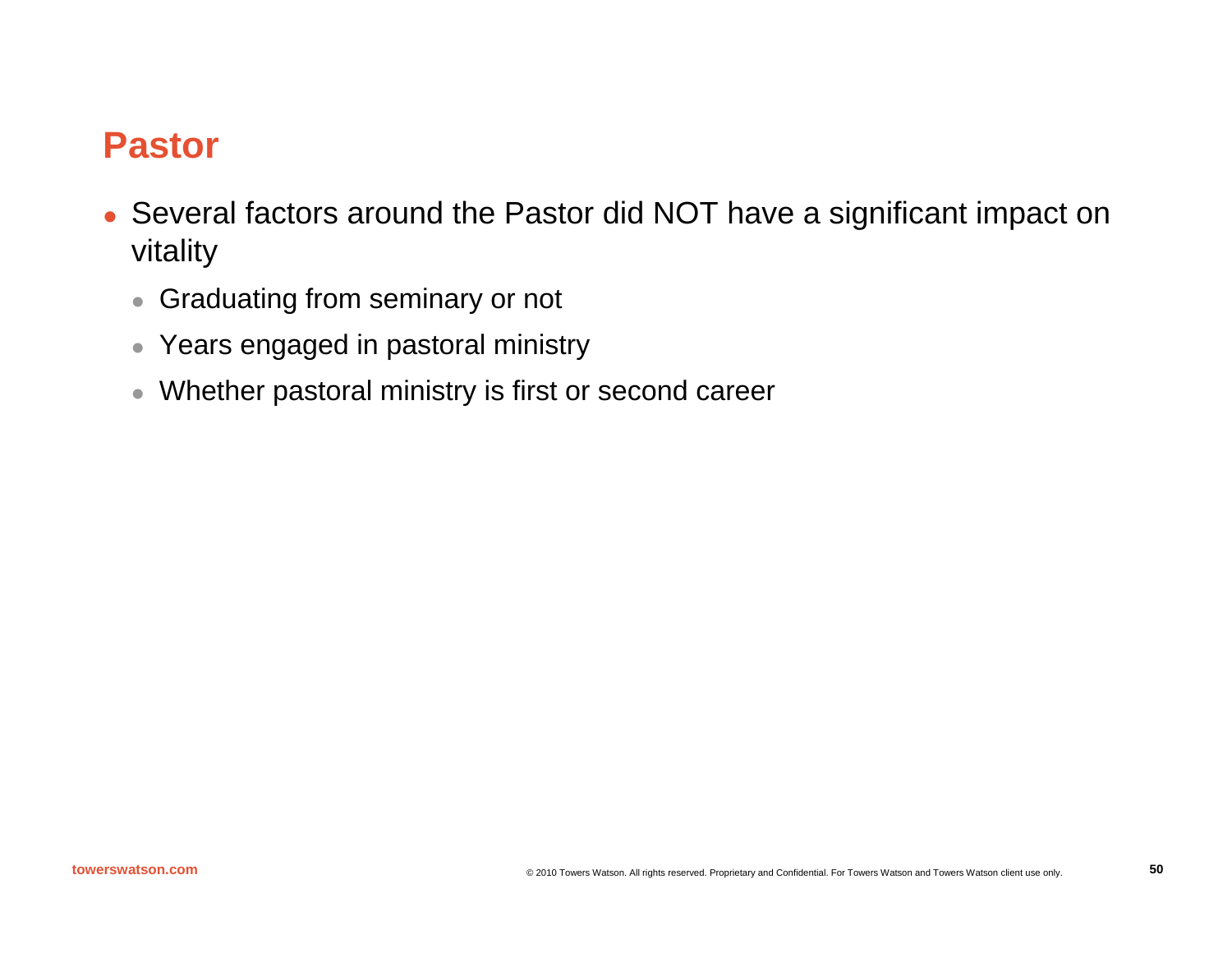## **Four key areas are the drivers of vitality**

#### **Pastor**• Excellence in key **attributes** • Appointment length **Worship Service** • Mix of traditional and contemporary • Specific aspects **Small Groups & Programs** • Number of Groups • Children & YouthPrograms **Lay Leadership** • Effectiveness • Specific programs and involvement**Indicators of Vitality**

Note: Small groups = study, group and fellowship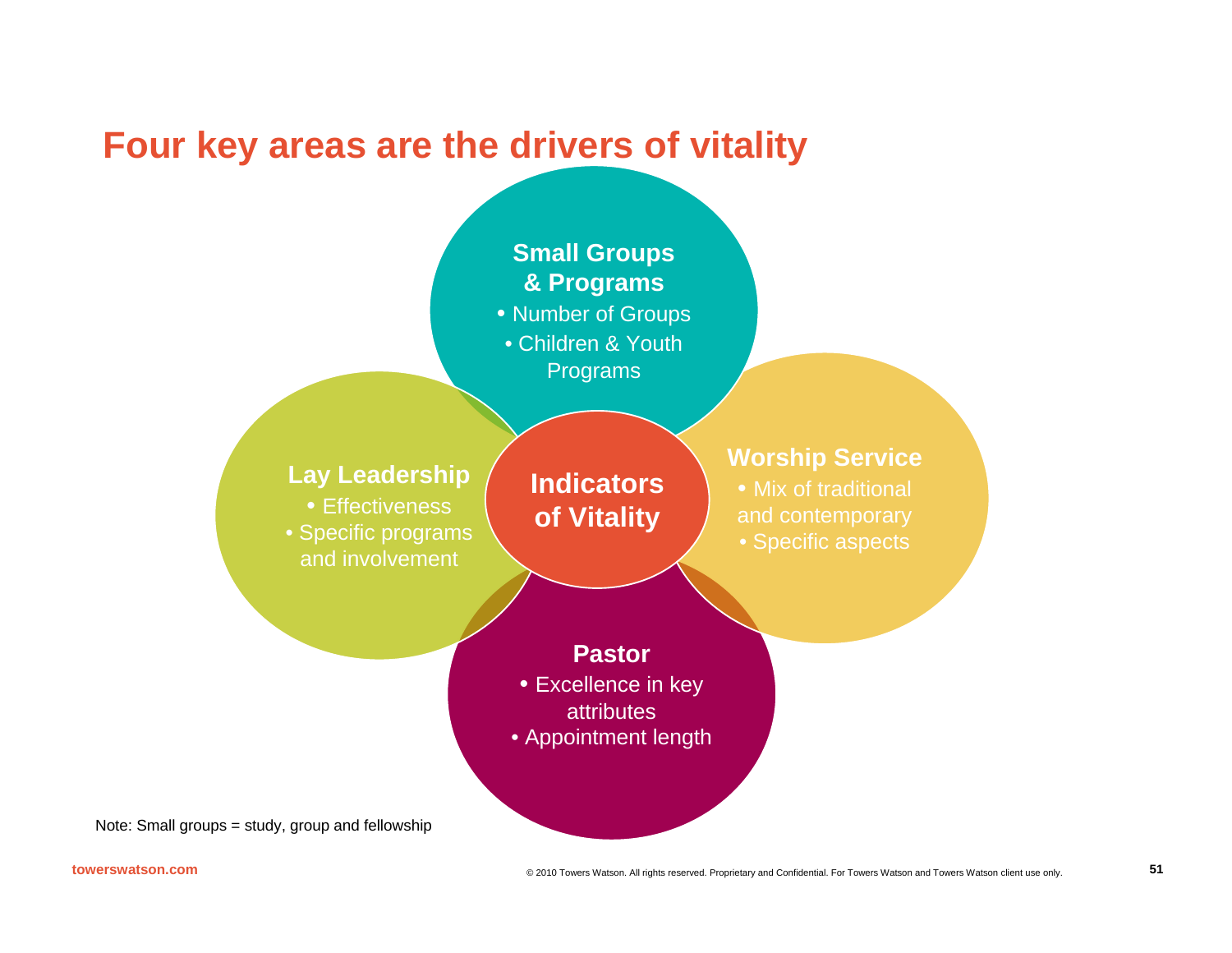# **Driving different factors of vitality**

| <b>Driver</b>                                                                                                 | <b>Overall</b><br><b>Vitality</b> | <b>Attendance</b><br>Factor | <b>Growth</b><br><b>Factor</b> | <b>Engagement</b><br><b>Factor</b> |
|---------------------------------------------------------------------------------------------------------------|-----------------------------------|-----------------------------|--------------------------------|------------------------------------|
| <b>Small Groups</b>                                                                                           |                                   |                             |                                |                                    |
| Number of small groups                                                                                        |                                   |                             |                                |                                    |
| Number of programs for children                                                                               |                                   |                             |                                |                                    |
| Number of programs for youth                                                                                  |                                   |                             |                                |                                    |
| Lay Leadership                                                                                                |                                   |                             |                                |                                    |
| Effectiveness of lay leadership                                                                               |                                   |                             |                                |                                    |
| Lay leadership demonstrating vital personal faith                                                             |                                   |                             |                                |                                    |
| Rotating lay leadership                                                                                       |                                   |                             |                                |                                    |
| % of attendees serving as leaders in past 5 years                                                             |                                   |                             |                                |                                    |
| <b>Worship Service</b>                                                                                        |                                   |                             |                                |                                    |
| Mix of Traditional and Contemporary service                                                                   |                                   |                             |                                |                                    |
| Using more topical preaching in Traditional service                                                           |                                   |                             |                                |                                    |
| Using more contemporary music in Contemporary service                                                         |                                   |                             |                                |                                    |
| Using more multi-media in Contemporary service                                                                |                                   |                             |                                |                                    |
| Pastor<br>Focusing on developing, coaching and mentoring to enable<br>laity leadership to improve performance |                                   |                             |                                |                                    |
| Influencing the actions and behaviors of others to<br>accomplish changes in the local church                  |                                   |                             |                                |                                    |
| Propelling the local church to set and achieve significant<br>goals through effective leadership              |                                   |                             |                                |                                    |
| Inspiring the congregation through preaching                                                                  |                                   |                             |                                |                                    |
| Length of appointment                                                                                         |                                   |                             |                                |                                    |

Denotes the driver has a positive impact on the factor of vitality

Note: Small groups include study, fellowship, and service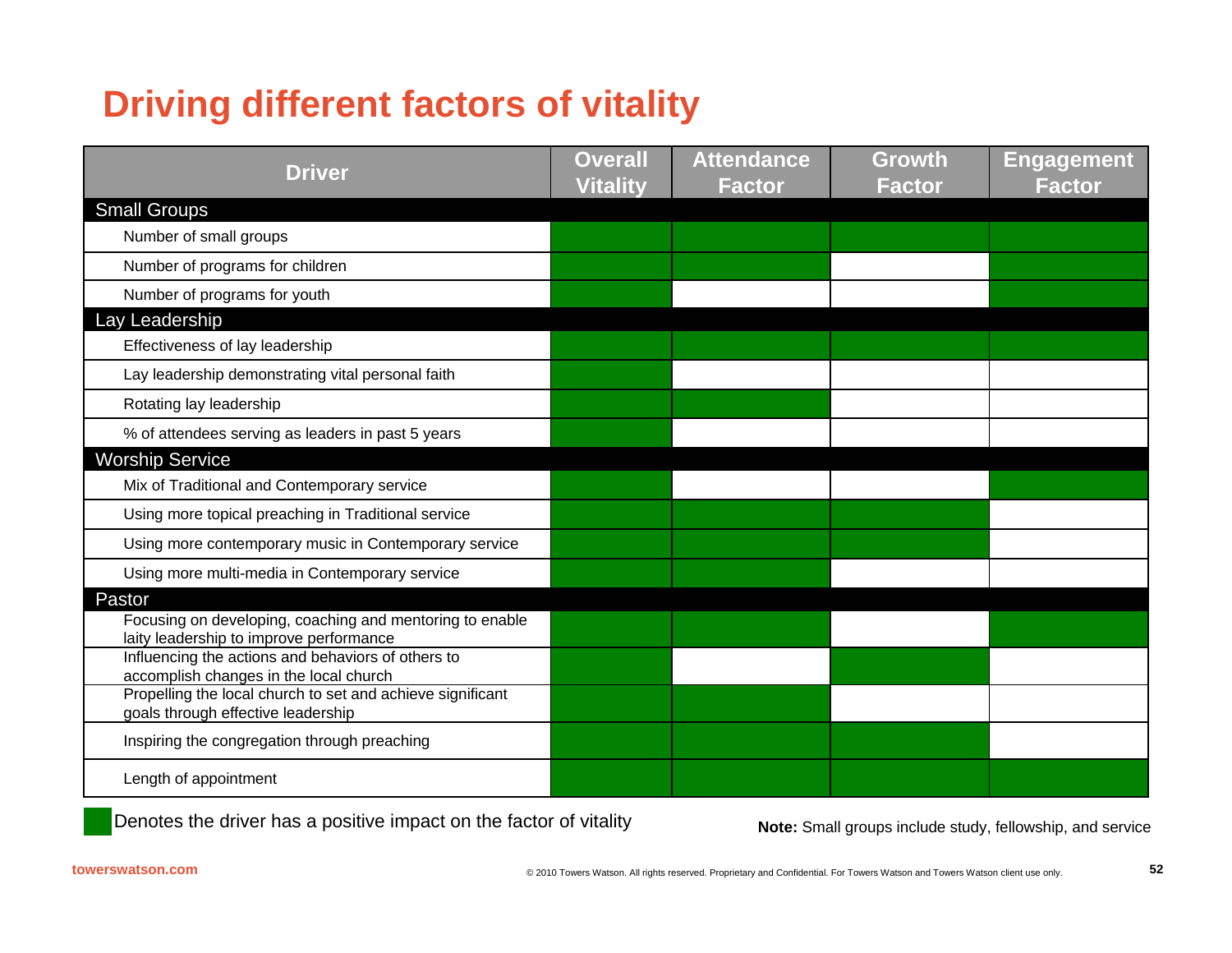## **Driving vitality in different types of churches**

The four key drivers of the indicators of vitality (small groups, lay The four key drivers of the indicators of vitality (small groups, lay leadership, worship service, and the pastor) are **consistent regardless**  leadership, worship service, and the pastor) are **consistent regardless church size, predominant ethnicity, and jurisdiction church size, predominant ethnicity, and jurisdiction**

In addition to the four key drivers of the indicators of vitality, some nuances by church size and jurisdiction include

- Nuances by size of church include:
	- For large churches (AWA of 350 or more), being representative of the community around them and having pastors who spend more time on preaching, planning and leading worship has a strong relationship with vitality
- $\bullet$  Nuances by jurisdiction include:
	- In the South Central and South Eastern jurisdictions, the length of tenure of the clergy as pastors has a strong relationship with vitality
	- — In the North Eastern jurisdiction, pastors spending more time on personal devotion and worship has a strong relationship with vitality
	- — In the Western jurisdiction, churches that are representative of the community around them and have a pastor that leads in the context of the community have a higher association with vitality
	- No variations by predominant ethnicity

 $\bullet$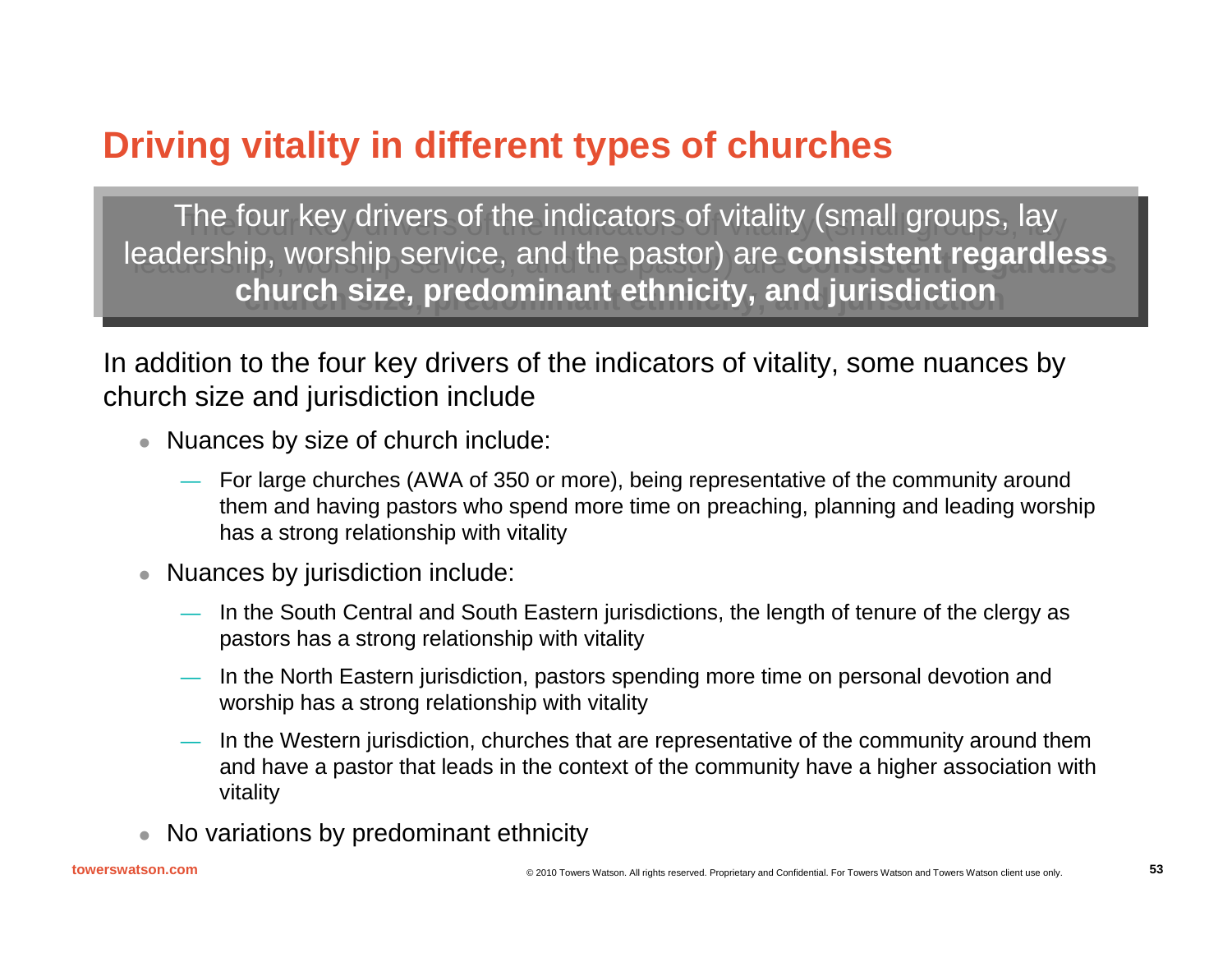## **Four key areas are the drivers of vitality**

#### **Small Groups & Programs**

- Number of Groups
- Children & YouthPrograms

#### **Lay Leadership**

• Effectiveness • Specific programs and involvement

#### **Indicators of Vitality**

#### **Worship Service**

• Mix of traditional and contemporary • Specific aspects

#### **Pastor**

- Excellence in key **attributes**
- Appointment length

**Note:** Small groups include study, fellowship, and service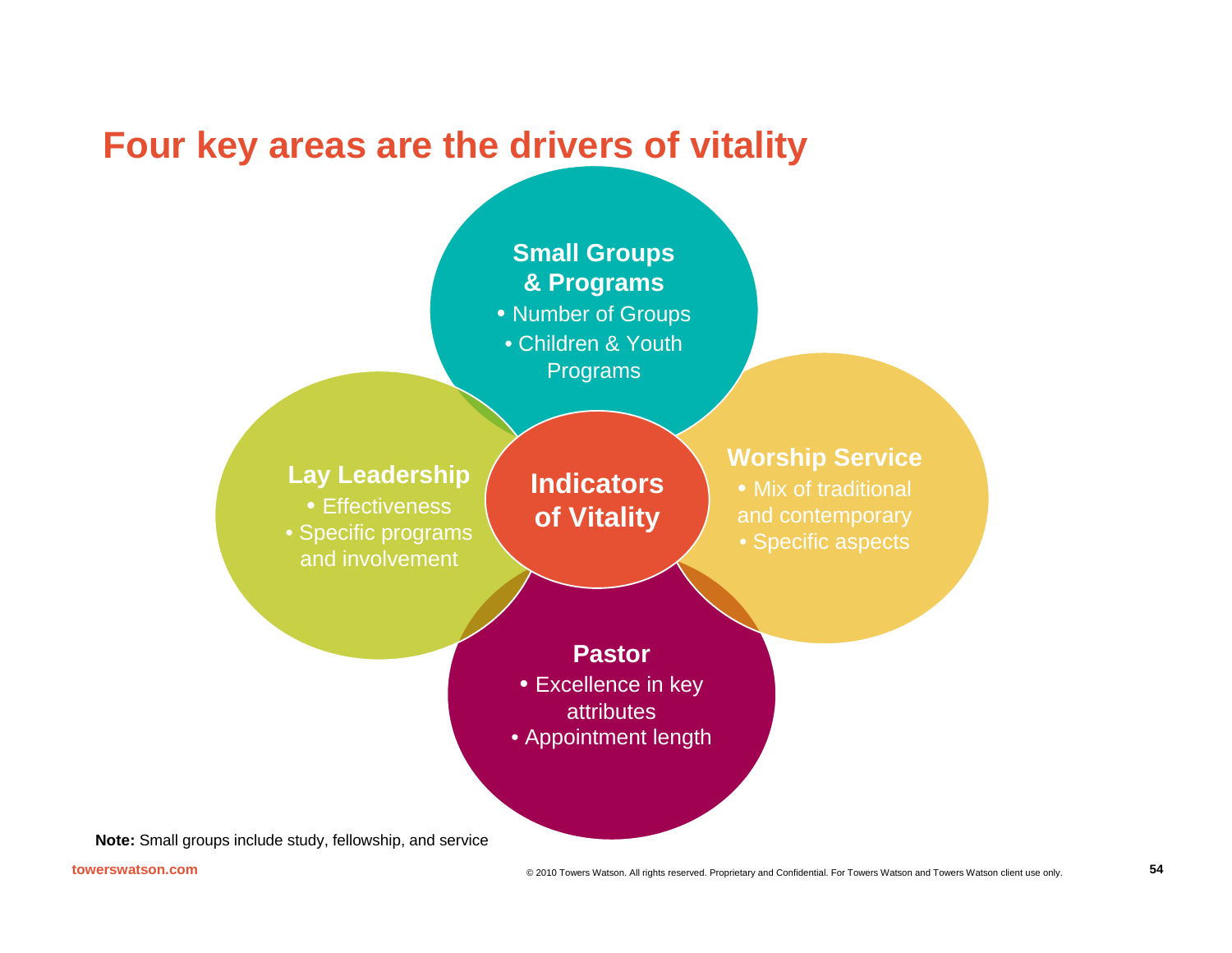![](_page_54_Picture_0.jpeg)

![](_page_54_Picture_1.jpeg)